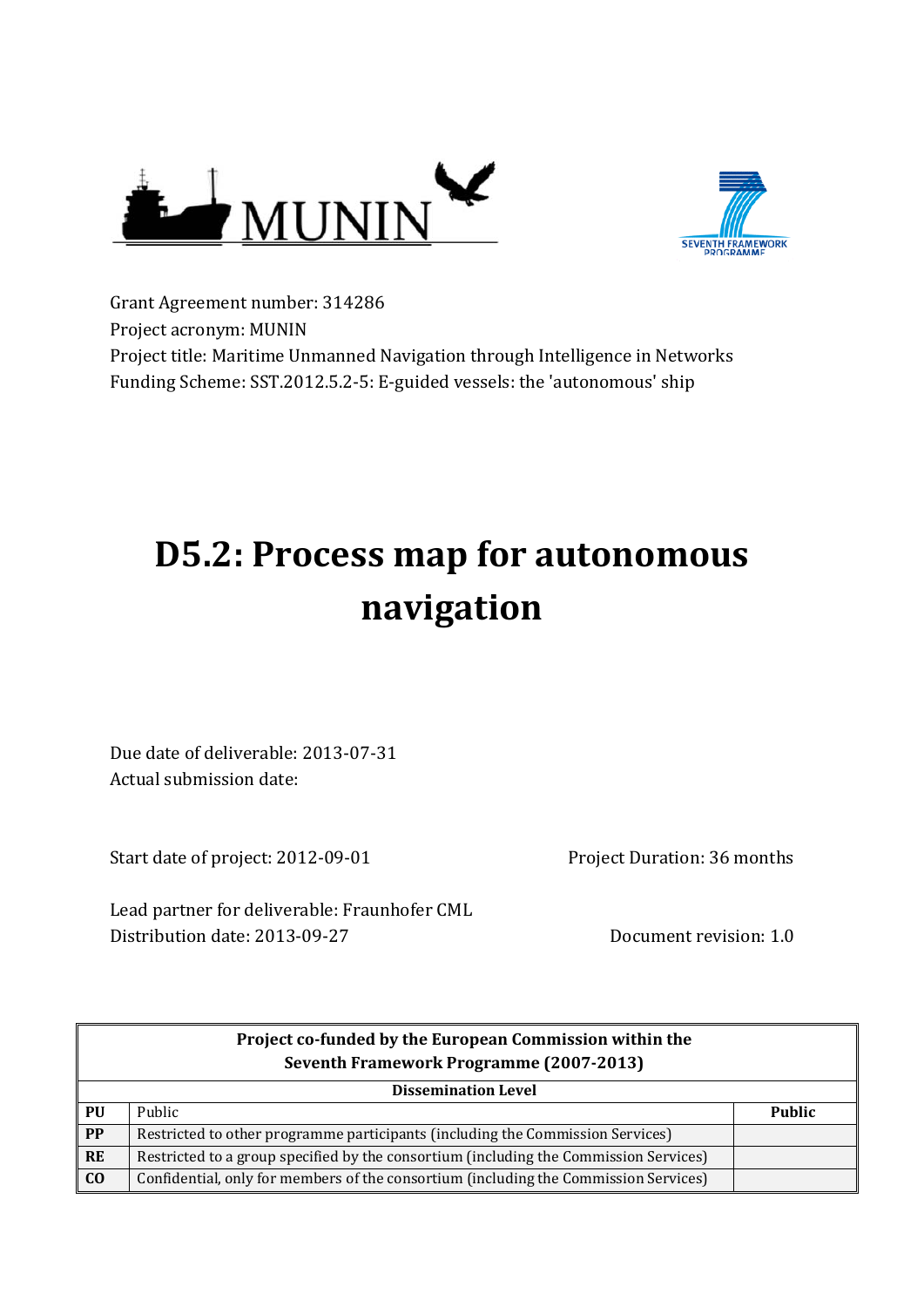



#### **Document summary information**

| <b>Deliverable</b> | D5.2: Process map for autonomous navigation |
|--------------------|---------------------------------------------|
|                    |                                             |
| Classification     | $\vert$ PU (public)                         |

| <b>Initials</b> | <b>Author</b>             | Organization | Role        |
|-----------------|---------------------------|--------------|-------------|
| <b>WB</b>       | Wilko Bruhn               | <b>CML</b>   | Editor      |
| HCB             | Hans-Christoph Burmeister | CML          | Editor      |
| LW              | Laura Walther             | <b>CML</b>   | Contributor |
| JM              | Jonas Moræus              | APT          | Contributor |
| ML              | Matt Long                 | <b>APT</b>   | Contributor |
| MS              | Michèle Schaub            | <b>HSW</b>   | Contributor |
| EF              | Enrico Fentzahn           | Msoft        | Contributor |

| Rev. | Who       | <b>Date</b> | Comment                     |
|------|-----------|-------------|-----------------------------|
| 0.1  | WB.       | 2013-08-01  | First draft                 |
| 0.2  | ØIR       | 2013-08-12  | Partner review              |
| 0.3  | AV        | 2013-08-13  | Partner review              |
| 0.4  | <b>BS</b> | 2013-08-13  | Partner review              |
| 0.5  | <b>WB</b> | 2013-08-30  | Second draft after comments |
| 1.0  | HCB       | 2013-08-27  | Formating                   |

#### **Internal review needed: [ X ] yes [ ] no**

| <b>Initials</b> | <b>Reviewer</b> | Approved                | Not approved |
|-----------------|-----------------|-------------------------|--------------|
| FS              | Fariborz Safari | $\overline{\mathbf{A}}$ |              |
| AV              | Ari Vésteinsson | $\Lambda$               |              |

## **Disclaimer**

The content of the publication herein is the sole responsibility of the publishers and it does not necessarily represent the views expressed by the European Commission or its services.

While the information contained in the documents is believed to be accurate, the authors(s) or any other participant in the MUNIN consortium make no warranty of any kind with regard to this material including, but not limited to the implied warranties of merchantability and fitness for a particular purpose.

Neither the MUNIN Consortium nor any of its members, their officers, employees or agents shall be responsible or liable in negligence or otherwise howsoever in respect of any inaccuracy or omission herein. 

Without derogating from the generality of the foregoing neither the MUNIN Consortium nor any of its members, their officers, employees or agents shall be liable for any direct or indirect or consequential loss or damage caused by or arising from any information advice or inaccuracy or omission herein.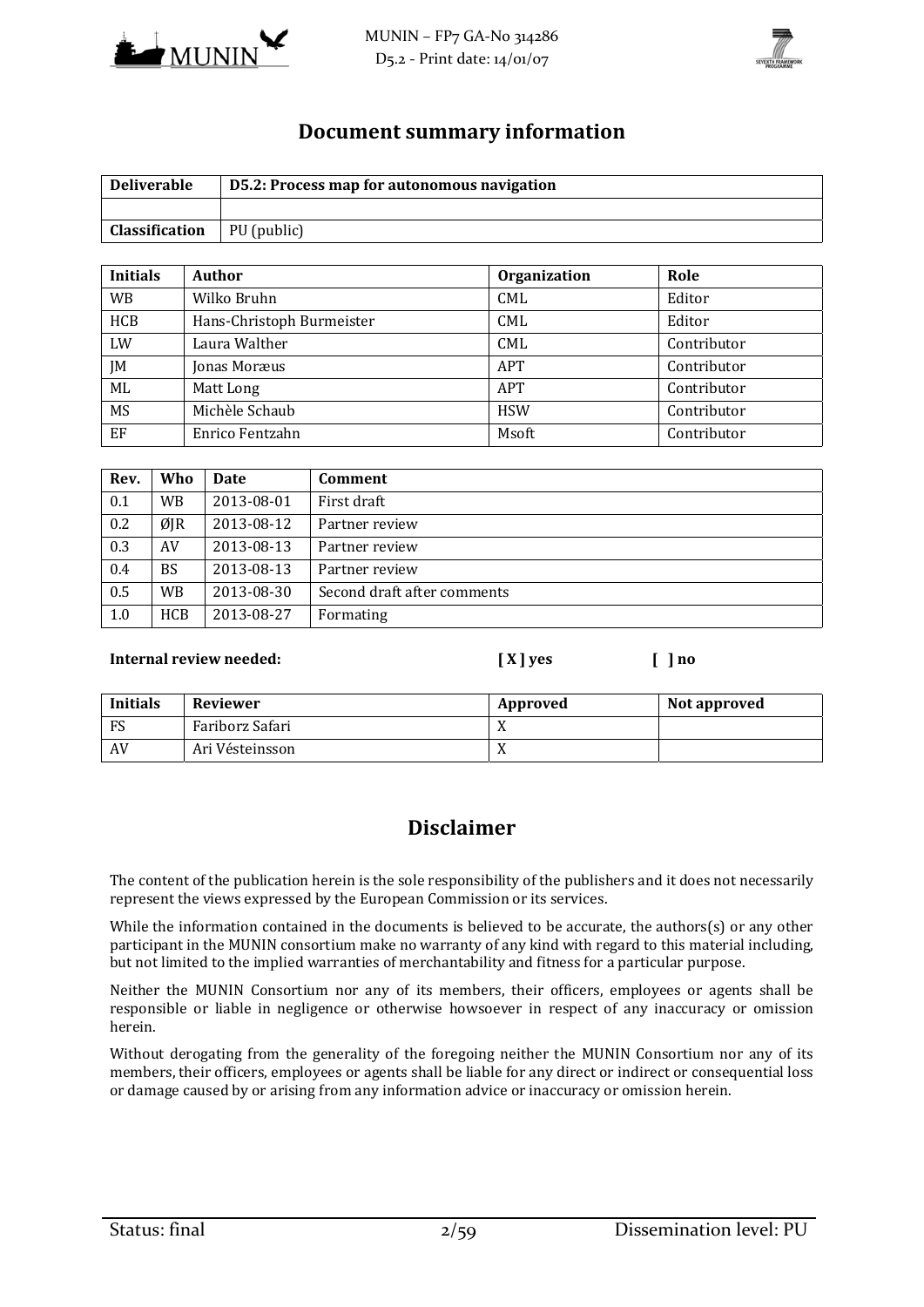



## **Executive summary**

The shift from manned to unmanned and autonomous navigation raises fundamental questions on how operational processes should be structured in order to ensure the safety of future shipping. Coming from today's conventional shipping, existing activities and processes used for navigation have been recorded, mapped and adopted to the requirements of the MUNIN concept.

Following an introduction, the framework for the Autonomous Bridge System is outlined to connect it to the MUNIN concept's architecture and to show this deliverable's scope and its boundaries. Within chapter three, present manned ship operation is analyzed, taking into account technology, information requirements, legal framework, processes and responsibilities. The fourth chapter derives activities from current ship operation, identifies and classifies them to be able to draw a conclusion for the process redesign within this deliverable. Subsequently, a process map for autonomous navigation is established in chapter five and corresponding requirements for the Advanced Sensor System and the Autonomous Ship Controller are listed in the following chapter. Within chapter seven, the interfaces to the Shore Control Center and the Engine Automation System are explained. Finally, the research needs for the further development of the MUNIN concept for autonomous navigation are described in the eighth chapter. Also, possible solutions to meet the previously defined requirements are reviewed therein.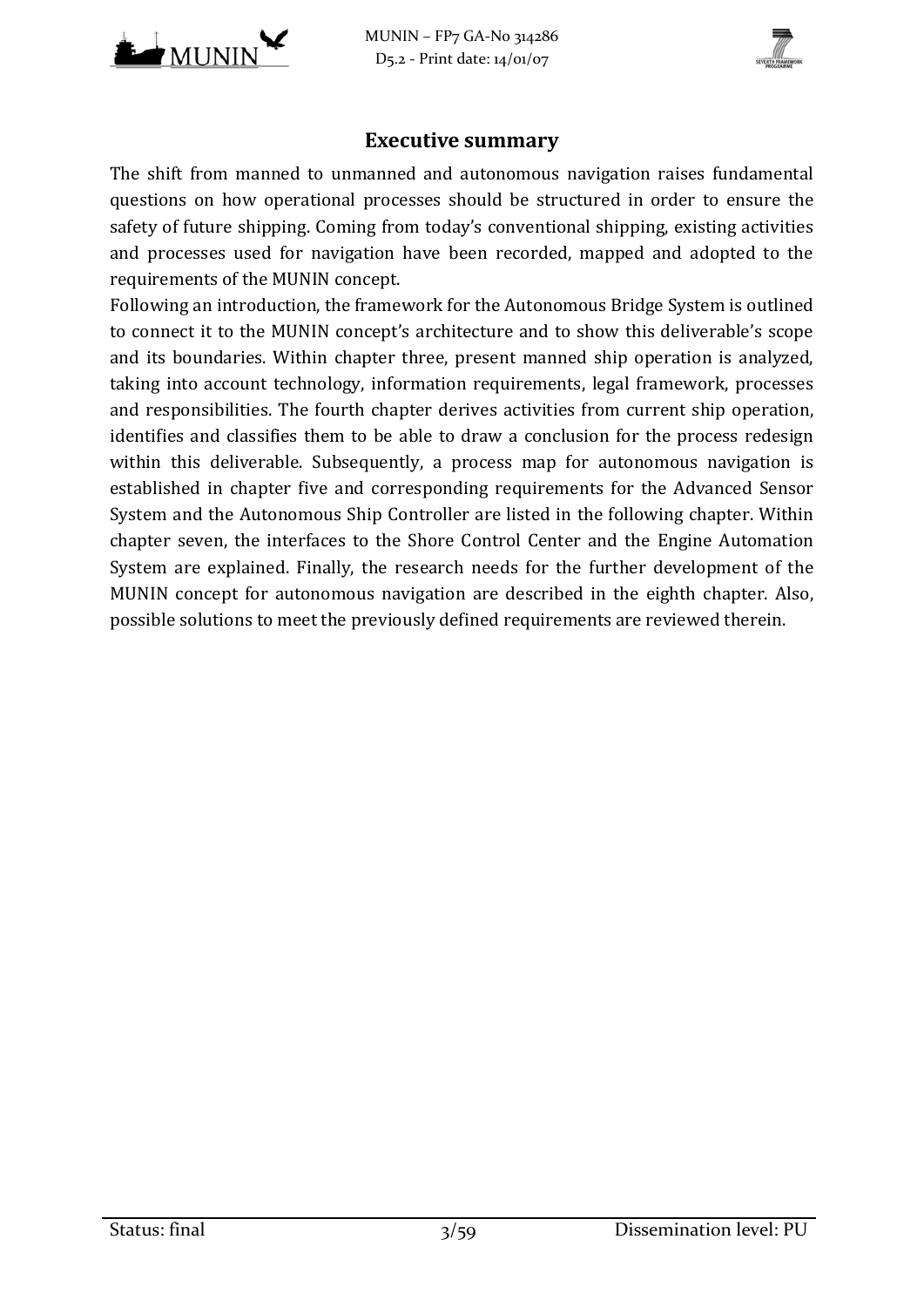

# **List of abbreviations**

| <b>ABS</b>     | Autonomous Bridge System                                             |
|----------------|----------------------------------------------------------------------|
| <b>ACCSEAS</b> | Accessibility for Shipping, Efficiency Advantages and Sustainability |
| <b>AEMC</b>    | <b>Autonomous Engine Monitoring and Control</b>                      |
| AIS            | <b>Automatic Identification System</b>                               |
| <b>ASC</b>     | <b>Autonomous Ship Controller</b>                                    |
| ASS            | <b>Advanced Sensor System</b>                                        |
| <b>BAS</b>     | <b>Bridge Automation System</b>                                      |
| <b>CCTV</b>    | Closed-Circuit Television                                            |
| <b>CDEM</b>    | Construction, Design, Equipment and Manning                          |
| Chayka         | Seagull (Russian terrestrial radio navigation system)                |
| <b>COLREG</b>  | International Regulations for Preventing Collisions at Sea           |
| CoG            | Course over Ground                                                   |
| <b>CPA</b>     | <b>Closest Point of Approach</b>                                     |
| <b>DGPS</b>    | Differential Global Positioning System                               |
| <b>DSC</b>     | <b>Digital Selective Calling</b>                                     |
| EAS            | <b>Engine Automation System</b>                                      |
| <b>ECDIS</b>   | Electronic Chart Display and Information System                      |
| EEZ            | <b>Exclusive Economic Zone</b>                                       |
| eLORAN         | <b>Enhanced Long Range Navigation</b>                                |
| <b>ENC</b>     | <b>Electronic Navigational Chart</b>                                 |
| <b>EOT</b>     | Engine Order Telegraph                                               |
| <b>EPIRB</b>   | <b>Emergency Position-Indicating Radio Beacon</b>                    |
| <b>ETA</b>     | <b>Estimated Time of Arrival</b>                                     |
| FtS            | Fail-to-Safe                                                         |
| GHz            | Gigahertz                                                            |
| <b>GLONASS</b> | Globalnaya Navigatsionnaya Sputnikovaya Sistema                      |
| <b>GNSS</b>    | <b>Global Navigation Satellite System</b>                            |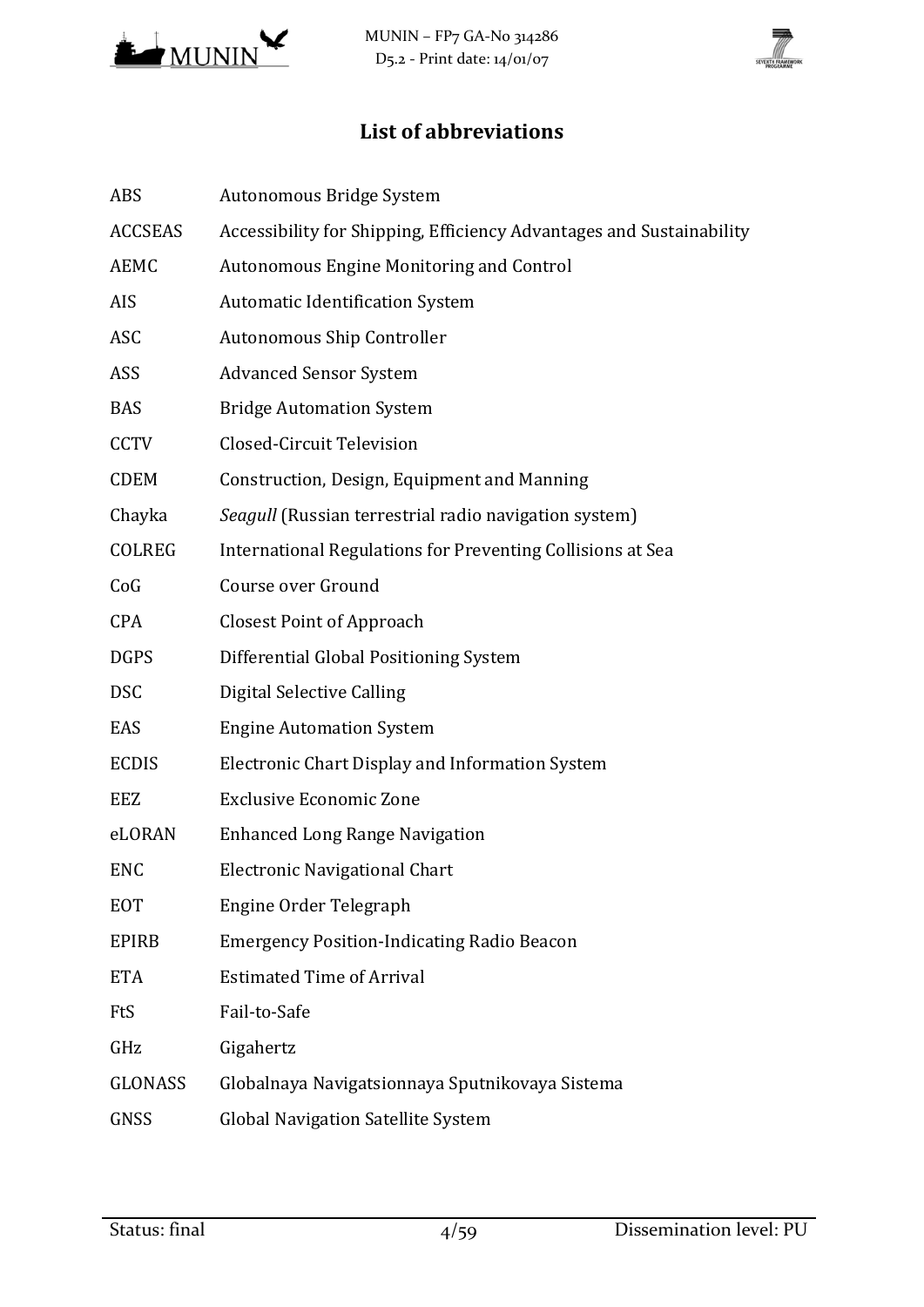



| GMDSS           | Global Maritime Distress and Safety System                                                              |
|-----------------|---------------------------------------------------------------------------------------------------------|
| GPS             | <b>Global Positioning System</b>                                                                        |
| HF              | <b>High Frequency</b>                                                                                   |
| IAMSAR          | International Aeronautical and Maritime Search and Rescue Manual                                        |
| ICS             | <b>International Chamber of Shipping</b>                                                                |
| INS             | <b>Integrated Navigation System</b>                                                                     |
| IM <sub>0</sub> | <b>International Maritime Organization</b>                                                              |
| LAN             | Local Area Network                                                                                      |
| <b>LDC</b>      | London Convention on the Prevention of Marine Pollution by Dumping of<br><b>Wastes and other Matter</b> |
| LLC             | <b>International Convention on Load Lines</b>                                                           |
| LORAN           | Long Range Navigation                                                                                   |
| MARPOL          | International Convention for the Prevention of Pollution from Ships                                     |
| MF              | <b>Medium Frequency</b>                                                                                 |
| MLC             | Maritime Labour Convention of the International Labour Organization                                     |
| MMSI            | Maritime Mobile Service Identity                                                                        |
| <b>MONALISA</b> | Motorways and Electronic Navigation by Intelligence at Sea                                              |
| <b>MUNIN</b>    | Maritime Unmanned Navigation through Intelligence in Networks                                           |
| <b>NAVTEX</b>   | Navigational Telex                                                                                      |
| 00W             | Officer of Watch                                                                                        |
| PiLoNav         | Precise and Integer Localization and Navigation in Rail and Inlandwater<br>Traffic                      |
| PiW             | Person in Water                                                                                         |
| PoC             | Port of Call                                                                                            |
| RoT             | Rate of Turn                                                                                            |
| <b>RPC</b>      | Remote Procedure Call                                                                                   |
| RpM             | <b>Revolutions per Minute</b>                                                                           |
| SAR             | Search and Rescue                                                                                       |
| SART            | Search and Rescue Transponder                                                                           |
| SCC             | <b>Shore Control Center</b>                                                                             |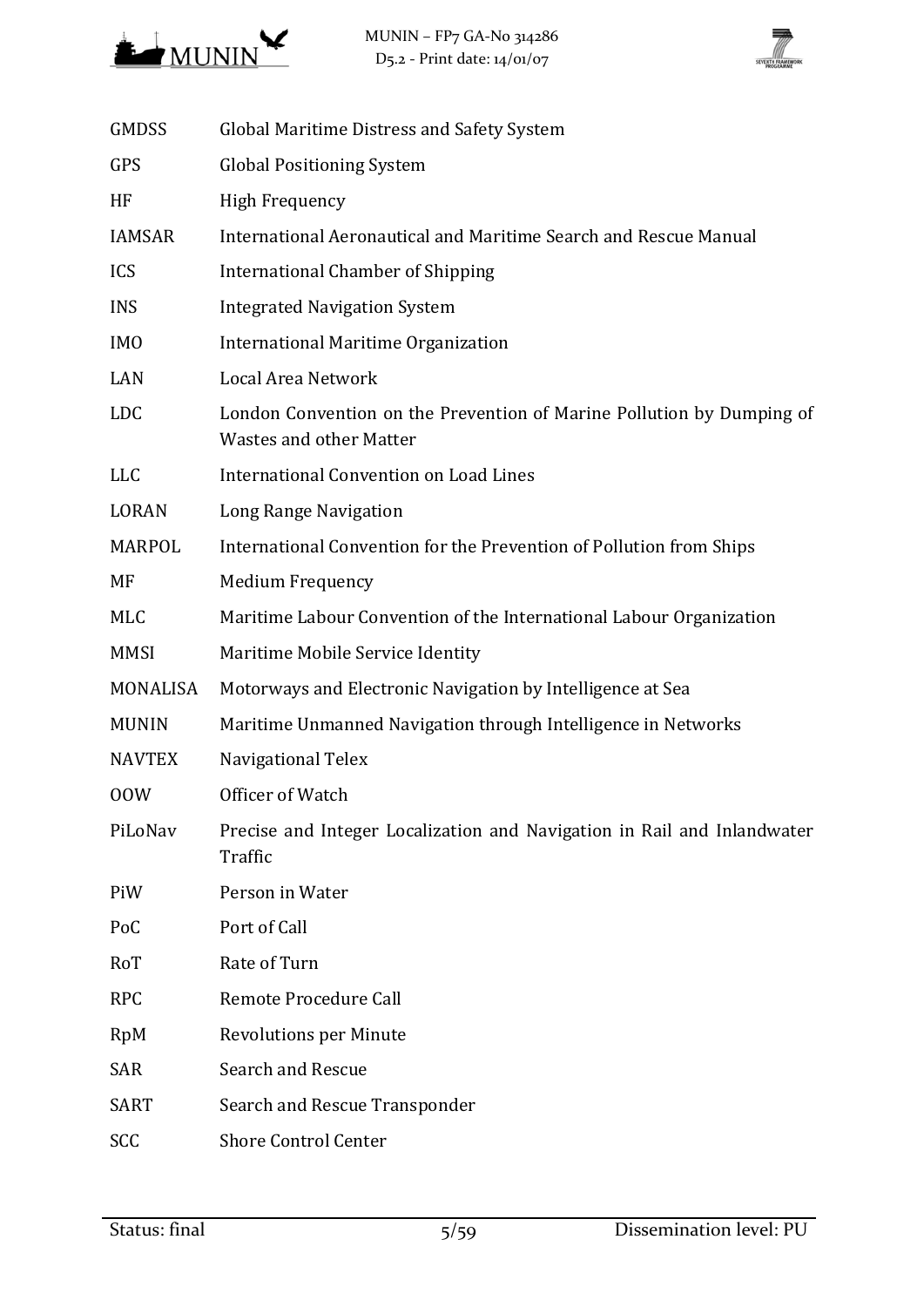



| <b>SDME</b>   | Speed and Distance Measuring Equipment                                                                    |
|---------------|-----------------------------------------------------------------------------------------------------------|
| SoG           | Speed over Ground                                                                                         |
| <b>SOLAS</b>  | International Convention on the Safety of Life at Sea                                                     |
| <b>STCW</b>   | International Convention on Standards of Training, Certification and<br><b>Watchkeeping for Seafarers</b> |
| <b>TCPA</b>   | Time to Closest Point of Approach                                                                         |
| <b>THD</b>    | <b>Transmitting Heading Device</b>                                                                        |
| <b>TSS</b>    | <b>Traffic Separation Scheme</b>                                                                          |
| <b>UAS</b>    | <b>Unmanned Autonomous Ship</b>                                                                           |
| <b>UKC</b>    | Under-Keel Clearance                                                                                      |
| <b>UNCLOS</b> | United Nations Convention on the Law of the Sea                                                           |
| <b>UTC</b>    | <b>Coordinated Universal Time</b>                                                                         |
| <b>VHF</b>    | Very High Frequency                                                                                       |
| <b>VSAT</b>   | Very Small Aperture Terminal                                                                              |
| <b>VTS</b>    | <b>Vessel Traffic Services</b>                                                                            |
| <b>XTE</b>    | <b>Cross Track Error</b>                                                                                  |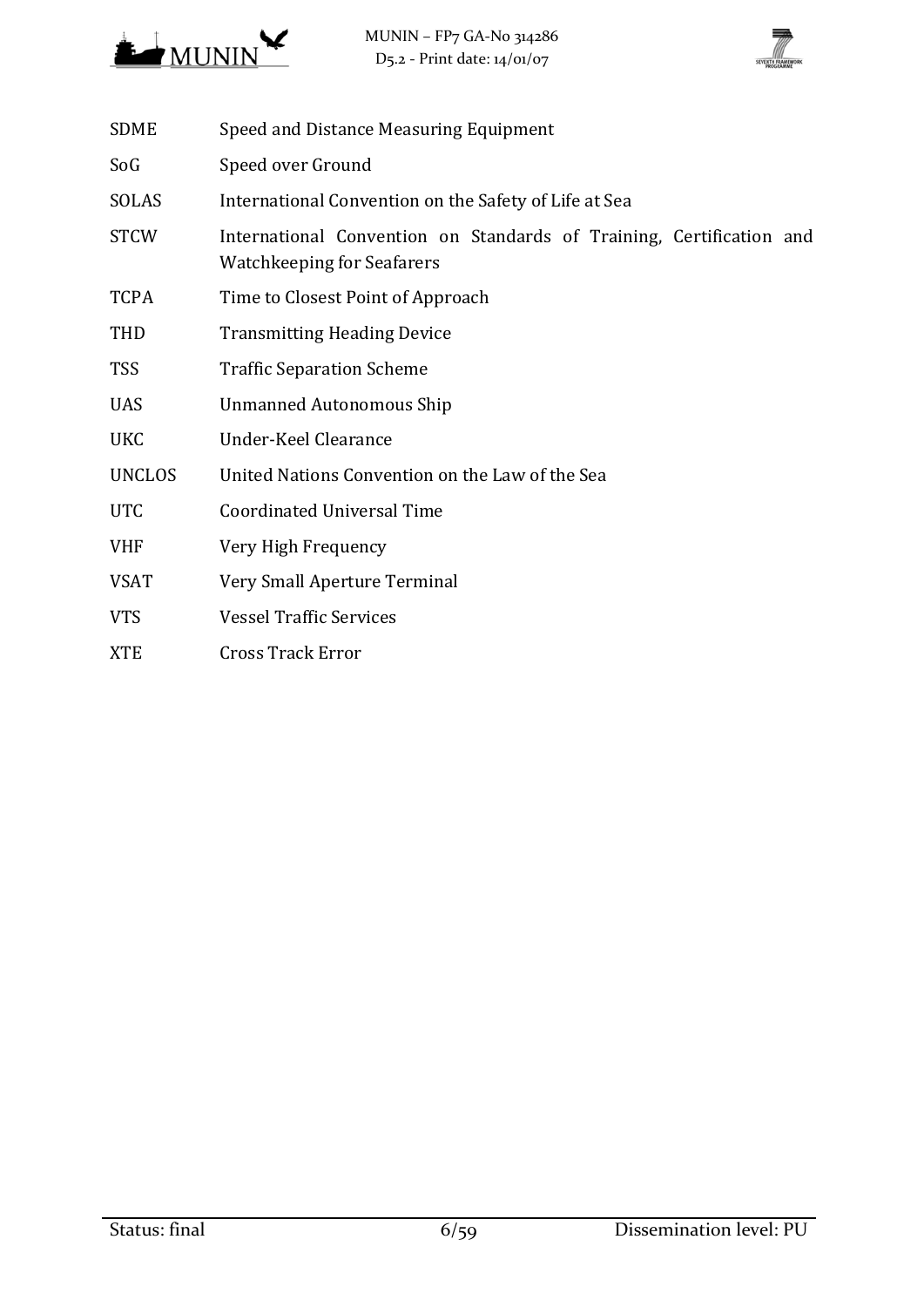



# **Table of contents**

| 1. |                                                                       |  |
|----|-----------------------------------------------------------------------|--|
| 2. |                                                                       |  |
|    |                                                                       |  |
| 3. |                                                                       |  |
|    |                                                                       |  |
|    |                                                                       |  |
|    |                                                                       |  |
| 4. |                                                                       |  |
|    |                                                                       |  |
|    |                                                                       |  |
|    |                                                                       |  |
|    |                                                                       |  |
|    |                                                                       |  |
|    |                                                                       |  |
|    |                                                                       |  |
| 5. |                                                                       |  |
|    |                                                                       |  |
|    |                                                                       |  |
|    |                                                                       |  |
|    |                                                                       |  |
|    |                                                                       |  |
|    |                                                                       |  |
|    |                                                                       |  |
|    |                                                                       |  |
|    |                                                                       |  |
|    |                                                                       |  |
|    |                                                                       |  |
|    |                                                                       |  |
|    |                                                                       |  |
|    |                                                                       |  |
|    |                                                                       |  |
|    |                                                                       |  |
| 6. | <b>Specification requirements for the Autonomous Bridge System 41</b> |  |
|    |                                                                       |  |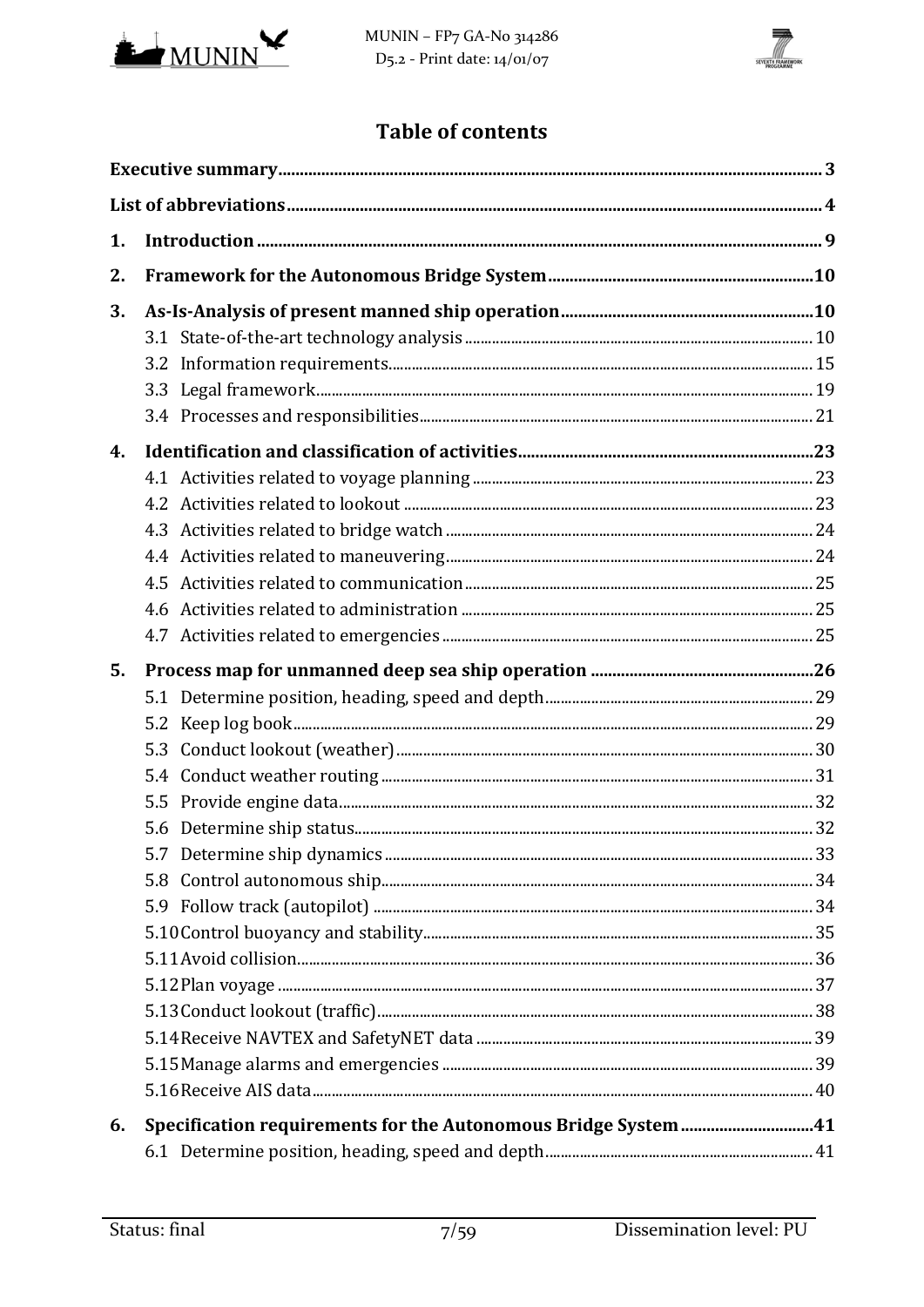



| 7. |  |  |
|----|--|--|
|    |  |  |
|    |  |  |
|    |  |  |
|    |  |  |
|    |  |  |
|    |  |  |
|    |  |  |
|    |  |  |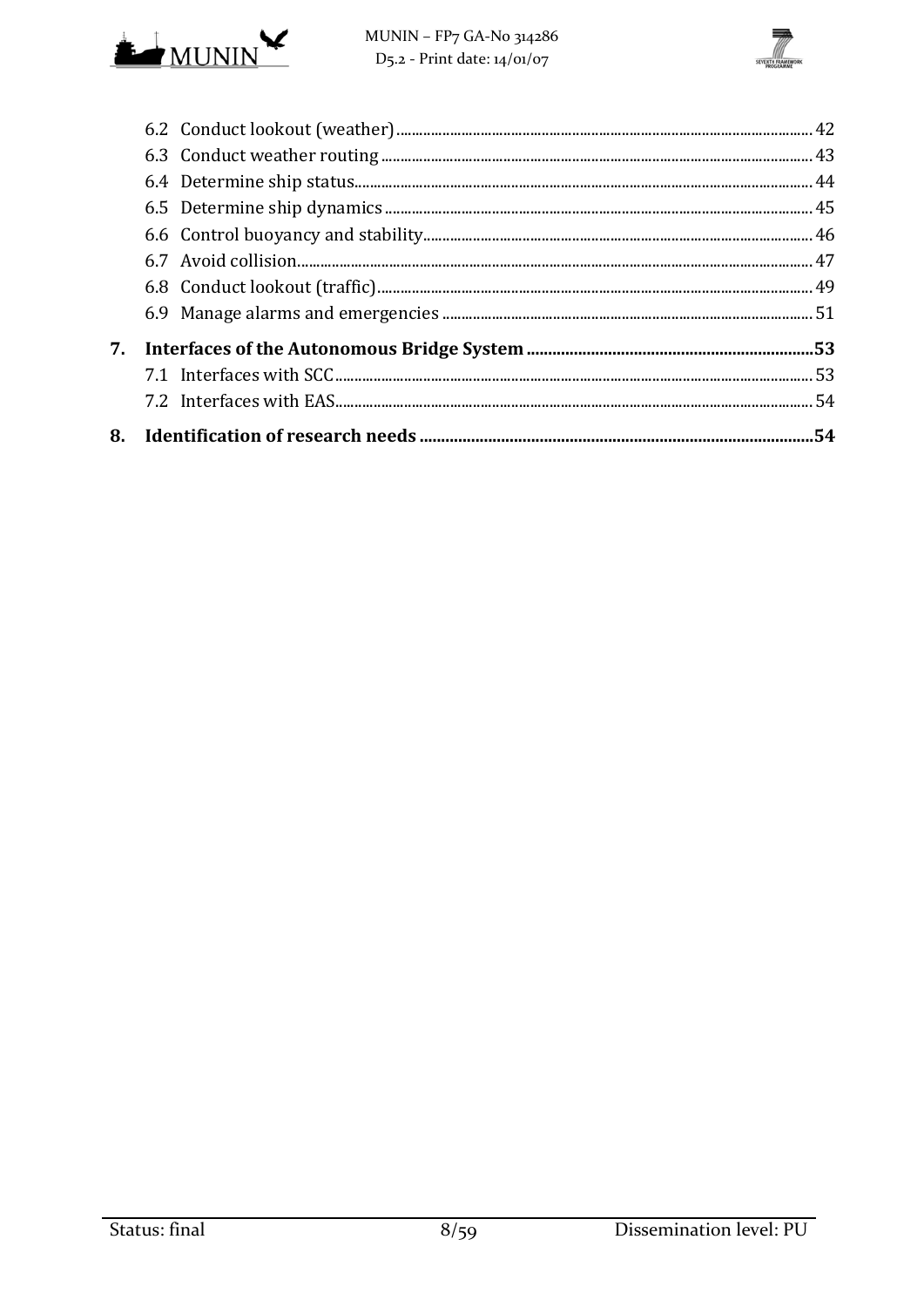



# **1. Introduction**

Based on the activities and requirements for navigation which have been presented and developed further at the MUNIN consortium meeting in Reykjavik in March 2013 a process map has been established. In accordance with the project's vision to contribute to the enhancement of safety in conventional shipping, the starting point for this deliverable's results is to be found in today's conventional ship operations. By keeping close to existing processes a transfer of individual elements of the project's anticipated outcome into manned shipping shall be eased and necessary legal adjustments reduced to a minimum.

Besides the elaboration of the process map itself, a focus has been put to fit it well into the architecture concept for unmanned and autonomous shipping and to ensure smooth interface connections between the Autonomous Bridge System ABS, the Engine Automation System EAS and the Shore Control Center SCC. Below picture illustrates in a simplified way the interrelationship of all components of an unmanned and autonomous ship according to the concept of the MUNIN project.



This document represents the first integral layout for bridge processes from restructuring the task of ship navigation for unmanned and autonomous deep sea voyages. In an upcoming deliverable this topic will be further investigated to constitute D5.4 Autonomous deep sea navigation system concept.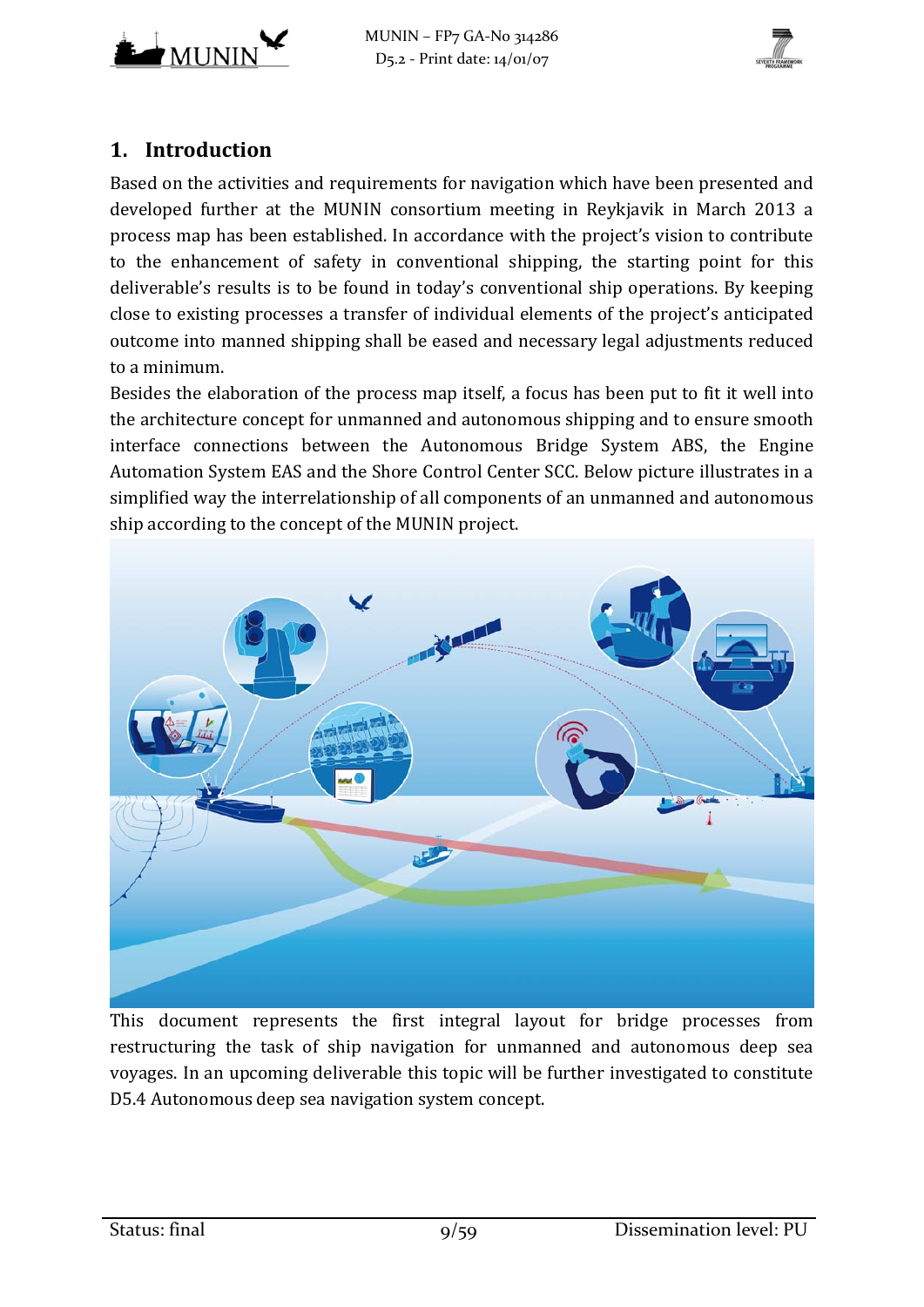



# **2. Framework for the Autonomous Bridge System**

The ABS constitutes the central component within the concept for the autonomous ship which is responsible for all navigation-related matters.

To enable the operation of a completely unmanned and truly autonomous bridge, strong and direct connections to the other components onboard and ashore are necessary. Each one of these components form part in replacing an onboard human information provider and decision maker. In conventional shipping, even with the most advanced and comprehensive equipment, the OOW still acts as the sole true system integrator. The MUNIN concept now aims to shift this function to an autonomous ship controller which is being supervised and supported by a manned shoreside control station. The first and major requirement in the development towards autonomy is the improvement of data availability and quality. An Advanced Sensor System will be able to produce resilient information about the current situation of the ship. The Engine Automation System EAS will ensure smooth operation of technical installations related to propulsion plant and steering gear. Existing bridge functionalities will be adopted to fit into a Bridge Automation System BAS as an ABS support component. These mentioned modules are all directly interlinked with each other, the Autonomous Ship Controller ASC and the SCC by satellite connection.

The content of this deliverable is limited to deep sea navigation only and does consider neither operations such as pilotage or berthing nor navigation within a TSS or a narrow channel. Interfaces of the ABS to the SCC and the EAS are described in autonomous operation mode only, while the functionalities of those components with no direct relation to navigation are not covered.

Information from D4.3 Evaluation of ship to shore communication links and D4.4 Initial interface description are respected to fit the remapped processes well into the MUNIN architecture also with regard to limitations for communication. Furthermore, reference is made to D5.1 Legal and liability analysis for automated navigational systems in order to reduce the necessary adjustments in international maritime legislation. To include fall-back solutions within the process redesign, D7.1 Error and human intervention report in the context of autonomous ships has also been accounted for within this paper. Beyond that, it is also intended to give guidance for the transition from this general concept of autonomous navigation to the development of D5.3 Sensor systems for automated detection.

# **3. As‐Is‐Analysis of present manned ship operation**

## **3.1 State‐of‐the‐art technology analysis**

*Position measurement*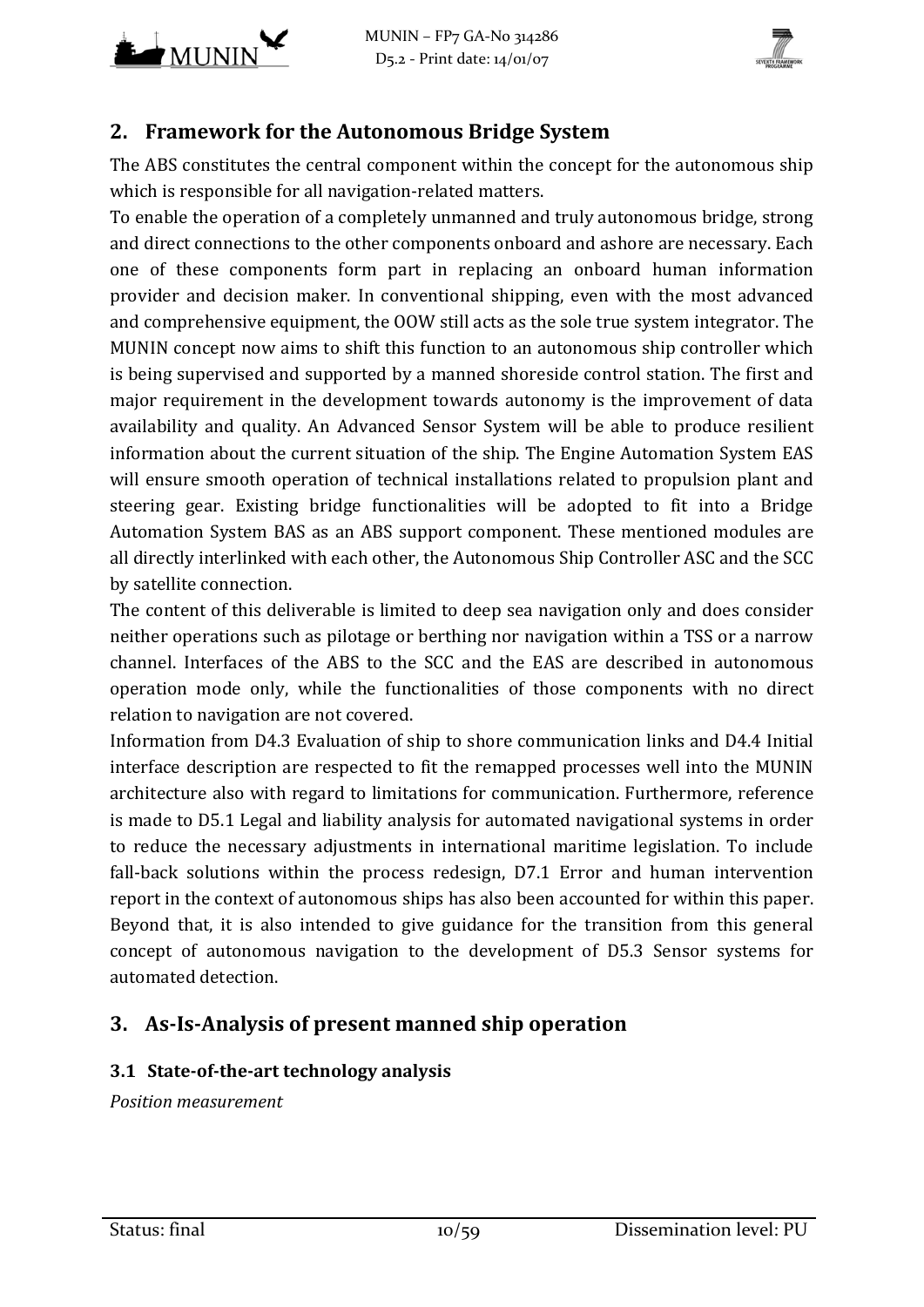



Since the introduction of satellite navigation for civil use, GNSS has changed the face of navigation. Reliable position data is ever since available on every spot of the planet's surface. GPS receivers which are in use on present day merchant ships work with an accuracy of 10 to 20 meters on the open sea and DGPS with the correction of landbased reference stations with an accuracy of 3 to 10 meters. Advanced GNSS receivers are able to process signals from both GPS and GLONASS. As of now these are the only two satellite navigation systems that have been approved by IMO and thus neither the Chinese Compass-system nor the European Galileo-system will be examined further within this paper.

The use of GNSS devices is the most preferred method of producing valid position data. Both GPS and GLONASS offer worldwide coverage at a sufficient position data quality.

To be prepared for a malfunction of these GNSS devices, other means to determine the ship's position have to be available.

Radio navigation systems such as LORAN or Chayka could represent a valid alternative to GNSS, if it wouldn't be for their limited regional availability. Firstly, the range from the shore side stations is limited to several hundred nautical miles extending from shore. Secondly, the future of radio navigation appears to be uncertain due to the fact that originally some countries have announced to discontinue their service while others are enhancing the system further towards eLORAN. This limits the usability of the system considerably and is another reason why currently only a limited number of ships carry radio navigation devices at all. This is a very unfavorable fact due to the system's high reliability, accuracy and immunity against many kinds of interferences.

Another means of positioning commonly used on manned ships is celestial navigation. Whether an automated sextant will be a utilizable method for positioning needs to be further examined within the project. In coastal areas, terrestrial navigation is also a suitable method for positioning. As another tool of choice, the technique of dead reckoning can always be employed. This method of navigation uses the last known position and the speed over elapsed time and course to calculate the current position. This method of navigation has been used for a long time and is in use today within many inertial navigation systems and produces surprisingly accurate position data.

*Heading measurement*

Every ship is equipped with a gyro compass and a magnetic compass to indicate the ship's heading. The gyro compass is used as the principle compass on board, mainly for its high accuracy and low likeliness of breakdown. The magnetic compass may appear to be a relic from another age. Yet actually, it is still in use because of its robustness and its complete independence from electric power supply. Both of these compass types have the disadvantage of relatively low course accuracy during heavy sea or intense maneuvering so that the displayed heading can't be precisely relied upon for navigation under these specific circumstances. A more advanced alternative can be satellite compasses, which basically consist of a set of integrated GNSS-sensors. Beyond only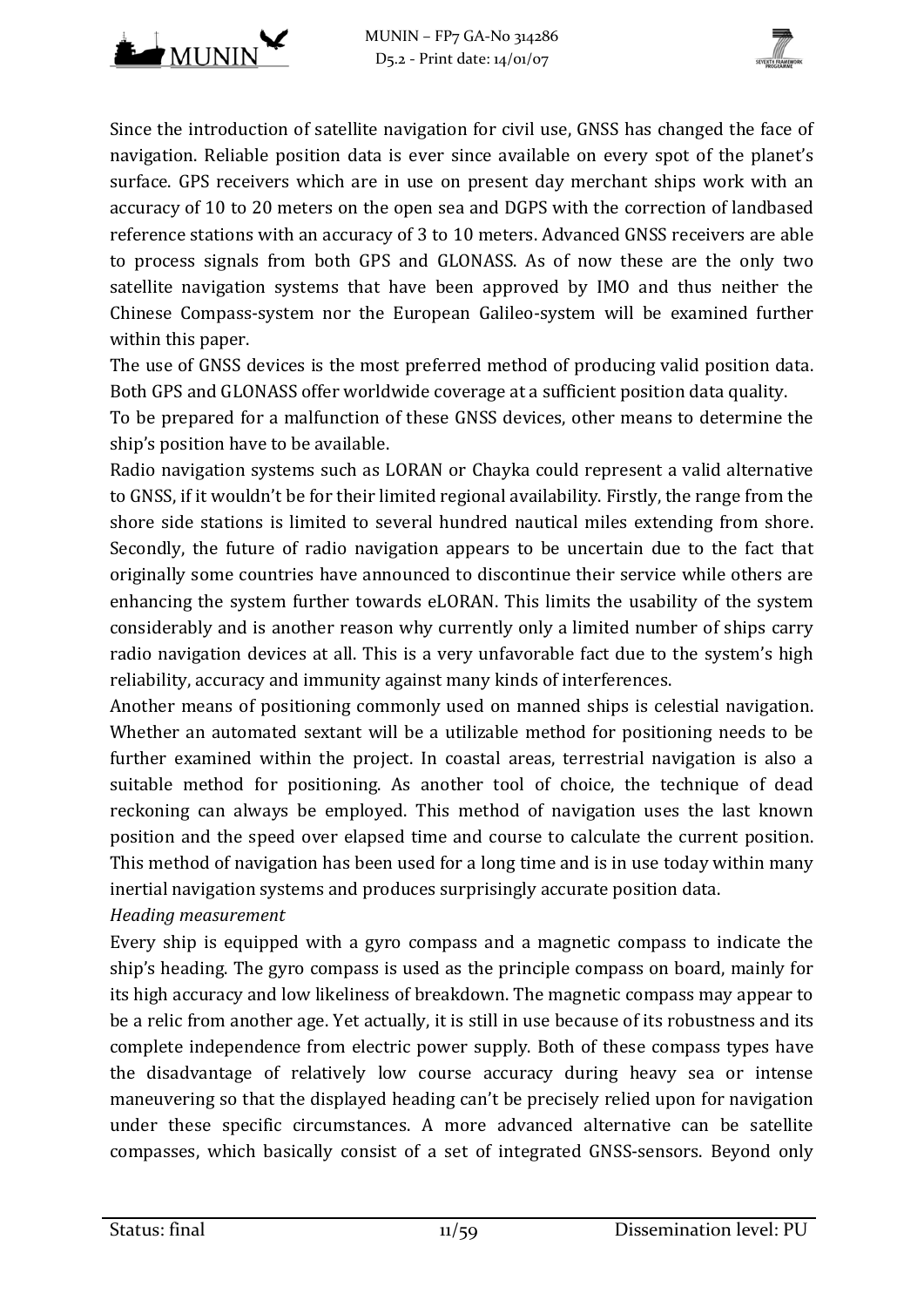



providing the ship's heading these devices are also capable of indicating the ship's RoT as well as pitch, roll, heave and position information, of course. Another option, producing the most accurate heading information, is the fiber-optic compass. As a mere electronic rotation rate sensor it is almost free of wear and maintenance during its service life. Modern but only rarely used multi-compass systems consist of a combination of the above mentioned systems and combine their advantages to produce a more accurate reading for the ship's heading.

#### *Depth measurement*

The echo sounding devices which are in use in commercial shipping measure the vertical depth below the ship's keel by means of acoustic sound waves. The current and past depth contour is displayed with a possible error in accuracy of approximately 2.5  $\%$  of the measured depth which ranges up to  $1500$  meters. A threshold can be set so that a depth alarm will sound in case the pre-selected depth contour is underrun. For a very limited number of coastal sea areas there are also draft information systems available. which calculate the ship's under-keel clearance from the ship's draft, detailed bathymetric charts and real time water levels from shore gauge stations. Similar systems can also be used on a number of coastal shipping routes to benefit from tidal streams in order to save bunker.

#### *Speed and distance measurement*

The ship's voyage speed can be determined by four different measurement devices. A hydromechanic speed log measures the ahead-speed through water by the pressure at an impact tube with the major disadvantage that this tube gets easily clogged. A less error-prone method for speed measurement through water is by an electromagnetic log, where voltage is being induced between a probe and a pair of electrodes to determine the speed through water. The most commonly used device is a Doppler-log, which measures the speed over ground by means of sonar waves up to a water depth of 600 meters. At higher depths, the speed through water can be determined. Both methods operate regularly with an error in accuracy of approximately  $0.5\%$  to  $1.0\%$  of the measured speed while significantly larger inaccuracies can be experienced. The more advanced Doppler-logs are able to display ahead-, astern and transverse speed, RoT and also water depth. In addition, the speed over ground can easily be calculated by any automatic positioning appliance. The distances sailed can easily be calculated from this known speed over time.

#### *Track pilot*

On today's ships the steering control can easily be automated to a great extent. Modern track control autopilots are able to precisely follow the course over ground laid out by the voyage plan with deviations of only about half of the ship's breadth. Furthermore, through self-tuning adoption many steering parameters are determined by the system itself. The ship's loading characteristics and the indirect steering effect of the ship's propeller are accounted for and the effects of wind, sea state and current are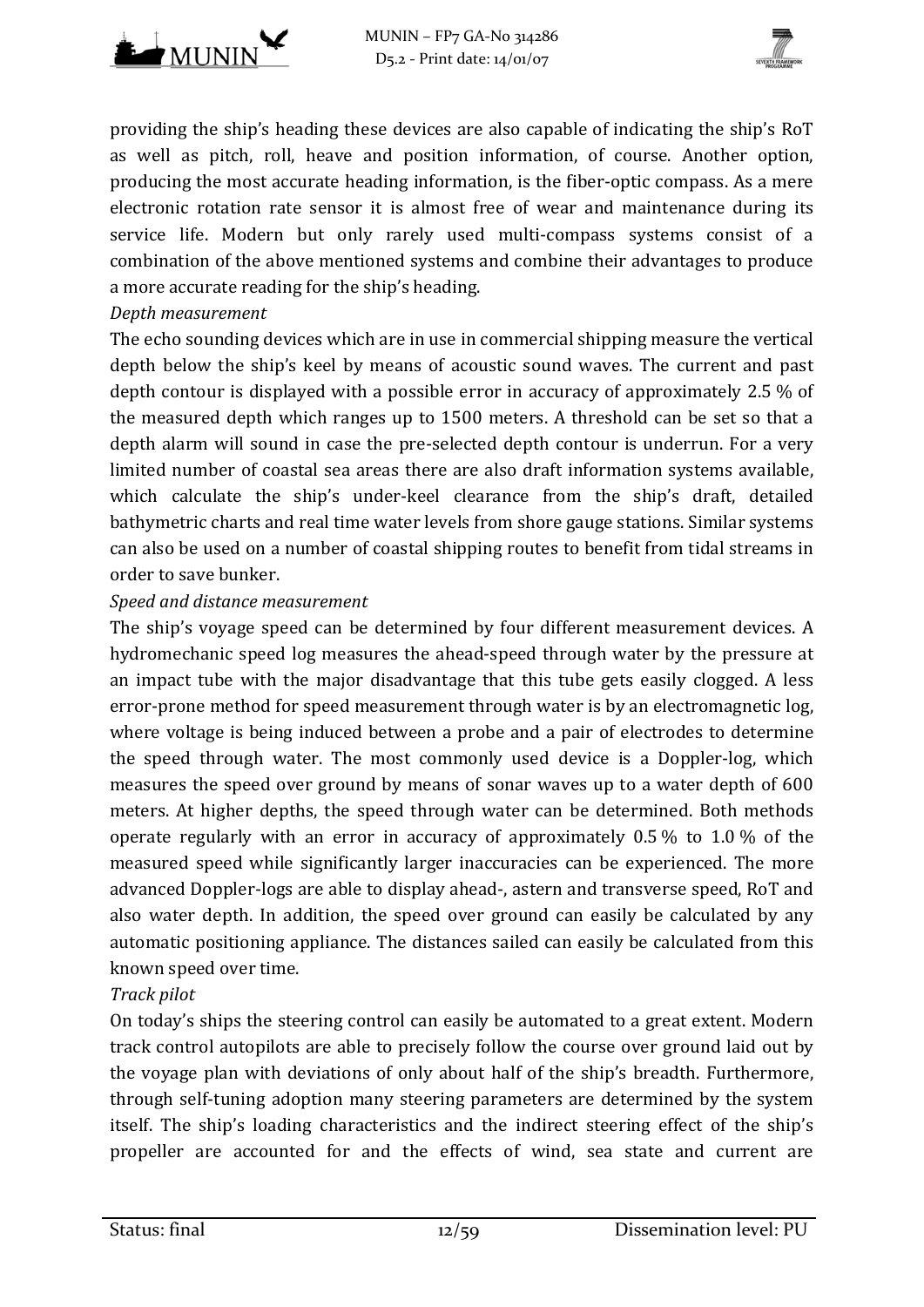



compensated. Through the rudder actuating values the permissible rate of turn and the radius of turn can be set. Also, steering criteria can be chosen between precise steering to minimize XTE and eco-steering to minimize fuel consumption. Some applications also offer an extensive feature to adjust the voyage speed according to a designated arrival time at a defined way point.

*AIS*

The use of AIS-transceivers has had a major impact on the safety of shipping. Information about as many as 500 targets within a range of up to 30 nm has become easily available. The device transmits and receives data about a ship's name, type, size, status, position, heading, speed, cargo, next port of call as well as its IMO- and MMSInumber via VHF radio. The data is either fixed input, needs to be entered manually or originates directly from the ship's sensors. Due to the fact that the displayed data's accuracy and reliability can't be assessed, AIS is accredited as an aid to navigation only. *Radar/ARPA*

The most proven method to detect and monitor objects is by the use of radar which works through the emission and reception of electromagnetic impulses. Merchant ships are always equipped with one short pulse X-band antenna for high resolution and one long pulse S-band antenna for high range. Both of them operate with an error in accuracy of no more than 1.0 % of their current working range or 30 meters at the most. The radar picture is than being processed by the ARPA function to continuously and automatically plot the acquired targets to determine distances and bearings towards that object. Also, the object's speed, course and position can be calculated, if the corresponding own ship data is available. Radar/ARPA devices are subject to certain errors through either false echoes caused by multiple echo reflection, by extraneous radar waves or by false input data from own ship sensors. Certain X-band radar-based wave and surface measurement technology can be used for ocean surface monitoring as well. 

#### *ECDIS/INS*

The vast majority of merchant ships which travel the oceans nowadays are obliged to be fitted with an ECDIS. The performance capabilities vary to some degree, depending on the manufacturer and the age of the application. But all of them must generally be able to fully replace paper charts on a ship's bridge as a two-unit-installation. The navigation information system displays digital navigable sea charts and offers the possibility for integration of nautical publications. Furthermore, sensor data from AIS, echo sounder, GNSS, NAVTEX, radar/ARPA can also be interfaced with the system and displayed on the screen. Each input data value originates from one single predefined source and is not counterchecked against data from redundant sensors for probability. That's why the OOW still remains the only true system integrator on the ship's bridge. Beyond the provision of information, an ECDIS allows for all features of conventional chart work and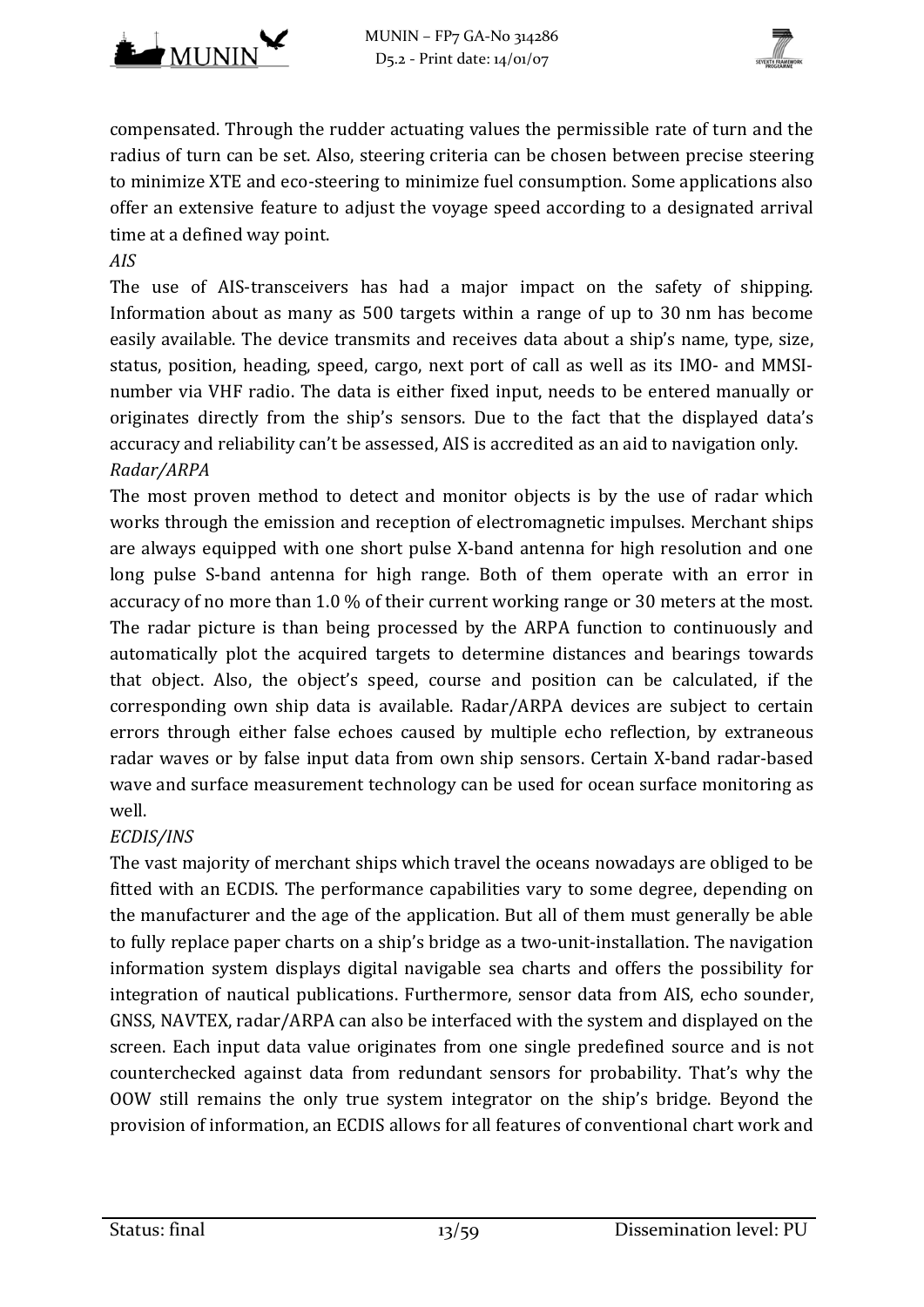



also assists in voyage planning and passage monitoring. Additionally, the system offers a log book function and a navigational alarm management system.

The most evolved holistic approaches to further develop an ECDIS towards MUNIN's aim of an autonomous bridge system are integrated navigation systems. These Integrated Navigation Systems INS promote safety of navigation by enabling a centralized access to all available navigational information and by monitoring the quality of data and processes. Through reference points for the positions of antennae and sensors within a consistent common reference system reliable calculation of standardized data for e.g. time, position, heading and speed can be carried out. In case there are several sources for the same value these are being processed to determine one resilient value to be distributed throughout the system. This kind of data fusing improves the quality of the information produced and the output of the following processes being used. In addition, INS' are able to combine various tasks, functions, sensors and systems on the ship's bridge and enable full data access to the user via a single interface. A certain degree of redundancy within the sensors ensures that all necessary data can be acquired by a number of independently working sensors.

#### *VDR*

A Voyage Data Recorder gathers and stores all available information about the own ship's status, position and movement as well as all sounds from within the wheelhouse and from voice radio. The recorded data of at least the past twelve hours is kept within a retrievable unit to be used for future analysis in case of an incident and must therefore be secured against any attempts of tampering. The VDR must be equipped with an emergency power supply to be able to operate even in case of blackout for at least 2 hours. 

#### *Telecommunication*

All means of maritime telecommunication are part of the Global Maritime Distress and Safety System which is based on both radio and satellite communication devices. DSC radiotelephony operates on VHF, MF and HF and is used for the transmission and reception of voice radio, distress alert and distress relay messages. Also, mobile VHF devices are in use for voice radio communication, while radiotelex transceivers for written communication and NAVTEX receivers for navigational and meteorological warnings operate on MF and HF. Satellite communication via Inmarsat devices allows for the reception of NAVTEX-messages outside of radio range and of SafetyNETmessages. Additionally, voice telephony, transmission and reception of text messages via telefax, telex and e-mail are provided. Many of these GMDSS elements can also be used for distress alerting while EPIRB and SART are installed on board for that sole purpose only.  $/1/2/$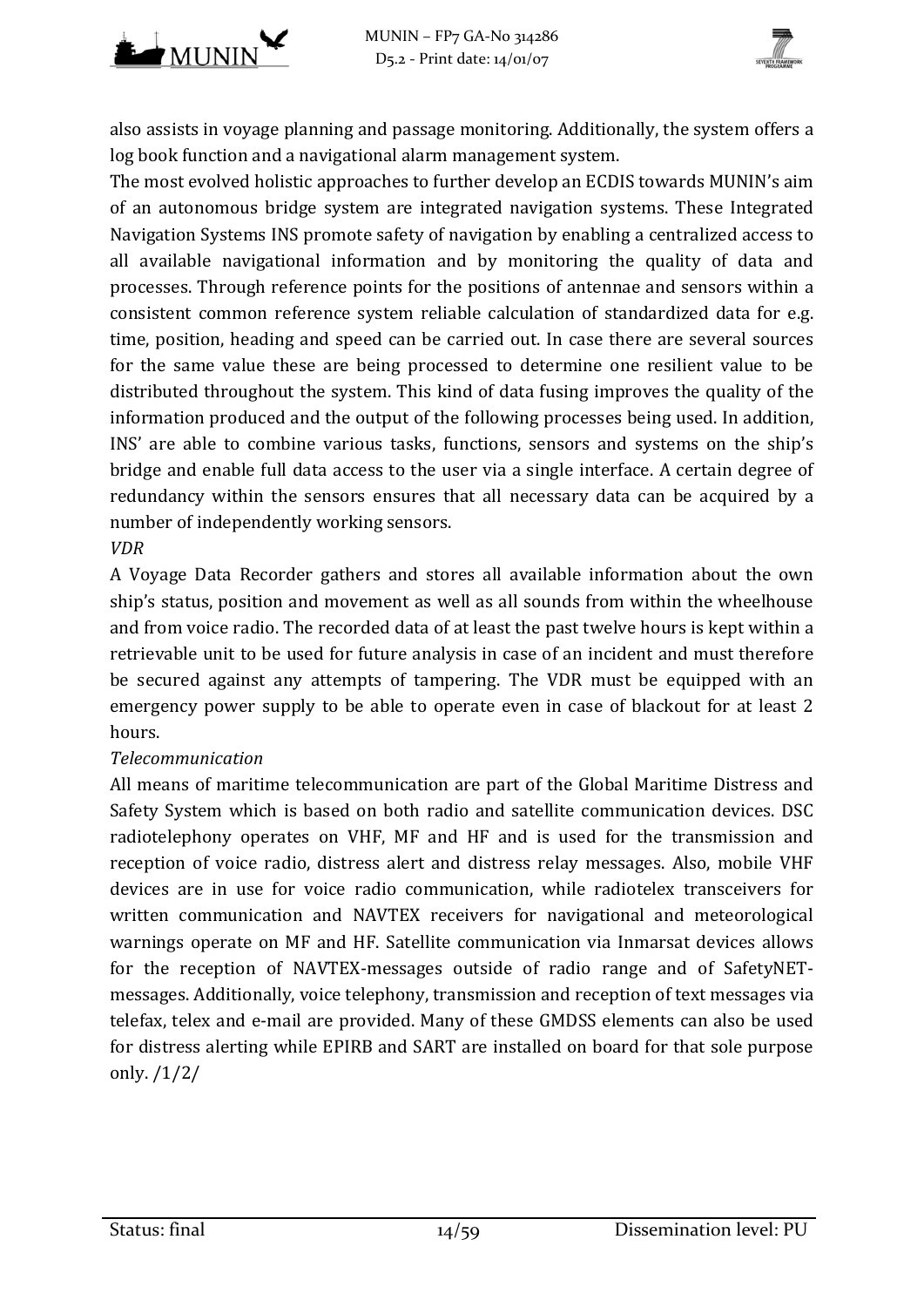



#### **3.2 Information requirements**

The operational requirements for the different technical devices listed below are set by the IMO as the competent international body.

*Satellite navigation*

The use of a GNSS receiver is mandatory on board of all ships irrespective of their size. /3/ A Global Navigation Satellite System is a satellite system that allows to determine a position in latitude and longitude as well as of velocity and time worldwide. The data quality in satellite navigation can be further enhanced by the use of land-based differential correction signals or by the integration of other means of positioning. Such combined receivers have to have a static and a dynamic accuracy within 35 meters in non-differential mode and 10 meters in differential mode while the minimum resolution of position in latitude and longitude is  $0.001$  minutes.  $/4/$ 

#### *Radio navigation*

LORAN and Chayka are the only two long-range radio navigation systems currently operated and in those sea areas covered they represent a valid alternative to satellite navigation. Their ranges may vary depending on different factors but are said to extent to approximately 1000 nm from the transmitter station at the most. The receivers for either one or for both systems should produce valid position data within 7.5 minutes of being switched on with a position accuracy of 20 to 90 meters. The acquisition of signals, cycle selection and tracking must be fully automatic and produce valid position data at ship speeds of up to 35 kn.  $/5/$  Radio navigation signal availability should exceed 99.8 % in high-traffic areas and  $99.5\%$  in low traffic areas while a  $99.85\%$  service reliability should not be underrun. In coastal areas with dense traffic the accuracy for positional information should be within 10 meters with a 95  $\%$  probability at 10 second update rates. In low-traffic open sea areas the error for positional information should not exceed 100 meters with a 95 % probability at 10 second update rates. /6/ An advantage of radio navigation compared to satellite navigation is that the signals don't get distracted as easily and positioning is more precise in e.g. port areas.

#### *Heading measurement*

Each ship from 500 gross tonnage upwards must be fitted with two means to determine and display the ship's heading at the main steering position. One of these has to be nonmagnetic while the other one has to be independent of any power supply. Usually this requirement is met with the installation of one gyro and one magnetic compass.  $/7/$ 

A gyro compass is required to point to the direction of the ship's heading in relation to geographic north. In latitudes of up to  $60^\circ$  and at a speed of 20 kn the residual steady state error should not exceed  $\pm 0.25^\circ$  x secant latitude. Under the same circumstances, an error of  $\pm 2.0^{\circ}$  respectively  $\pm 3.0^{\circ}$  due to rapid alteration of speed or course should not be exceeded. A divergence in reading between the master compass and its repeaters of up to  $\pm 0.5^\circ$  is permissible. After being switched on, the gyro compass should settle within 6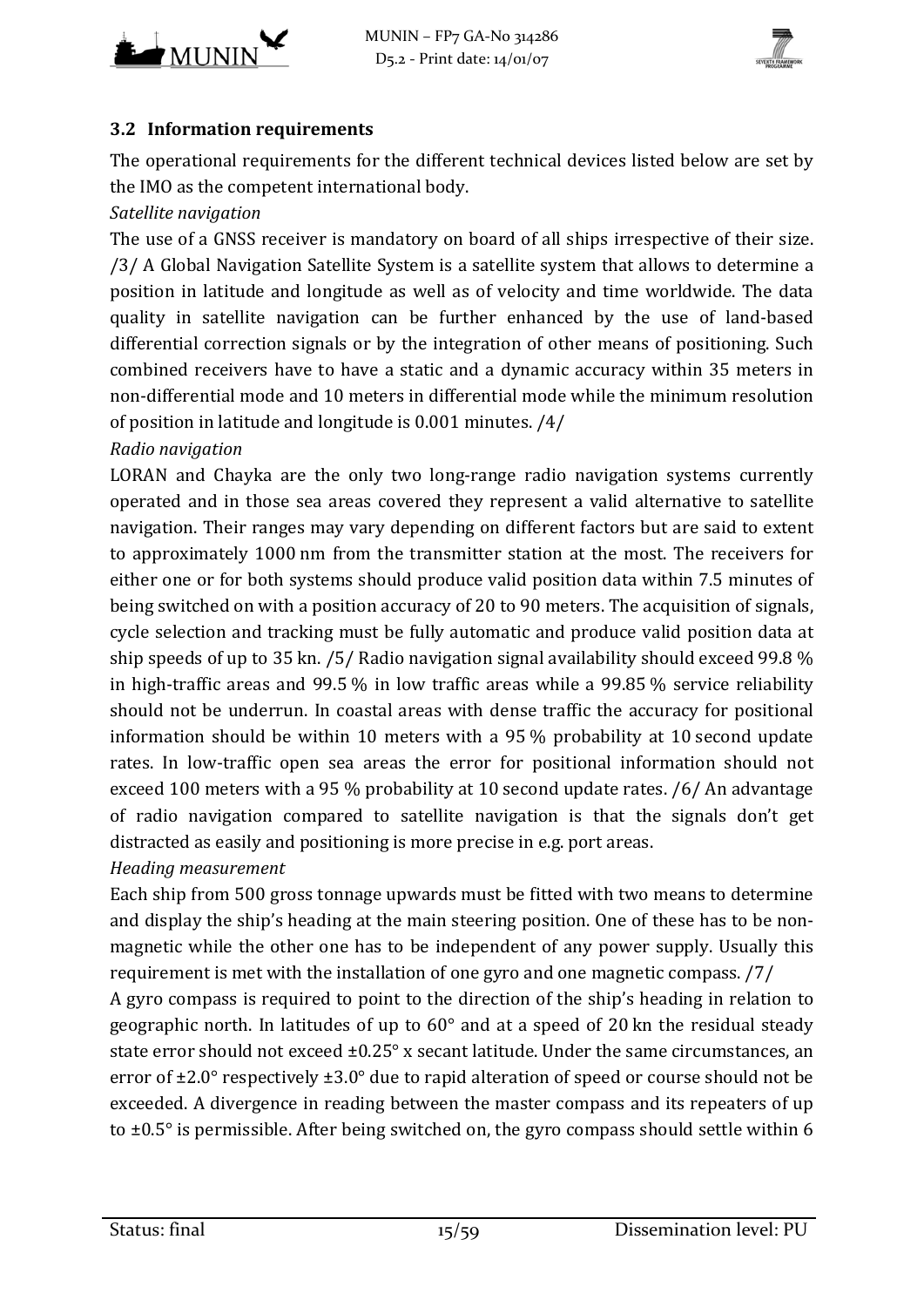



hours.  $/8/$  A special kind of gyro compass under the same legal provision is the fiberoptic compass.

A magnetic compass is required to point to the direction of the ship's heading in relation to magnetic north. It is bound to seek a certain direction in azimuth, depending on the induced magnetism of the earth and needs proper compensation of residual deviation. The directional error should not exceed  $\pm 0.5^{\circ}$  on any heading. /9/

Another means for the determination of a ship's true heading is by the use of a THD, e.g. a satellite compass, mandatory for all ships of 300 gross tonnage and upwards. This electronic device operates with thresholds for transmission error of less than  $\pm 0.2^{\circ}$  and for static error of less than  $\pm 1.0^{\circ}$  which should not be exceeded. Follow-up error should be less than  $\pm 0.5^{\circ}$  at turning rates of up to 10° per second and less than  $\pm 1.5^{\circ}$  at turning rates between  $10^{\circ}$  and  $20^{\circ}$  per second, respectively.  $/10/$ 

## *Depth measurement*

All ships of 300 gross tonnage and upwards shall be fitted with an echo sounding device or another electronic means to measure and display the current under-keel clearance of the ship.  $/11/$  The purpose of echo sounding equipment is to provide reliable information on the depth of water under a ship to aid navigation particularly in shallow waters. At a speed between  $0 \text{ km}$  and  $30 \text{ km}$  the transducers must be capable to measure any clearance between 2 meters and 200 meters. The sound waves are to be set at a speed of 1500 m/s at a repetition rate between 12 and 36 pulses per minute. Data storage for at least 12 hours has to be assured. The required accuracy in measurement must not fall below  $\pm 2.5$  % of the indicated depth, respectively not below  $\pm 0.5$  meters on the 20 meter range nor below  $\pm 5.0$  meters on the 200 meter range. /12/

*Speed and distance measurement*

To give an indication of speed and distance made good through water or over ground, each ship of 300 gross tonnage and upwards must be equipped with appropriate measuring equipment. /13/ This SDME must provide forward speed in water depths of more than 3 meters beneath keel. The error in the indicated speed should not exceed 2 % or 0.2 kn whichever is greater, measured without the effects of wind, current and shallow water. The error in the indicated distance should not exceed  $2\%$  or 0,2 nm run by the ship each hour whichever is greater, measured without the effects of wind, current and shallow water. These requirements have to be met at ship movements of up to  $10^{\circ}$  during rolling and up to  $5^{\circ}$  during pitching. /14/

## *Track pilot*

All ships of 10000 gross tonnage and beyond are to be equipped with a system to automatically keep a steady heading or to follow a laid out track. /15/This device should enable control of the ship with a minimum operation of its steering gear. Limitations are made by the ship's specific maneuverability and additionally by setting of a permissible rudder angle. The interchange between automatic and manual steering must be possible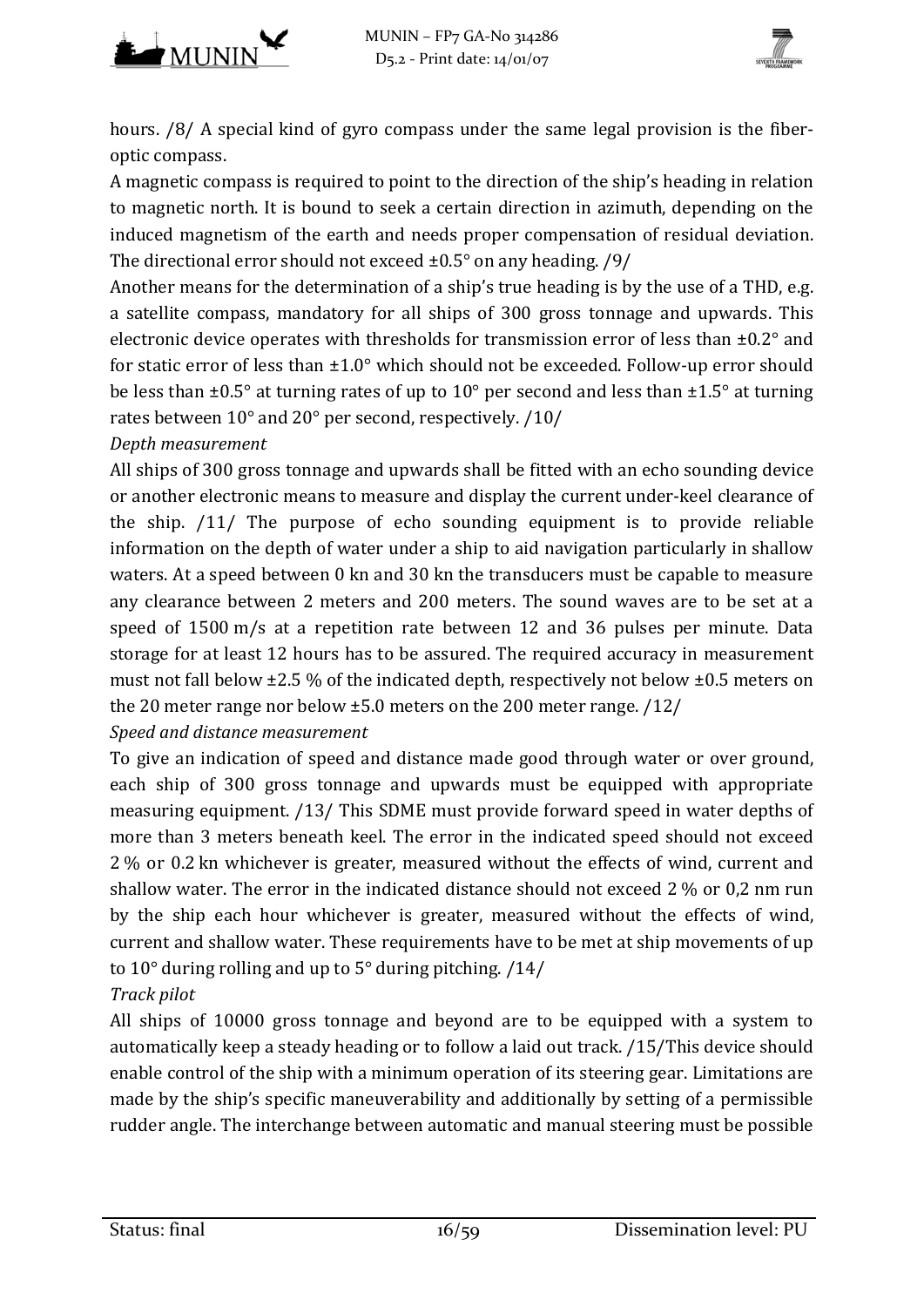



within 3 seconds. An audible and visual alarm signal will indicate any case of malfunction, power supply failure or if the ship is off track.  $/16/$ *AIS*

An automatic identification system shall be fitted on all ships of more than 300 gross tonnage engaged in international voyages and on all ships of more than 500 gross tonnage engaged in domestic trades.  $/17/$  It is its purpose to enhance the safety of navigation by automatic data exchange. An AIS-transceiver exchanges static data such as MMSI-#, IMO-#, call sign, name, length, beam, ship type and the location of position fixing antenna on the ship. In addition, dynamic data, such as position with accuracy indication and integrity status, UTC, CoG, SoG, heading, RoT and navigational status is transferred. Except for the latter, all named features are transmitted automatically. Only the navigational status and voyage-related data such as draft, hazardous cargo types, PoC, ETA and waypoints have to be entered manually. Furthermore, the devices enable short safety-related message communication. /18/

#### *Radar*

Radar equipment is used to determine and display the range and bearing of radar transponders and of other surface craft, obstructions, buoys, shorelines and navigational marks to assist in navigation and collision avoidance. Ships of a size of more than 300 gross tonnage require one X-band 9 GHz radar, while ships of a size of more than 3000 gross tonnage shall additionally be equipped with an S-band 3 GHz radar as well. Both devices must operate independently of each other. /19/ A radar antenna mounted at a height of 15 meters above sea level must indicate:

- A coastline at 20 nm if the ground rises 60 meters
- A coastline at 7 nm if the ground rises 6 meters
- A surface object at 7 nm if it is a ship of 5000 gross tonnage from any aspect
- A surface object at 3 nm if it is a ship of 10 meters in length
- A surface object at 2 nm if it is an object of 10 square meters

The working range varies between a minimum of 50 meters to at least 32 nm at an accuracy within 30 meters or  $1\%$  of the range scale in use, whichever is the greater. Ship's movement such as pitch and roll of up to  $10^{\circ}$  may not affect the range performance. An error in accuracy of  $\pm 1.0^{\circ}$  is permissible for the ship's heading and the provided bearing measurement indicated on the screen. The scan antenna must turn clockwise through  $360^\circ$  at a rate of not less than 12 RpM and be capable to operate satisfactorily in relative wind speed of up to 100 kn. /20/ *ARPA*

As an additional feature to radar, ships of 300 gross tonnage and upwards are demanded to carry an electronic plotting aid to automatically determine range and bearing of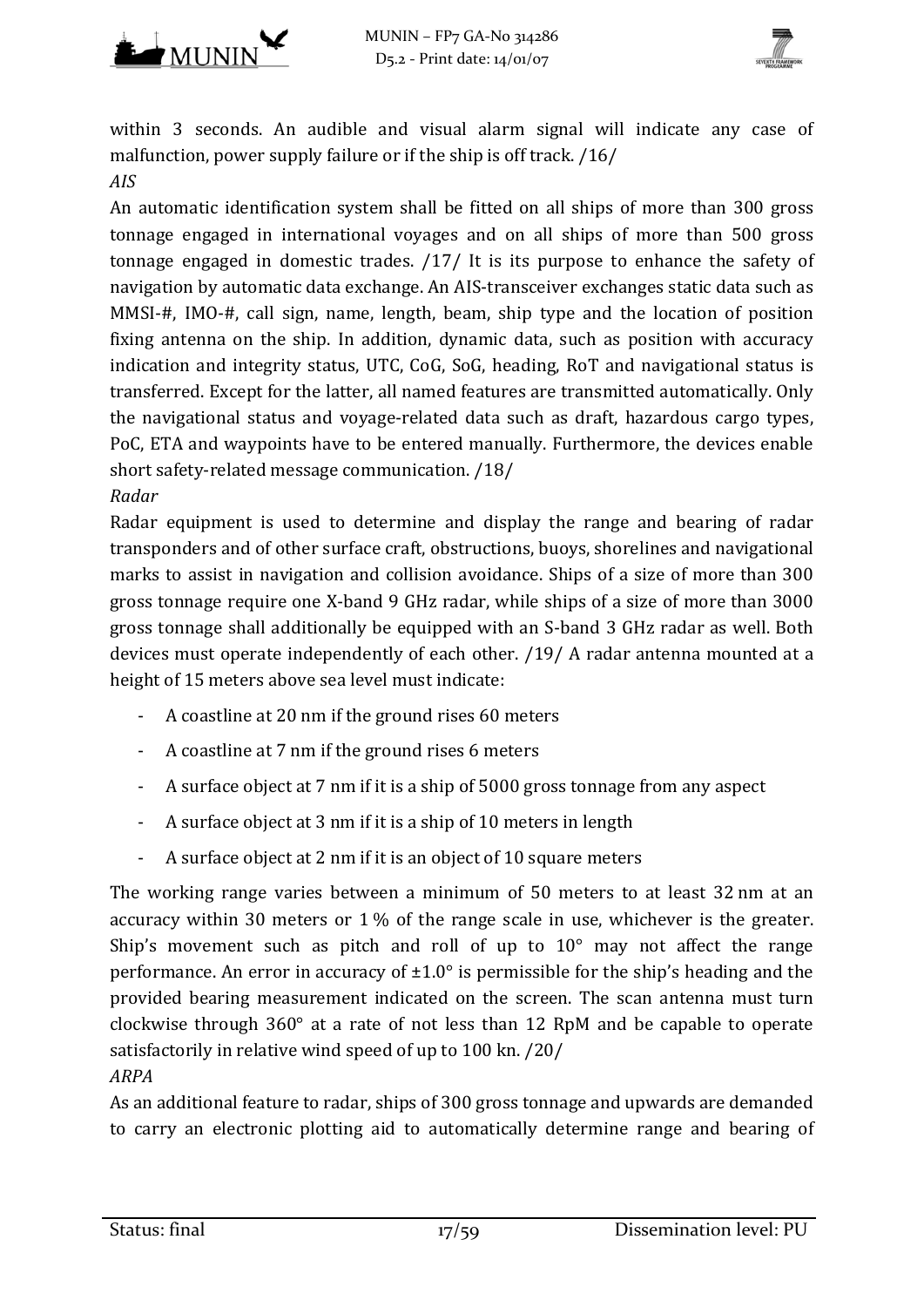



targets to identify a danger of collision. Ships, which are mandatorily fitted with two radars must also carry a second ARPA device. /21/ An automatic radar plotting aid allows for continuous, accurate and rapid situation evaluation and thus reduces the workload of the watchkeeper. The acquisition of targets may either be manual or automatic, while at manual acquisition 10 targets must be processed and 20 targets at automatic acquisition. Target data comprises at least range, bearing, CPA, TCPA, course and speed, displayed in relative and true vectors. A function for trial maneuvers must be provided, capable of simulating the effects of an own maneuver on all targets.  $/22/$ *ECDIS*

All ships, irrespective of size, shall have nautical charts and publications for route planning and monitoring throughout their voyages. An electronic chart display and information system, which is obliged to be fitted on most ships now anyways, may be accepted as meeting these requirements. /23/ To contribute to the safety of navigation an ECDIS should display all ENC information. Firstly, all permanently retained data, consisting of coastlines, selectable safety contour, isolated dangers and traffic routing systems must be indicated. Secondly, on first display of a chart, its display base, drying line, fixed and floating aids to navigation, waterway boundaries, prohibited and restricted areas, chart scale boundaries and cautionary notes must be indicated as well. Thirdly, spot soundings, submarine cables and pipelines, ferry routes, details on isolated dangers, details on aids to navigation, content of cautionary notes, ENC edition date, geodetic datum, magnetic variation, graticule and place names may be displayed on demand. Furthermore, navigational elements and parameters, such as own ship's primary and secondary track, vector of course and speed, variable range marker, electronic bearing line, event marks, dead reckoning position and time, estimated position and time, position fix, time, tidal streams or currents, danger highlights, clearing line, planned course and speed, waypoints, distance to run and planned positions with date and time may be displayed. Additionally own ship's past data, including time, position, heading and speed, ENC source, edition update history of the previous 12 hours should be stored at one-minute intervals as a kind of log book function.  $/24/25/$ *VDR*

A Voyage Data Recorder shall be fitted on all merchant vessels of 3000 gross tonnage and above. /26/ Its purpose is to safely store relevant ship information over a period before and after the occurrence of an on-board incident. This data record of at least 12 hours is to be used for subsequent incident investigation. The ship's information contained therein consists of position, speed, heading, bridge and communications audio, radar data, echo sounder, alarms, rudder order and response, engine order and response, hull opening status, watertight and fire door status and optionally also hull stresses, wind speed and acceleration, all appointed with an respective timeframe.  $/27/$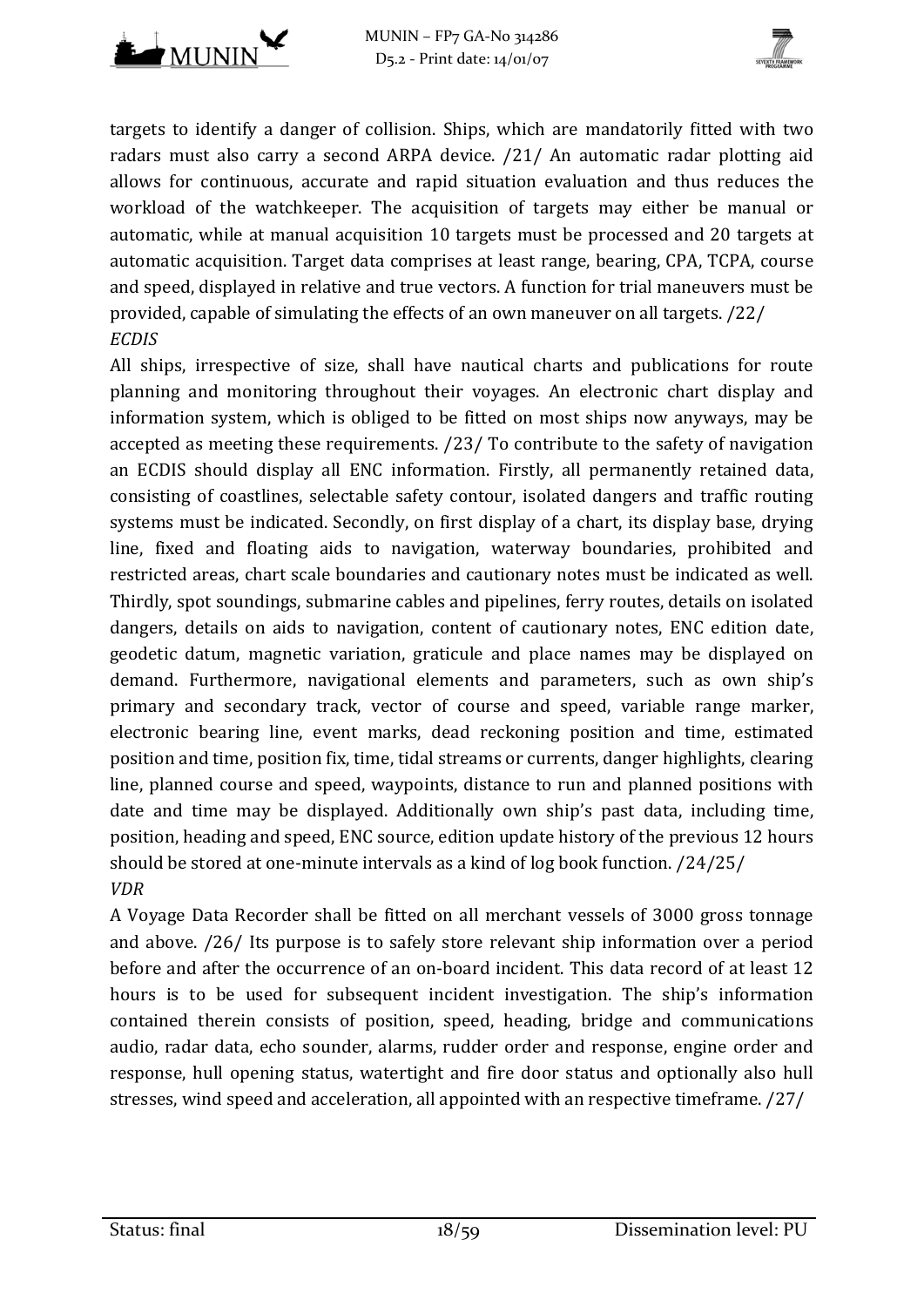



#### *GMDSS*

It is the purpose of this internationally agreed upon service to ensure rapid and automated alerting in the event of a maritime distress using several different means of communication. Merchant ships of 300 gross tonnage and more which are engaged in global trades are obliged to fully comply with all of its components. The transmission and reception of distress and safety messages as well as related communication is based on radio and satellite links. The scope of information which is carried by these standardized and automatable distress calls broadcasted by Inmarsat, DSC radiotelephony or EPIRB always contains the ship's MMSI and, if fitted with corresponding equipment, its position. Also, the nature of distress can be chosen manually from being either fire explosion, flooding, collision, grounding, danger of capsizing, sinking, disabled and adrift, person over board, piracy or abandoning vessel. The SART on the other hand is not able to transport such messages and solely responds to X-band radar waves and indicates the transponders positions on the emitting ship's radar screen at a minimum of 7.5 nm distance. /28/

#### **3.3 Legal framework**

Maritime law consists of a framework of both national and international regulations governing various aspects related to ship operation. The basic rights and obligations imposed on the states on the one hand and the shipping industry on the other are laid out in international conventions established mostly by the IMO of which COLREG, LDC, LLC, MARPOL, MLC, SOLAS, STCW and UNCLOS are the most pertinent ones. These agreements have been ratified by the signatory states and have thus been transferred into national legislation. The above mentioned regulations can be distinguished as being either: 

- Navigational standards,
- Construction, design, equipment and manning standards or
- Pollution prevention standards.

To reduce the likelihood of maritime incidents as well as to minimize the harmful impacts on the environment of such incidents, navigational standards have been established. Such legislation, enforcing rules for collision avoidance and traffic management systems as TSS and VTS can mostly be found within COLREGs and SOLAS chapter V.

The standards for CDEM are related to the quality of ship operation with regard to safety. Regulations for ship design and construction mainly aim to minimize the consequences of incidents for the ships involved and for the marine environment. Equipment standards have a similar aim, also allowing for the monitoring of the fulfillment of other types of standards, e.g. through automatic discharge recording. MARPOL is among the most relevant conventions for these standards, along with LLC,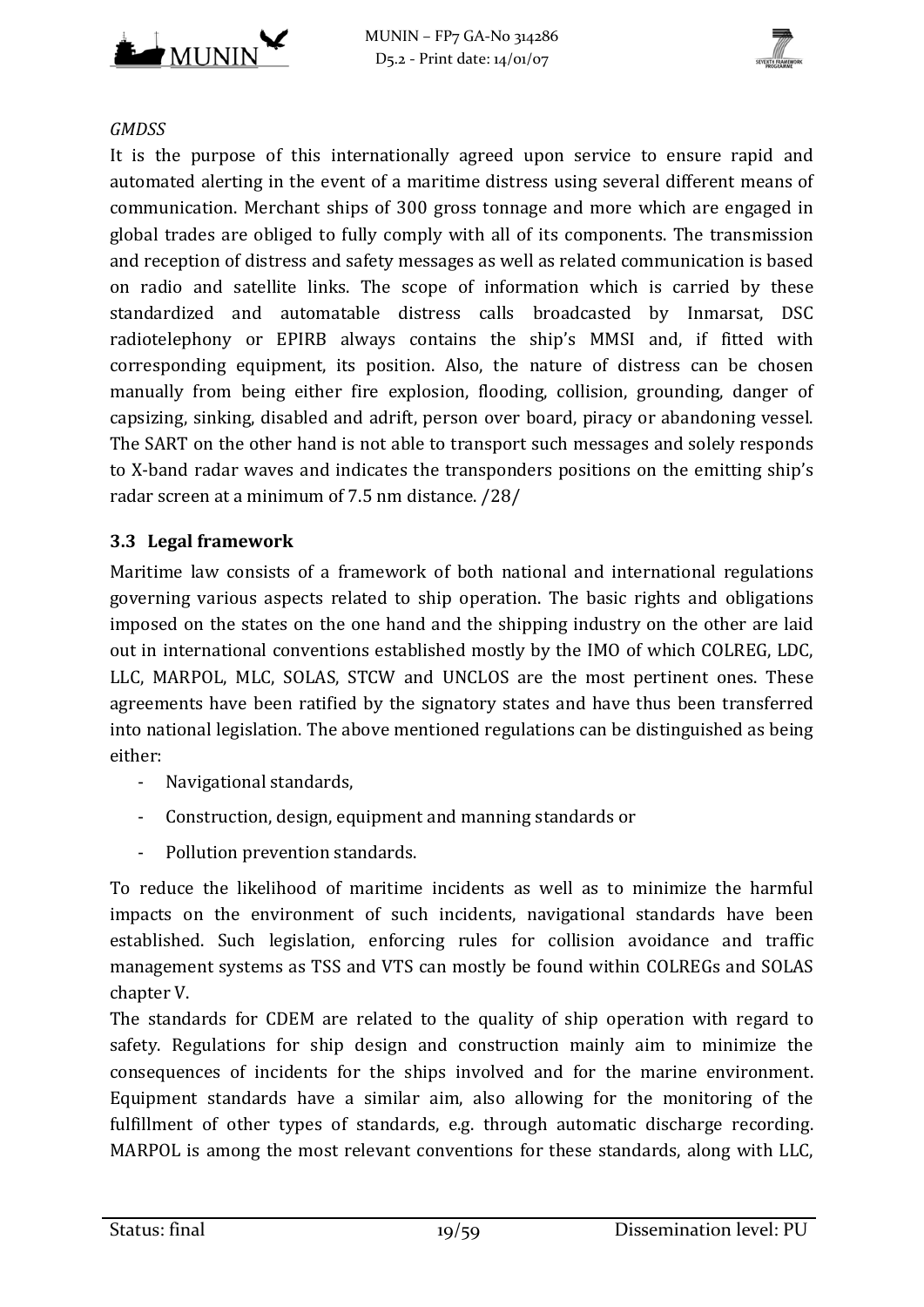



SOLAS chapter II and several further IMO resolutions. Requirements concerning crew training and navigational devices which aim to help to reduce the risk of collisions can mostly be found within STCW. As an evidence that the laid out requirements have been met, certificates will be issued accordingly.

There are two principle kinds of vessel-source marine pollution which must be distinguished. Accidental pollution is the result of maritime incidents, causing environmentally harmful substances to enter into the sea. The second one is operational pollution, caused by intentional discharges, being either compliant or non-compliant with maritime law. The matter of pollution prevention standards is governed mostly by LDC and MARPOL, to a larger extent.

The legal correlation between states and ships derives from the United Nations Convention on the Law of the Sea which determines the guidelines for the utilization and exploitation of the world's marine natural resources. A distinction is made between flag, coastal and port states. The first being the state in whose territory a ship is registered and whose flag it flies and is entitled to fly. The ship is subject to its exclusive legislative and enforcement jurisdiction on the high seas. If a ship operates within the EEZ of state, this state is also considered the coastal state. A port state is a state in whose port a ship is currently present. As the MUNIN project focuses on deep sea voyages these legal considerations will be limited to flag state legislation. In accordance with UNCLOS, a flag state is required to effectively prescribe and enforce the applicable rules and standards on ships of its registry. In this respect, the flag state must ensure that all ships flying its civil ensign fully comply with all IMO conventions the relevant state has ratified.  $/29/$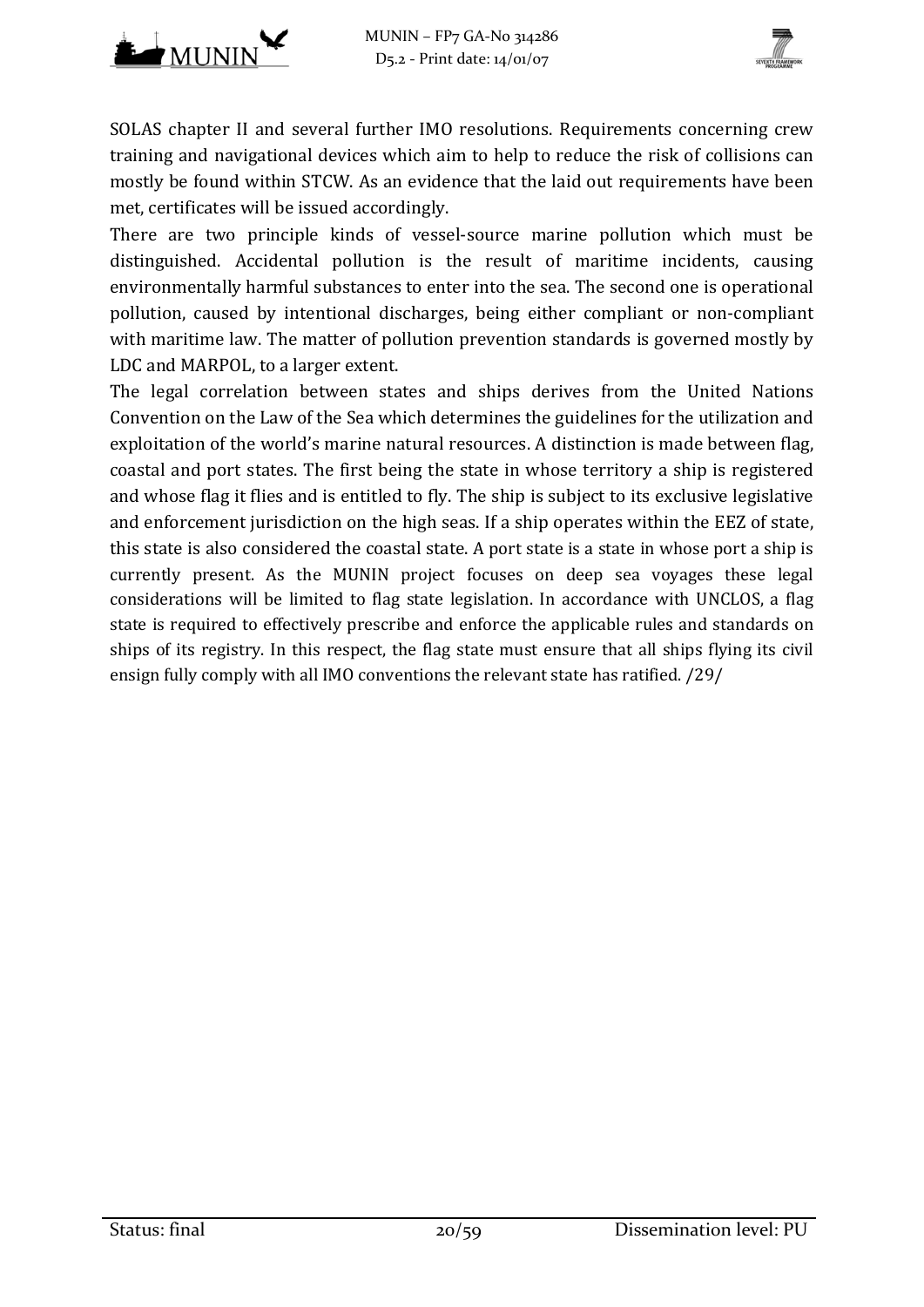



#### **3.5 Processes and responsibilities**

The matrix on the following page has been developed according to specifications laid out by STCW /30/ and ICS /31/ and has been validated by experienced shipping professionals. It illustrates the activities which are conducted on a conventional merchant ship's bridge today along with the assigned role, e.g. persons and technical devices. These activities are divided into groups and explained more in detail in the first two columns on the left. The columns in the middle part show how each person of the bridge team is involved in performing an activity and to what degree:

- R Responsible Responsible in actually performing an activity
- A Accountable Accountable in legal terms for performing an activity
- S Supportive Supportive in performing an activity
- C Consultative Consultative in performing an activity
- I Informed Relevant information to be shared

The columns on the right illustrate how each navigational device is involved in performing an activity and to which degree:

- D Display Display of information E Execution Execution of tasks
- P Proposal Proposal for problem-solving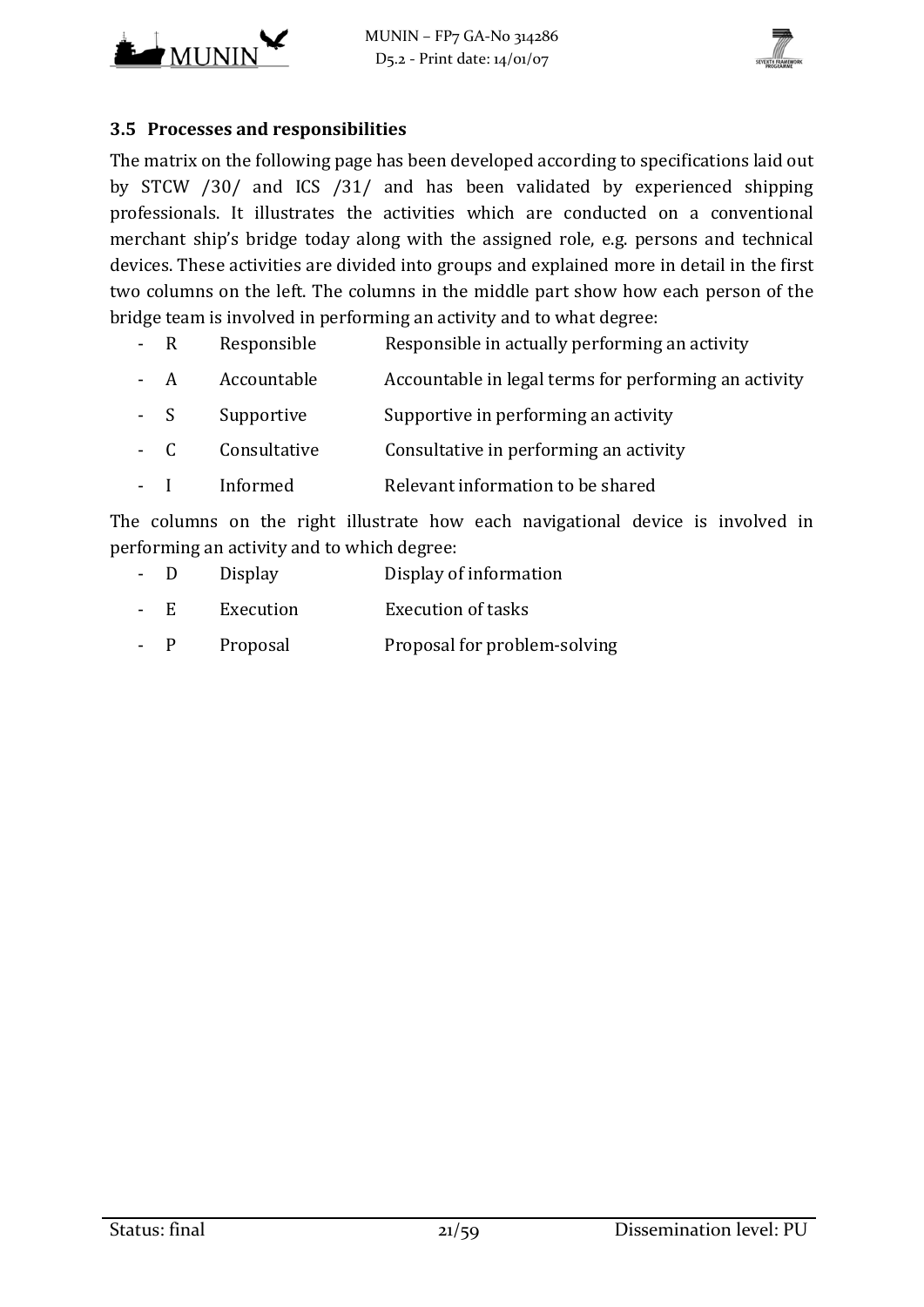



| Activity                                                                                                | Master                                                                                                                                                                                                                                                                                                         | 0OW                     | Pilot                        | Lookout                       | Helmsman       | $\rm{GBS}$ | Compass          | Echo-Sounder | Speed Log   | <b>ECDIS</b> | Radar / ARP A     | AIS              | Autopilot | GMDSS / INMARSAT | <b>NAVTEX</b> |           |
|---------------------------------------------------------------------------------------------------------|----------------------------------------------------------------------------------------------------------------------------------------------------------------------------------------------------------------------------------------------------------------------------------------------------------------|-------------------------|------------------------------|-------------------------------|----------------|------------|------------------|--------------|-------------|--------------|-------------------|------------------|-----------|------------------|---------------|-----------|
| Voyage planning<br>Apply information from nautical publications and sea                                 |                                                                                                                                                                                                                                                                                                                |                         |                              |                               |                |            |                  |              |             |              |                   |                  |           |                  |               |           |
| charts                                                                                                  | Consider adequately the information provided during voyage<br>olanning                                                                                                                                                                                                                                         | A                       | $\mathbb{R}$                 |                               |                |            |                  |              |             |              | D                 | D                |           |                  |               |           |
| Obtain required routing information                                                                     | Gather routing information for the upcoming voyage<br>Calculate permissible freeboard and minimum stability<br>Decide what kind of navigation is most suitable (e.g. rhumb line,<br>great circle or composite sailing)                                                                                         | А                       | $\mathbb{R}$                 |                               |                |            |                  |              |             |              | D                 |                  |           |                  | D             | D         |
| Prepare voyage plan                                                                                     | Include planned route and voyage schedule for a complete<br>oyage from berth to berth                                                                                                                                                                                                                          | A                       | $\mathbb{R}$                 |                               |                |            | D                |              |             |              | $\mathsf{P}$      |                  |           |                  |               |           |
| Verify voyage plan                                                                                      | Forward the composed voyage plan to the ship's Master for<br>countercheck and approval before entering into force                                                                                                                                                                                              | A/R                     |                              |                               |                |            | D                |              |             |              | $\mathbf{P}$      |                  |           |                  |               |           |
| Determine the required provisions                                                                       | Calculate, order and store provisions according to the expected<br>duration and conditions of the upcoming voyage                                                                                                                                                                                              | A                       | $\mathbb{R}$                 |                               |                |            |                  |              |             |              |                   |                  |           |                  |               |           |
| Lookout                                                                                                 |                                                                                                                                                                                                                                                                                                                |                         |                              |                               |                |            |                  |              |             |              |                   |                  |           |                  |               |           |
| Maintain proper lookout by human means                                                                  | Monitor the ship's environment by sight<br>Monitor the ship's environment by hearing                                                                                                                                                                                                                           | A                       | S                            | $\mathsf{C}$                  | $\mathbb{R}$   |            |                  |              |             |              |                   |                  |           |                  |               |           |
| Maintain proper lookout by other means<br>Maintain proper radio watch                                   | Monitor the ship's environment by technical devices<br>Monitor GMDSS equipment                                                                                                                                                                                                                                 | A<br>A                  | $\mathbb{R}$<br>$\mathbb{R}$ | $\mathcal{C}$<br>$\mathsf{C}$ | S              |            | D                | D            | D           | D            | $\mathsf{P}$      | E                | D         |                  | E             |           |
| Monitor ship's environment<br>Monitor traffic situation                                                 | Observe the surrounding of the ship<br>Follow traffic movements in ship's vicinity                                                                                                                                                                                                                             | A<br>A                  | $\mathbb{R}$<br>$\mathbb{R}$ | $\mathsf{C}$<br>$\mathsf{C}$  | S.<br>S        |            |                  | D            | D           | D            | P<br>E            | E<br>E           | D<br>D    |                  |               |           |
| Determine compass errors                                                                                | Determine magnetic compass errors<br>Determine gyro compass errors                                                                                                                                                                                                                                             | A                       | $\mathbb{R}$                 |                               |                |            |                  | $\mathbf D$  |             |              |                   |                  |           |                  |               |           |
|                                                                                                         | Use terrestrial navigation to continuously establish the current                                                                                                                                                                                                                                               |                         |                              |                               |                |            |                  |              |             |              |                   |                  |           |                  |               |           |
| Determine the ship's position by more than one method                                                   | position of the ship<br>Use celestial navigation to determine the ships position<br>Use technical navigation to continuously establish the current<br>position of the ship                                                                                                                                     | А                       | $\mathbb{R}$                 | C                             | S              |            | Ε                | D            | D           | D            | P                 | D                |           |                  |               |           |
| Operate bridge equipment to collect information                                                         | Handle all applicable bridge equipment to compile all information<br>required for navigation                                                                                                                                                                                                                   | A                       | $\mathbb{R}$                 | C                             | S              |            | D                | D            | D           | D            | E                 | E                | D         | E                | D             | D         |
| Increase attention in proximity of dangers to navigation                                                | Order an additional lookout to the bridge or to the bridge wings<br>in areas where potential dangers to navigation are reported,<br>expected or detected                                                                                                                                                       | А                       | $\mathbb{R}$                 | C                             | S              | S          |                  |              |             |              |                   |                  |           |                  |               |           |
| <b>Bridge watch</b>                                                                                     | Use all means for safe navigation                                                                                                                                                                                                                                                                              |                         |                              |                               |                |            |                  |              |             |              |                   |                  |           |                  |               |           |
| Handover of bridge watch                                                                                | Pass all relevant information to relieving officer<br>Insure fitness of relieving officer                                                                                                                                                                                                                      | A                       | $\mathbb{R}$                 | $\mathsf{C}$                  | S              | S          | D                | $\mathbf D$  | D           | D            | D                 | $\mathbf D$      | D         | ${\bf D}$        | D             | ${\rm D}$ |
| Check bridge equipment                                                                                  | Execute all necessary routine checks and tests of the bridge<br>equipment to ensure operability                                                                                                                                                                                                                | А                       | $\mathbb{R}$                 |                               |                |            |                  |              |             |              |                   |                  |           |                  |               |           |
| Employ the approved voyage plan                                                                         | Observe the track laid out in the voyage plan<br>Adjust the voyage plan if circumstances (safety or security<br>matters, weather conditions, change in destination) require to do                                                                                                                              | A                       | $\mathbb{R}$                 |                               | S              | S          | D                |              |             |              | D                 | D                |           | E                |               |           |
| Follow the standing order book and the night order book                                                 | Observe the written instructions laid out by the ship's Master<br>Consider that: "[t]hese rules shall apply to all vessels upon the                                                                                                                                                                            | A                       | $\mathbb{R}$                 |                               |                |            |                  |              |             |              |                   |                  |           |                  |               |           |
| Comply with COLREGs                                                                                     | high seas and in all waters connected therewith navigable by<br>seagoing vessels"                                                                                                                                                                                                                              | A                       | $\mathbb{R}$                 | $\mathsf{C}$                  | S              | S          | D                | D            | D           | D            | P                 | P                | D         | D                | D             | D         |
| Apply obtained information                                                                              | Utilize all available information for navigation<br>Handle steering devices                                                                                                                                                                                                                                    | А                       | $\mathbb{R}$                 | C                             |                |            | D                | D            | D           | D            | D / E             | D / E            | D         | Е                |               | D         |
| Operate ship's movement                                                                                 | Handle propulsion devices                                                                                                                                                                                                                                                                                      | A                       | $\mathbb{R}$                 | $\mathsf{C}$                  |                | S          |                  |              |             |              |                   |                  |           | $\mathbf E$      |               |           |
| Control ship's movement                                                                                 | Monitor ship's position<br>Monitor ship's motion                                                                                                                                                                                                                                                               | А                       | $\mathbb{R}$                 | $\mathsf{C}$                  | S              | S          | E                | D            | D           | D            | E                 | D                |           |                  |               |           |
| Manage safety and alarm systems<br><b>Maneuvering</b>                                                   | Monitor navigational alarms<br>Monitor other alarms<br>ound ship's alarms                                                                                                                                                                                                                                      | А                       | $\mathbb{R}$                 |                               | $\blacksquare$ |            | D                |              | D           |              | E                 | E                |           |                  | D             |           |
| Consider ship's specific characteristics<br>Consider the effects of wind and current                    | Account for individual fixed and variable properties<br>Estimate and compensate for direction and force of leeway drift                                                                                                                                                                                        | A                       | $\mathbb{R}$<br>$\mathbb{R}$ | C<br>$\mathsf{C}$             | S.             | S<br>S     | D                | D<br>D       |             | D            | D<br>D            |                  | D         | Ε<br>E           |               |           |
| Consider the venturi effect in shallow or narrow waters                                                 | Adapt ship's speed with regard to under keel clearance but stay                                                                                                                                                                                                                                                | A<br>A                  | $\mathbb{R}$                 | $\mathsf{C}$                  |                | S          | $\mathbb D$      | D            | $\mathbf D$ | D            | ${\bf D}$         |                  |           |                  |               |           |
|                                                                                                         | naneuverable at the same time<br>Consider various conditions for navigational maneuvers (e.g.                                                                                                                                                                                                                  |                         |                              |                               |                |            |                  |              |             |              |                   |                  |           |                  |               |           |
| Conduct navigational maneuvers                                                                          | weather conditions, sea state, water depth, distance to potential<br>dangers and proximity to traffic lanes<br>Consider various conditions for anchoring maneuvers (e.g.<br>weather conditions, sea state, nature of seabed, water depth,                                                                      | A                       | $\mathbb{R}$                 | $\mathsf{C}$                  | S              | S          | D                | D            | D           | D            | P                 | D                |           |                  | D             |           |
| Conduct anchoring maneuvers                                                                             | distance to potential dangers, proximity to traffic lanes, length of<br>anchor chain<br>Consider various conditions for mooring maneuvers (e.g. weather                                                                                                                                                        | А                       | $\mathbb{R}$                 | C                             | S              | S          | D                | D            | D           | D            | P                 | D                |           |                  | D             |           |
| Conduct mooring maneuvers<br>Communication                                                              | conditions, sea state, water depth, distance to potential dangers,<br>proximity to traffic lanes)                                                                                                                                                                                                              | A                       | $\mathbb{R}$                 | $\mathsf{C}$                  | S              | S          | D                | D            | D           | D            | P                 | D                |           |                  | D             |           |
| Internal                                                                                                | Via intercom<br>Via VHF                                                                                                                                                                                                                                                                                        | A                       | $\mathbb{R}$                 |                               |                |            |                  |              |             |              |                   |                  |           |                  | D             |           |
| External                                                                                                | Receive messages<br>Interpret messages                                                                                                                                                                                                                                                                         | А                       | $\mathbb{R}$                 | $\mathsf{C}$                  |                |            |                  |              |             |              |                   |                  | E         |                  | D             |           |
| <b>Administration</b>                                                                                   | <b>Transmit messages</b>                                                                                                                                                                                                                                                                                       |                         |                              |                               |                |            |                  |              |             |              |                   |                  |           |                  |               |           |
| Keeping of bridge log book                                                                              | Enter data into the bridge log book                                                                                                                                                                                                                                                                            | A                       | $\mathbb{R}$                 |                               | S              | S          | D                | D            |             | D            | E                 |                  |           |                  |               |           |
| Keeping the standing order book and the night order<br>Keeping of further log books                     | Enter instructions for specific occasion<br>Enter appropriate information into the log books                                                                                                                                                                                                                   | A/R<br>A                | $\mathbb{R}$                 |                               |                |            |                  | D            |             |              |                   |                  |           |                  | D             |           |
| Check update status of nautical publications and sea<br>charts                                          | Identify the publications and charts needed for the upcoming<br>voyage<br>Check if all updates have been applied according to the latest<br>available issue of the Notices to Mariners                                                                                                                         | А                       | $\mathbb{R}$                 | C                             |                |            |                  |              |             |              | D                 |                  |           |                  |               |           |
| Update status of nautical publications and sea charts                                                   | Apply updates according to the latest available issue of the<br>Notices to Mariners                                                                                                                                                                                                                            | A                       | $\mathbb{R}$                 |                               |                |            |                  |              |             |              | E                 |                  |           |                  |               |           |
| <b>Emergencies</b>                                                                                      |                                                                                                                                                                                                                                                                                                                |                         |                              |                               |                |            |                  |              |             |              |                   |                  |           |                  |               |           |
| Take action in case of a minor incident or failure                                                      | Try to resolve the issue by onboard resources, if not successful<br>all for external assistance:<br>valuate the event<br>Determine whether the event poses a threat to the safety of                                                                                                                           | A/I                     | $\mathbb{R}$                 | $\mathcal{C}$                 | S              | S          |                  |              |             |              |                   |                  |           |                  |               |           |
| Take action in case of a major incident (own ship in<br>distress)                                       | shipping or to the marine environment<br>Act according to ISM manual and good seamanship<br>Note the event in the logbook and report it to the shipping<br>company as well as to the responsible authority<br>Acknowledge a received distress call<br>Alter the vessel's course towards the indicated position | A/I                     | $\mathbb{R}$                 | C                             | S              | S          |                  |              |             |              |                   |                  |           |                  | E             |           |
| Assist a ship in distress (other ship in distress)<br>Conduct POB-maneuver (own ship's POB)             | Establish communication with the ship in distress<br>Provide the required assistance<br>Execute an appropriate POB-maneuver                                                                                                                                                                                    | A/I<br>A                | $\mathbb{R}$<br>$\mathbb{R}$ | C<br>$\mathcal{C}$            | S<br>S         | S<br>S     | D<br>$\mathbb D$ | D<br>D       | D<br>D      | D<br>D       | D<br>$\mathsf{P}$ | D<br>$\mathbf D$ | D<br>D    | D<br>E           | D<br>D        |           |
| Participate in search operation (other or own ship's POB Act according to IAMSAR-manual and MRCC orders |                                                                                                                                                                                                                                                                                                                | A                       | $\mathbb{R}$                 | $\mathsf{C}$                  | S              | S          | D                | D            | D           | D            | $\mathbf{P}$      | $\mathbf D$      | D         | E                | D             |           |
| Recover a person from the sea (POB rescovery)                                                           | Deploy the rescue boat into the water to recover the person from<br>the sea<br>Use other LSA to recover the person from the sea<br>Provide medical care to the rescued person                                                                                                                                  | A/I                     | R                            | C                             | S              | S          | D                | D            | D           | D            | P                 | D                | D         |                  |               |           |
| Status: final                                                                                           | 22/59                                                                                                                                                                                                                                                                                                          | Dissemination level: PU |                              |                               |                |            |                  |              |             |              |                   |                  |           |                  |               |           |

| <b>Emergencies</b>                                                                                      |                                                                                                  |  |     |  |    |  |   |  |   |   |              |   |  |   |  |
|---------------------------------------------------------------------------------------------------------|--------------------------------------------------------------------------------------------------|--|-----|--|----|--|---|--|---|---|--------------|---|--|---|--|
| Take action in case of a minor incident or failure                                                      | Try to resolve the issue by onboard resources, if not successful<br>call for external assistance |  | A/I |  |    |  |   |  |   |   |              |   |  |   |  |
|                                                                                                         | Evaluate the event                                                                               |  |     |  |    |  |   |  |   |   |              |   |  |   |  |
|                                                                                                         | Determine whether the event poses a threat to the safety of                                      |  | A/I |  |    |  |   |  |   |   |              |   |  |   |  |
| Take action in case of a major incident (own ship in                                                    | shipping or to the marine environment                                                            |  |     |  |    |  |   |  |   |   |              |   |  |   |  |
| distress)                                                                                               | Act according to ISM manual and good seamanship                                                  |  |     |  |    |  |   |  |   |   |              |   |  |   |  |
|                                                                                                         | Note the event in the logbook and report it to the shipping                                      |  |     |  |    |  |   |  |   |   |              |   |  |   |  |
|                                                                                                         | company as well as to the responsible authority                                                  |  |     |  |    |  |   |  |   |   |              |   |  |   |  |
|                                                                                                         | Acknowledge a received distress call                                                             |  |     |  |    |  |   |  | D | D |              |   |  |   |  |
| Assist a ship in distress (other ship in distress)                                                      | Alter the vessel's course towards the indicated position                                         |  | A/I |  | ι. |  | D |  |   |   | $\mathbf{D}$ | D |  | D |  |
|                                                                                                         | Establish communication with the ship in distress                                                |  |     |  |    |  |   |  |   |   |              |   |  |   |  |
|                                                                                                         | Provide the required assistance                                                                  |  |     |  |    |  |   |  |   |   |              |   |  |   |  |
| Conduct POB-maneuver (own ship's POB)                                                                   | Execute an appropriate POB-maneuver                                                              |  |     |  |    |  |   |  |   |   |              |   |  |   |  |
| Participate in search operation (other or own ship's POB Act according to IAMSAR-manual and MRCC orders |                                                                                                  |  |     |  |    |  |   |  |   |   |              |   |  |   |  |
|                                                                                                         | Deploy the rescue boat into the water to recover the person from                                 |  |     |  |    |  |   |  |   |   |              |   |  |   |  |
| Recover a person from the sea (POB rescovery)                                                           | the sea                                                                                          |  | A/I |  |    |  | D |  | D | D | D            | D |  |   |  |
|                                                                                                         | Use other LSA to recover the person from the sea                                                 |  |     |  | ι. |  |   |  |   |   |              |   |  |   |  |
|                                                                                                         | Provide medical care to the rescued person                                                       |  |     |  |    |  |   |  |   |   |              |   |  |   |  |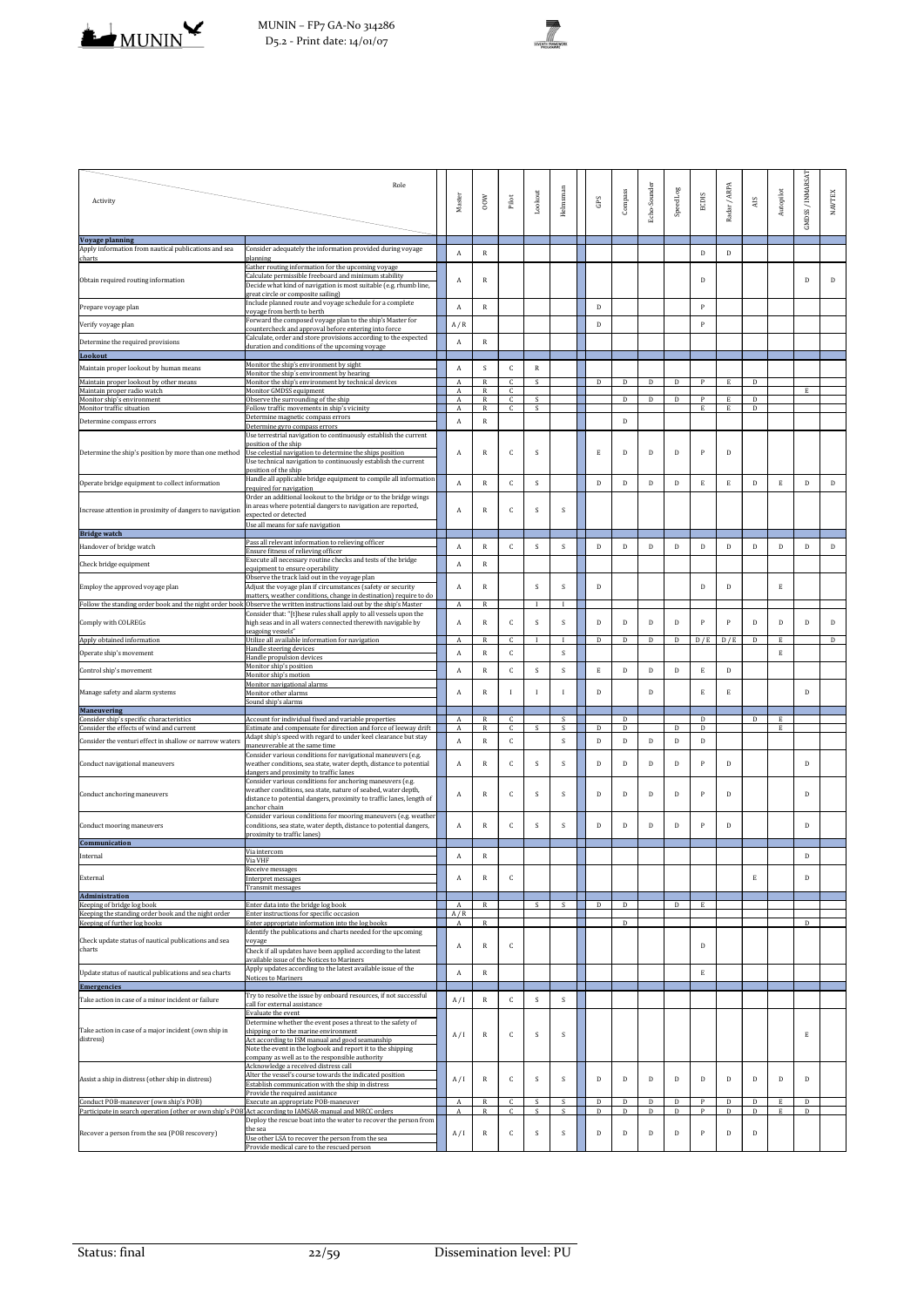



# **4. Identification and classification of activities**

On the previous page bridge activities have been identified and classified according to the international standards mentioned in the preceding chapter. Now, they are being further investigated on how they can be adopted to meet the requirements imposed by unmanned and autonomous ship operation.

## **4.1 Activities related to voyage planning**

Before commencing an oversea passage, a thorough voyage plan needs to be prepared. On conventional ships, this activity is carried out completely on board. Only in some specific cases data might be required from shoreside information providers. For voyage planning, various routing information has to be gathered and applied from nautical publications and the ship's stability has to be calculated. Also, the required provisions for the upcoming voyage have to be accounted for. From these information, the voyage plan is prepared by the navigational officer and verified by the ship's master.

For an Unmanned and Autonomous Ship UAS it appears to be more practicable to transfer this activity from ship to shore to a large extent. Information gathering and the preparation of the document itself as well as provision calculation will be carried out by SCC operators and as a complete record be transferred to the ship. What will be done on the UAS though, is the part of stability control. In chapters 5.10 and 6.6 the activity redesign will be illustrated further.

#### **4.2 Activities related to lookout**

During the conduct of an oversea passage the keeping of a thorough lookout is the main source of information to the navigator. These activities must be performed continuously using visual, acoustic and technical means. This comprises e.g. monitoring of the ship's environmental and traffic situation, keeping a radio watch and determining of the ship's position using methods of terrestrial, celestial and technical navigation. Furthermore, all available bridge devices must be operated correctly to gather information relevant for safe navigation such as heading, speed and under-keel clearance.

This comprehensive set of activities for information gathering must remain on board to the greatest share and requires a considerable redesign for UAS operation. Only voice radio communication will be relayed directly to the SCC while all other activities will be performed independently by the ship's sensors and electronic devices. Several individual processes will be established for individual purposes. Within chapters 5.1 and 6.1 very basic data, such as position, heading, speed and water depth is determined. Chapters 5.6 and 6.4 establish the actual operational status, including the ship's motions and the distribution of masses for example. All weather-related activities will be covered in chapters 5.3 and 6.2, while in chapters 5.13 and 6.8 traffic-related activities are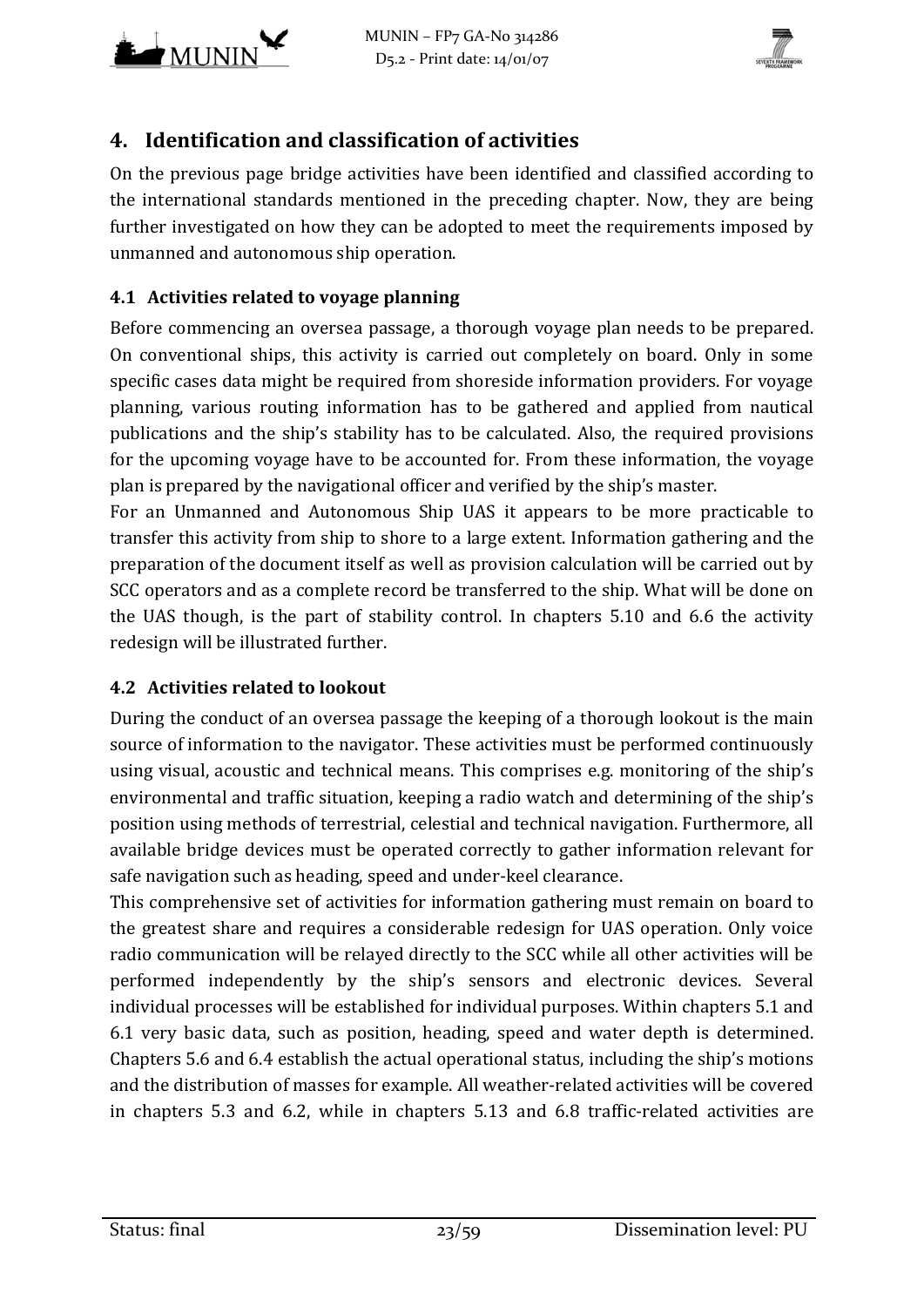



accumulated. Handling of information from external sources will be outlined in chapter 5.14 for NAVTEX and SafetyNET messages and in chapter 5.16 for AIS messages.

## **4.3 Activities related to bridge watch**

The information which have been gathered in the preceding chapter about lookout activities are required to carry out bridge watch activities. It is the obligation of the OOW to check the bridge equipment for proper functioning and to follow the approved voyage plan and the order books. All available information has to be utilized to ensure the safety of navigation. The ship's movements and maneuvers have to be operated and controlled while all COLREG regulations have to be complied with in all respects. Also, safety and alarm systems have to be monitored and appropriate responses to contingency and emergency situations have to be taken.

Similar to the lookout activities, these activities related to information processing must also be redesigned to stay placed on the ship to the largest proportion. The only exception is that while the on-board mariner could independently decide upon various reasons to deviate from the voyage plan, the UAS would only be allowed to do so after SCC approval. All other bridge watch activities must be carried out by on-board processes to enable truly autonomous navigation. For that purpose the bridge watch will be redesigned and split into various processes. Weather-related input data will be used in chapters 5.4 and 6.3 to conduct weather routing while traffic-related input data will be used in chapters 5.11 and 6.7 to avoid collisions. One point that won't be affected as much by the redesign is steering of the ship. Chapter 5.9 describes the mode of operation of the UAS track pilot. Furthermore, the ship's alarm management is part of the autonomous bridge outlined in chapter 5.15, including emergency handling.

#### **4.4 Activities related to maneuvering**

To be aware of the ship's capabilities and limitations when it comes to maneuverability, various factors have to be accounted for. Besides the ship's specific fixed and variable properties, changing external forces and effects have to be identified and compensated, if applicable. On conventional ships this is done mostly by using data from sea trials, by calculating buoyancy and stability and by observing the sea state.

This activity of determining the ship's maneuverability will be divided into two separate processes for UAS operation. Firstly, the dynamics of the ship will be calculated as in chapters 5.7 and 6.5 and will comprise status data from the ship and from the engine. Secondly, characteristic values for buoyancy and stability are calculated as can be seen in chapters 5.10 and 6.6 which are also mostly based on ship status data. Together, these two processes will continuously and very precisely deliver data about the current maneuverability status of the UAS and point out its capabilities and limitations.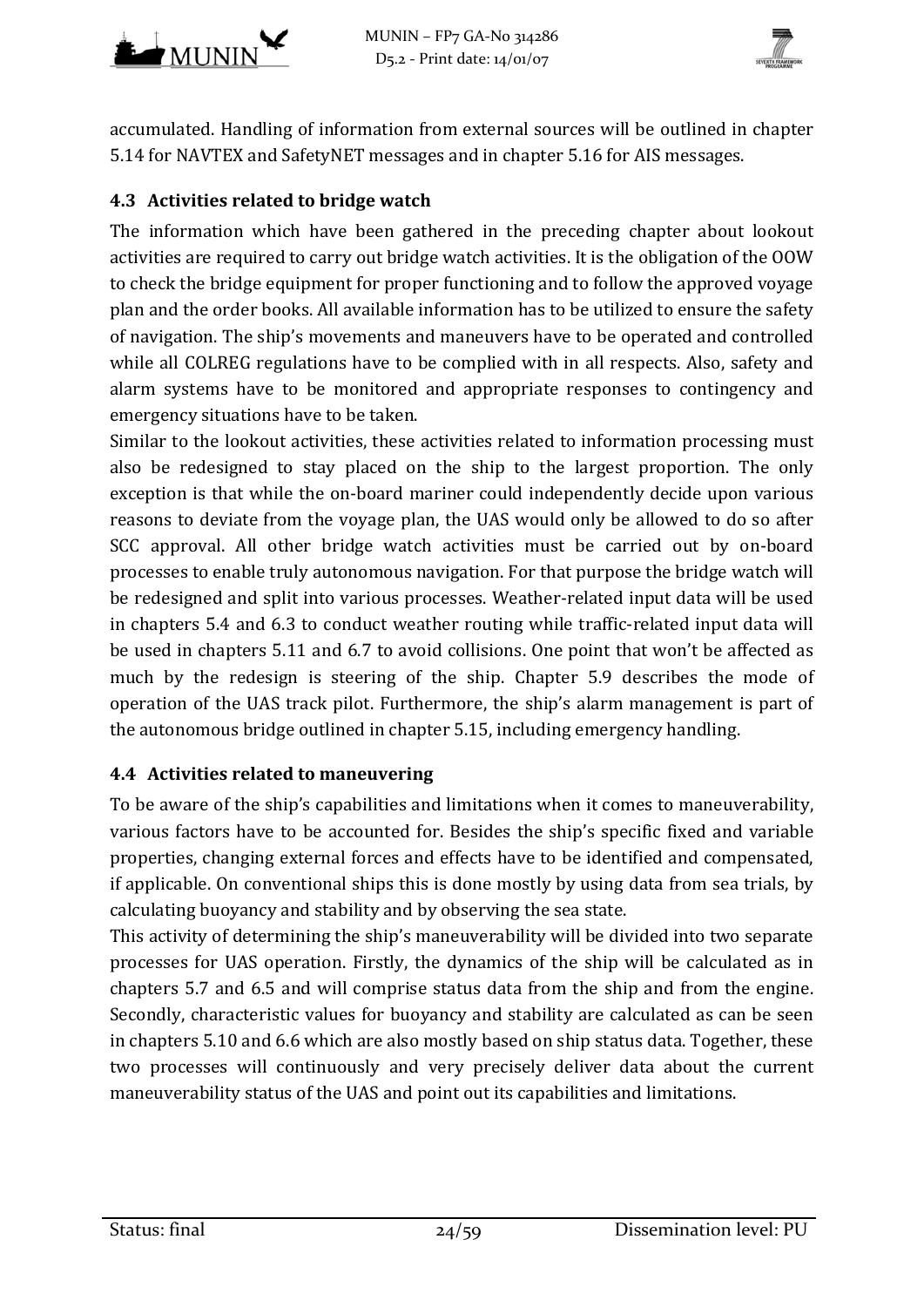



#### **4.5 Activities related to communication**

Information exchange on a ship can roughly be divided into two groups. On the one hand communication can occur internally between different compartments of the same ship and will either be done by automatic data exchange between interlinked technical devices or by voice telephony or voice radio. External communication between the ship and another sea-based or land-based station on the other hand takes always place either by means of radio or satellite communication. The only exemptions are visual and acoustic distress signals, of course.

To establish a thorough communication structure for the operation of an UAS is one of the key issues of this project. All on-board devices will be linked with a LAN connection to ensure full data availability throughout the ship. For those time periods in which a crew is present on board, a conventional intercom should be fitted additionally. The external communication requires closer attention. As already mentioned in chapter 4.2 all radio communication will be relayed to the SCC and transacted by a human operator. On trans-ocean passages the general information exchange interface between the UAS and the SCC depends on satellite communication. This issue is subject to chapter 7.1 where it will be outlined more in detail. Emergency communication will be the one process deriving from these communication activities. Within chapter 5.15 an approach towards alarm and emergency management will be elaborated which also includes emergency communication. In the event of an emergency a distress call will be submitted directly from the ship using any of its GMDSS means.

## **4.6 Activities related to administration**

From the perspective of many mariners administrative work does consume a lot of their working time on board. Correcting of sea charts and other nautical publications, filling out of checklists and log books, updating of ship and crew certification and keeping up with information demands from shoreside stakeholders are just some of the examples.

As an UAS will obviously make use of an ECDIS it will require weekly ENC-updates which will be submitted by the SCC. Those other administrative activities which can be organized digitally on board will be grouped into chapter 5.2 where a common data base will be created. Depending on the ship's operational status, a certain set of standard information will be submitted in certain intervals to the SCC from this very comprehensive log book. Above that, this data base will be fully accessible to the human operator at all times and also provide a gateway to enter information and to adjust parameters. 

## **4.7 Activities related to emergencies**

Any case of emergency poses a potential significant threat to safety and requires high attention from all available on-board resources. Especially on the open seas, ship crews depend very much on their own capabilities for problem-solving as external assistance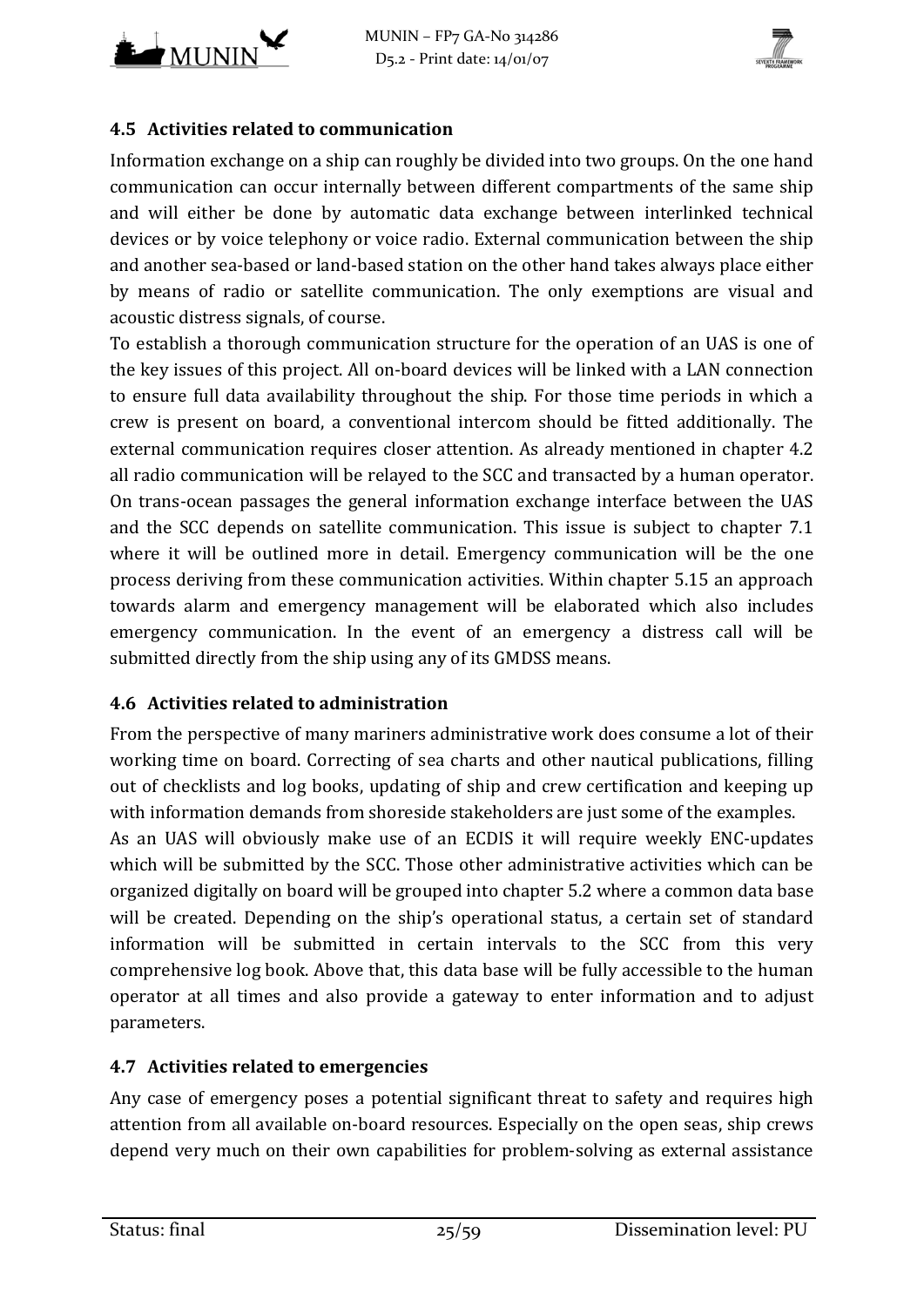



is often several days' time away. Upon detection of a situation which might endanger ship safety, the crew has to assess the situation and react to it accordingly, usually accompanied by an alarm of some kind.

The operation of an UAS raises two basic challenges when it comes to emergency handling. In the first step a threatening situation has to be detected and assessed and in a second step it has to be dealt with it. These processes of alarm and emergency management will be mapped in chapters 5.15 and 6.9 as a centralized approach. This redesigned emergency management system will comprise all on-board alarms and be capable to take countermeasures with or without the assistance of the SCC or other external aids. The potential emergency situations span from minor and major technical malfunctions or failures to a full-scale distress situation. Beyond dealing with its own issues the UAS must also be able to assist other ships in distress and to participate in a SAR‐operation. 

# **5. Process map for unmanned deep sea ship operation**

#### *"How to read"*

As the processes being conducted on a ship's bridge are rather complex and depend on various factors, redesigning and mapping has grown quite complex. Here is a short explanation of the process map overview:

The five horizontal bars illustrate systems to which the individual processes, shown as boxes, are attached to. The connections between the processes are linked by arrows. All three object categories are marked with a name to clarify their significance. The process boxes are also consecutively numbered and explained within this very order in the subsequent chapters.

The systems can be distinguished as follows:

- SCC (Shore Control Center): Monitoring and operating of the UAS by land-based and trained professionals
- ASS (Advanced Sensor System): Generating of navigational data by own sensors onboard of the UAS
- ASC (Autonomous Ship Controller): Evaluating of data from own ship sensors onboard the UAS and from shore as well as autonomously operating the UAS
- BAS (Bridge Automation System): Existing holistic bridge system for connection of individual components, also named INS (Integrated Navigation System)
- EAS (Engine Automation System): Corresponding system to the BAS within the engine room on board the UAS

This process map illustrates the requirement specifications for an unmanned ship operating under autonomous mode and conducting a deep-sea voyage from the perspective of the ABS. The requirement specifications have been assigned to certain processes and connections between these processes have been linked. For better clarity not all connections are shown in this overview map. In the following, the processes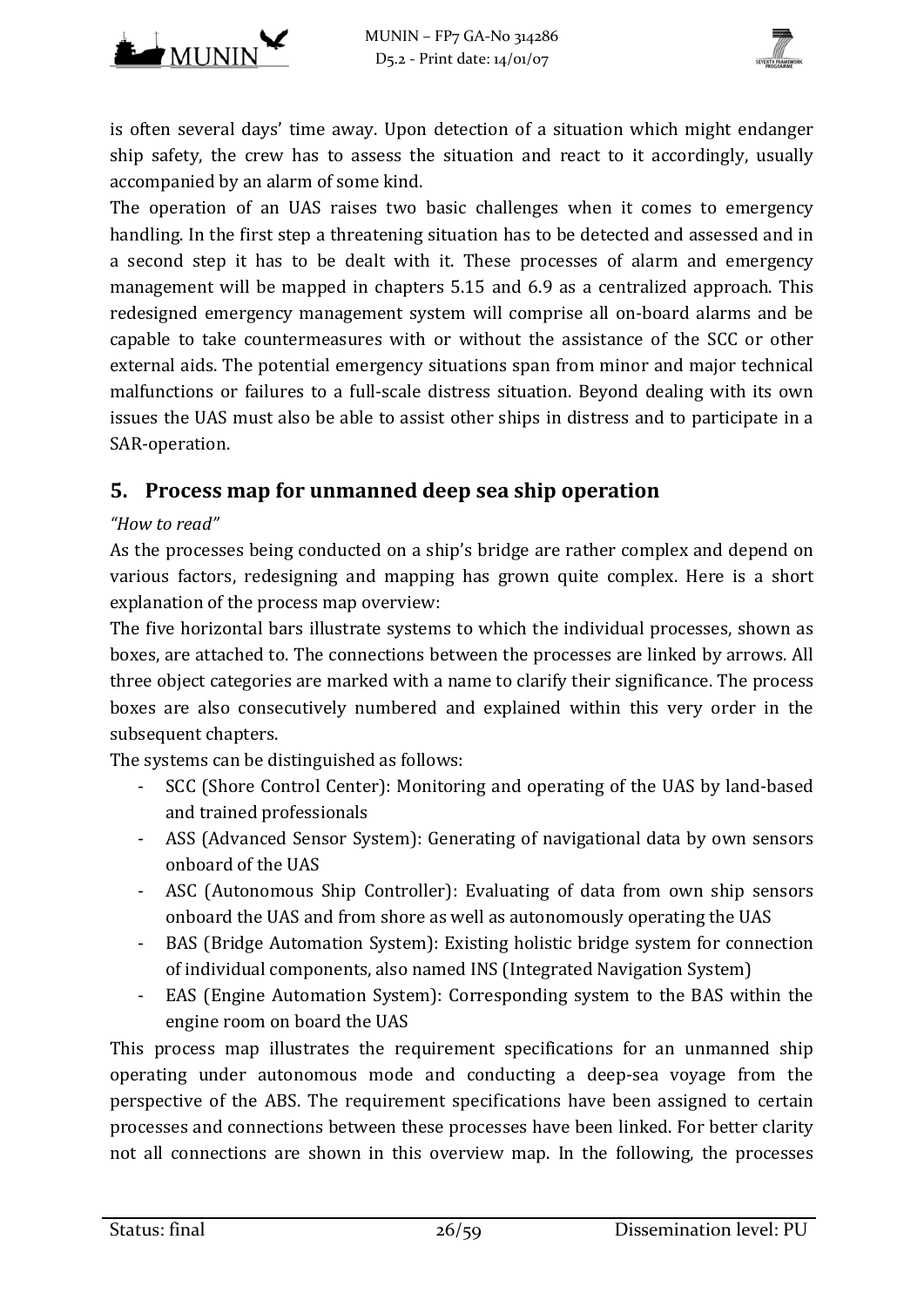



along with their assigned requirements will be explained, four of them already with an individual process map of their own.

Generally, all data sets processed within the ABS or transmitted to the SCC must indicate a time frame.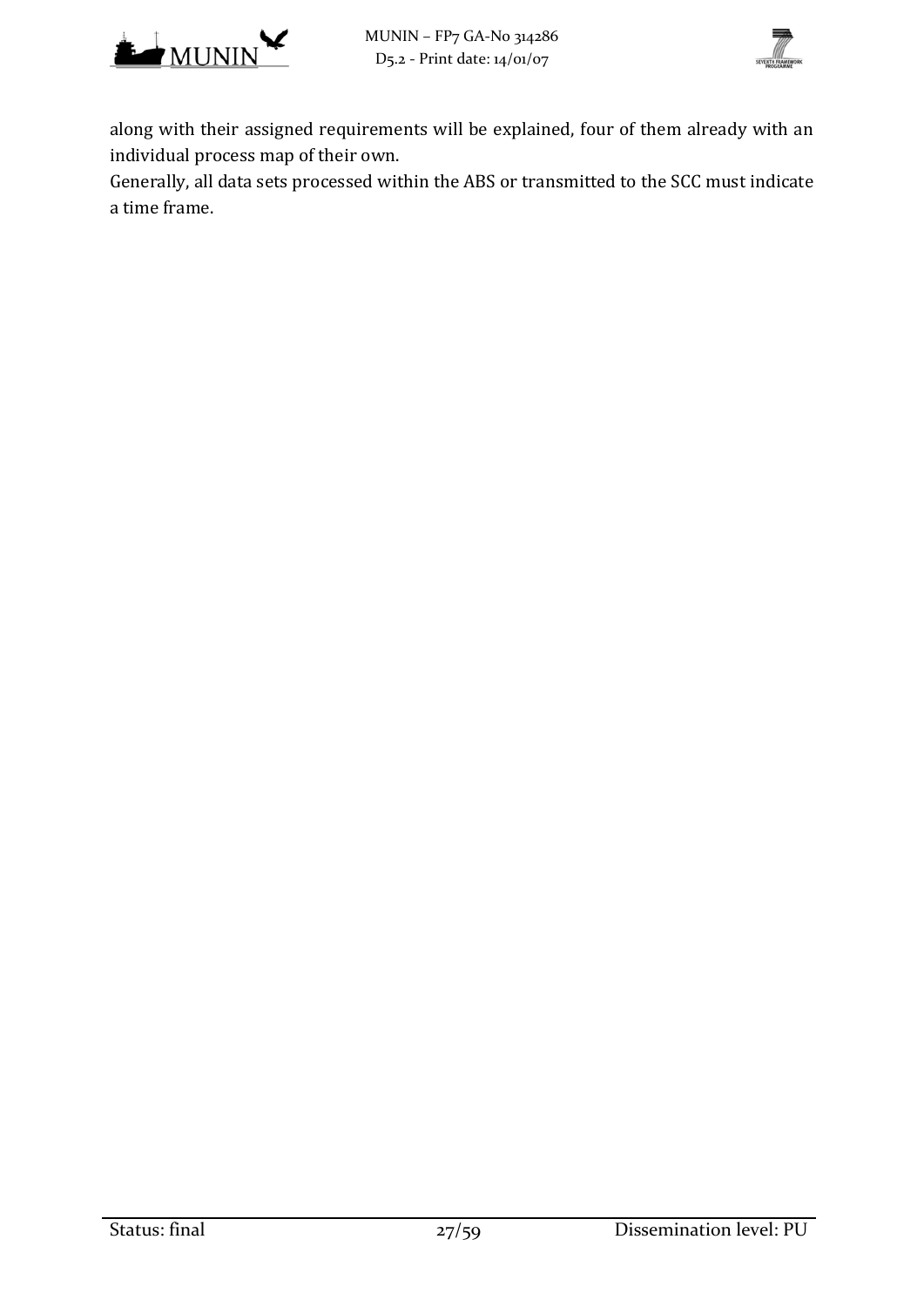



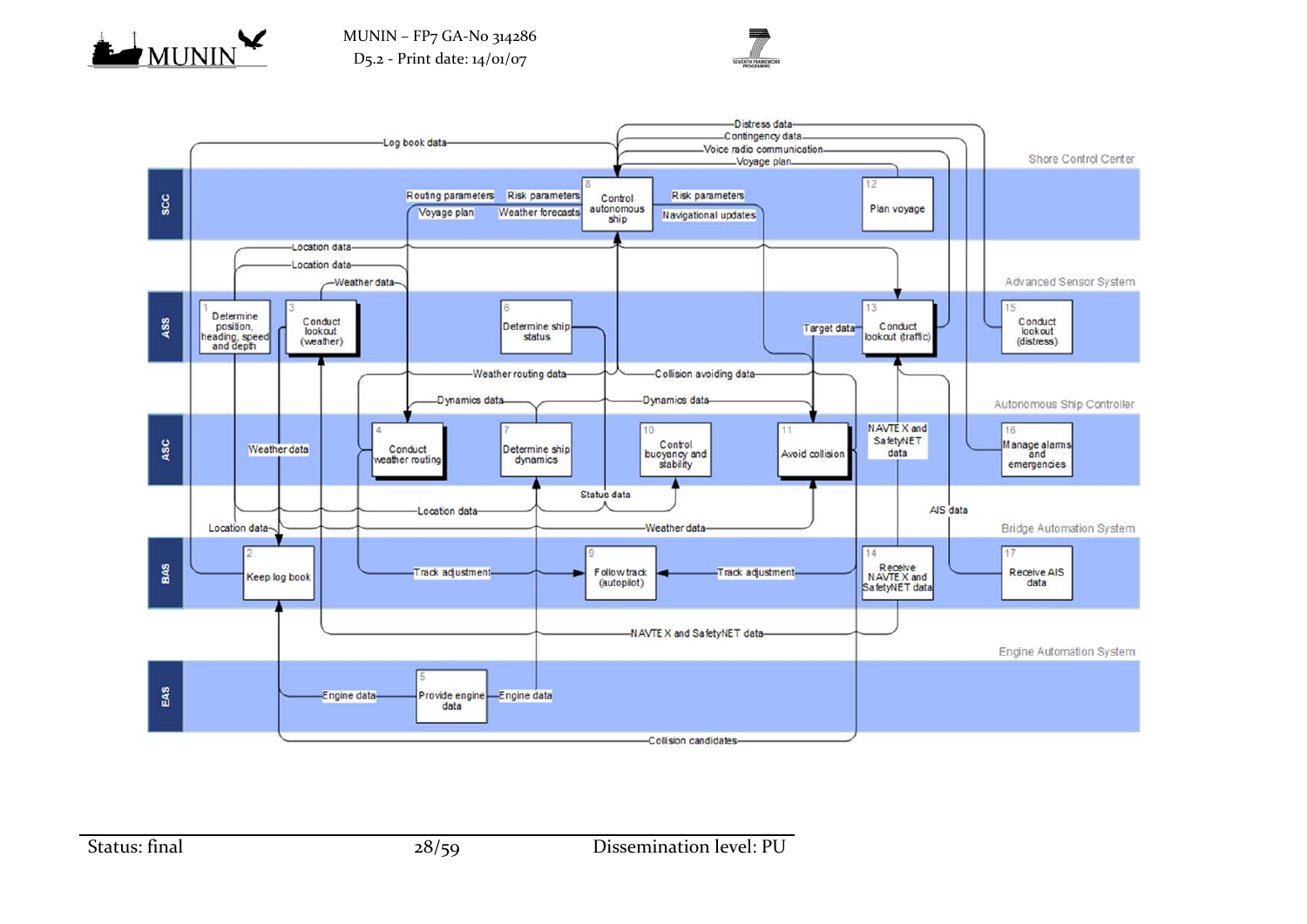



#### **5.1 Determine position, heading, speed and depth**

Within this process, navigational data from the ship's own sensors is generated, assessed and fused to be distributed throughout the entire system. As almost all other processes within the ABS depend on these information, referred to as location data, this process is among the most essential for the safe navigation of the unmanned vessel.

The ship's location data, consisting of position, heading, speed and water depth will be provided by sets of redundant on-board sensors.

The main objective of this process lies in evaluating and combining the available sensor data. As already mentioned in chapter 3.1, the sensor technology required to generate the information for this process already exist in multiple versions. The function of this process clearly consists of the so called sensor fusion. The output of all sensors producing the same kind of data must be assessed and combined as only one reference value for each data requirement must be distributed throughout the ABS.

The output will be a resilient set of values which allows to clearly identify the position, heading, speed and UKC of the ship.

#### **5.2 Keep log book**

Data from many different ship processes is received by the log book, where it is then stored. What data is regularly submitted to the SCC at what intervals depends on the current UAS control mode. Generally, all log book data can be retrieved directly by the SCC at all times.

Before commencing a voyage, details about the ship's general condition, manning, provision, cargo, draft, voyage plan and the results of stability calculations and of inspections of equipment should be recorded. During the voyage, information about courses steered, distances sailed, positions fixed as well as the state of weather and sea, changes to the voyage plan, embarkations and disembarkations and information about ship routing and reporting systems have to be noted. Special events like incidents relating to possible on-board personnel, malfunction of equipment, potentially hazardous situations, emergencies and distress messages received are also to be registered. Furthermore, all details on operational and administrative matters and those concerning ship safety and security should be recorded.

All of this input data needs to be stored for a minimum of at least 1 year, depending on the requirements of the respective flag state administration. Besides providing a central database the log book process is also responsible to provide sets of data to the SCC.

The composition of data which is submitted from ship to shore in pre-set intervals depends on the current ship status while the SCC can retrieve additional data at any time by individual requests.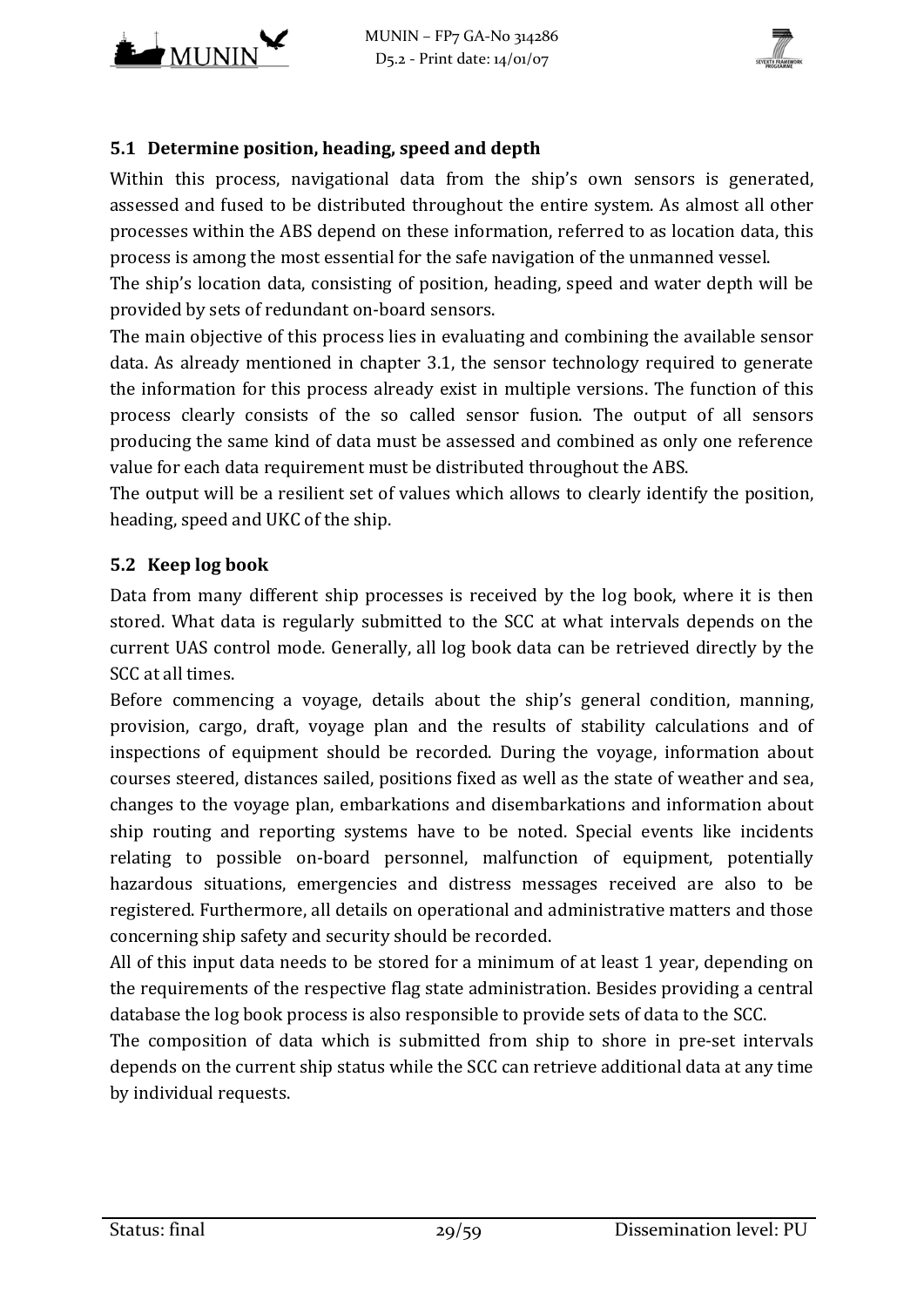



| System                   | <b>Obligation</b> | <b>Trigger</b>                  | <b>Process word</b> | <b>Object</b>                                                           | <b>Legal Regulations</b>                                                                                              |
|--------------------------|-------------------|---------------------------------|---------------------|-------------------------------------------------------------------------|-----------------------------------------------------------------------------------------------------------------------|
| <b>The</b><br>ABS        | must              | be capable to                   | receive             | all relevant operational data of the ship                               | STCW A-VIII/2 Part 4-1<br>(31)                                                                                        |
| <b>The</b><br><b>ABS</b> | must              |                                 | provide             | digital storage for necessary information for all<br>required log books | A-VIII/2 Part 4-1<br><b>STCW</b><br><b>SOLAS Chapter</b><br>(31)<br>$V$ R28 (1)<br><b>IMO</b><br>Resolution A.916(22) |
| The<br><b>ABS</b>        | must              |                                 | transmit            | relevant log book information to SCC                                    | SOLAS Chapter V R28 (2)                                                                                               |
| <b>The</b><br><b>ABS</b> | must              | offer SCC the<br>possibility to | monitor             | relevant operational data remotely                                      |                                                                                                                       |
| <b>The</b><br>ABS        | must/shall        | $\cdots$                        | $\cdots$            |                                                                         | $\cdots$                                                                                                              |

#### **5.3 Conduct lookout (weather)**



In this process weather observation data is collected by the UAS and the current environmental conditions and their impact on the ship are assessed. This weather assessment is supported by the CCTV picture. The overall view will be used to initiate actions or to notify the SCC.

The process receives input from the UAS weather sensors, other modules in the ABS and the SCC. The main UAS sensor is a conventional weather station, which provides wind direction and speed, precipitation, atmospheric pressure and humidity. The UAS radar will give readings of surrounding rain- or snow showers, in addition to wave height, direction, and period. Furthermore, it will also be used to estimate ocean current and bathymetry in shallow waters. The CCTV system will provide information about the visibility range. From other modules in the ABS this process receives the ship's position, the current route and navigational warnings.

The main objective of this process is to collect, process, verify and output observation of the current and future environmental conditions. Sensor data is collected at different rates and with various degrees of affirmation and correction, thus this process will merge the observations and confirm the correlation of the observations. This will eliminate outliers and statistical noise from the readings and provide a robust representation of the current and future environmental conditions.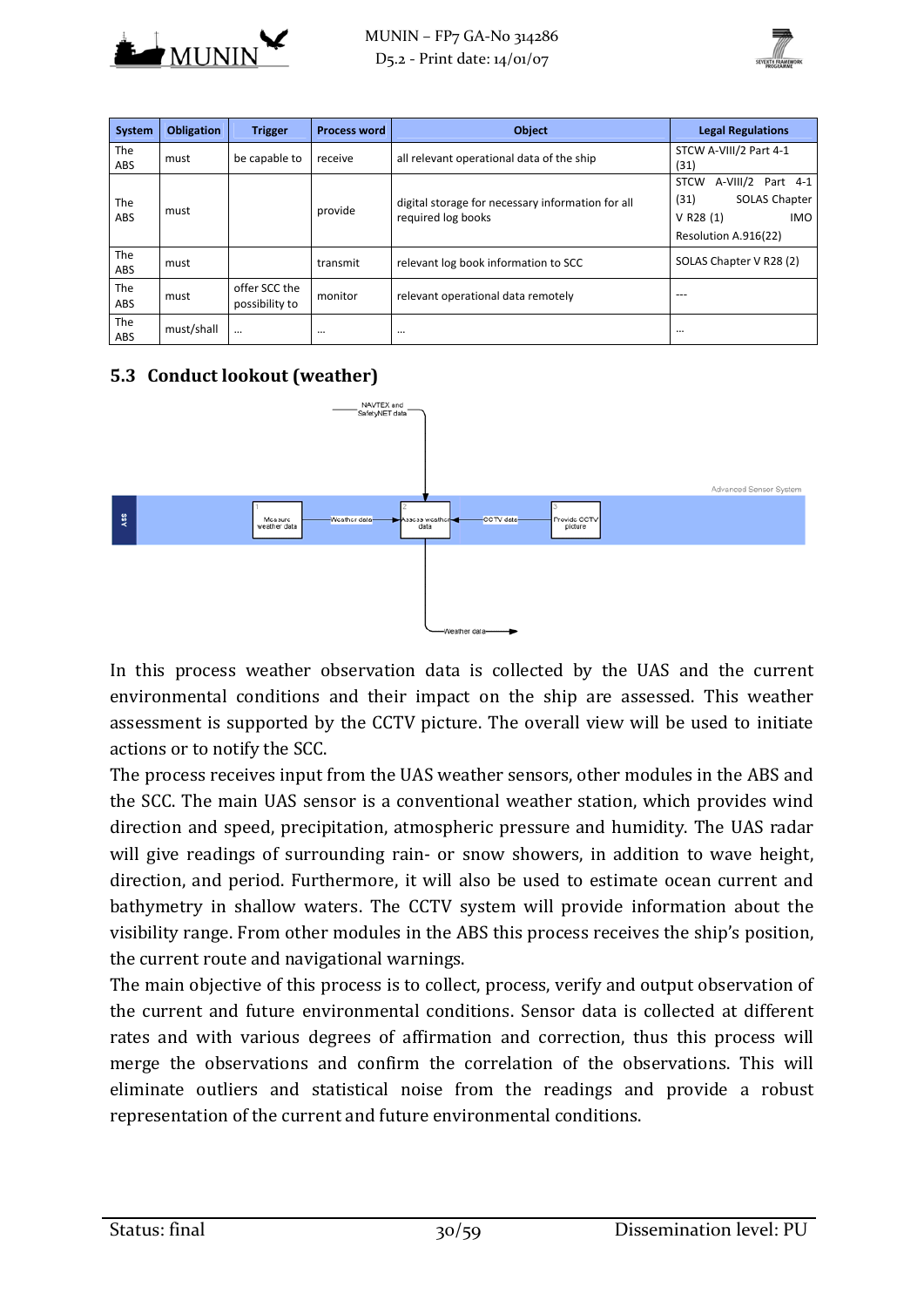



The output of this process will be resilient values of the current local weather observations and an improved forecast for the future environmental state placed in a geo-reference system along the planned route. Within this, the process provides notifications of potential environmental threats and vital navigational parameters such as visibility.

#### **5.4 Conduct weather routing**



In this process the weather data, which has been gathered by the UAS itself, is evaluated. It is compared with weather forecasts that have been received from shore via the SCC. Considering both types of weather data a valid estimation of current and upcoming weather conditions along the planned track of the UAS can be made. Combined with certain predefined parameters and taking into account stability and maneuverability conditions a route optimization is conducted under weather routing criteria.

Input parameters are weather data on the one hand and ship data on the other hand. The weather data comprises data measured by the UAS as well as forecast data provided by weather stations ashore. The data includes strength and direction of wind, wind waves, swell and current in the area within the ship's range during the forecast period. Moreover ship data is considered. This comprises not only routing parameters based on ECDIS data but also data regarding the hull form, the propulsion system and coming along with this stability, seakeeping and maneuvering parameters.

Based on a weather analysis and a ship response optimization the output of this process is a route waypoint optimization. In the weather analysis especially strength and direction of wind, wind waves, swell and current in the area within the ship's range are elaborated during the forecast period. Utilizing the results of the weather analysis the next step aims to monitor and then predict the seakeeping and maneuvering behavior of the UAS to optimize the ship's responses. This is of interest as unfavorable wind loads, wave lengths, wave heights or angles of encounter can cause large roll angles and accelerations, slamming, loss of stability, shift of cargo or even capsizing. Thus, these unfavorable weather conditions need to be avoided by a route waypoints optimization based on weather analysis and ship response optimization.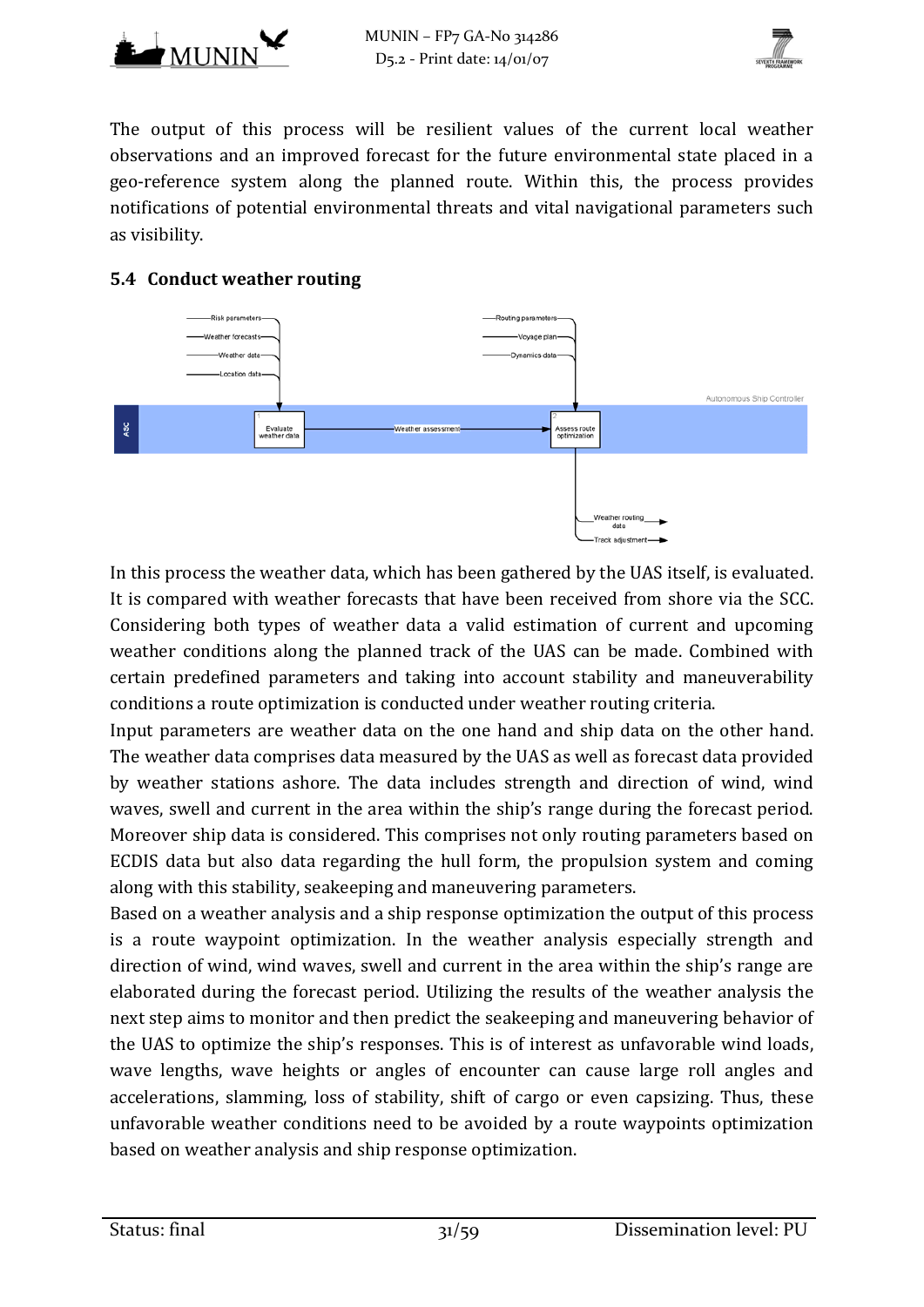



The process output is a recommendation regarding optimized route waypoints under consideration of current and forecast weather conditions as well as the characteristics of the UAS. Notification on the routing and its optimization possibilities are provided in order to allow an adjustment of the track. The automated optimization of route waypoints can help to increase fuel efficiency and to ensure a safe and smooth voyage.

#### **5.5 Provide engine data**

Relevant data from the EAS is being forwarded to the appropriate bridge processes. Within work package 6 of the MUNIN project further details are being elaborated.

As mentioned in chapter 5.1 the speed of the ship is one of its key values for navigating and maneuvering. Other important values for these tasks are for example the rudder angle, engine load and fuel consumption. All these values have in common that they are related to parts of the engine room. The bridge is responsible for navigation and requires this key data from the engine room while it also has to target these values for the engine room.

The engine room data is basically split into two parts. The first part refers to the data sent from the bridge to the engine room. These data are in general control commands and target values. The control commands are used to start and stop components like the main engine, auxiliary engines or processes such as ballasting or bunkering of fuel or water. The targeted values are for example the propeller speed or the rudder angle. The commands will be handled by the Autonomous Engine Monitoring and Control system AEMC and then forwarded to the EAS. The other part of the data is related to the measured values needed for bridge calculation and status reports. These sensor readings of temperatures, pressures and filling levels will be directly delivered to the automation system and the engine room controller will process the received values from the EAS for the bridge. For general data sharing between bridge and engine room an interface is required which will be described in chapter 7.2 of this document.

As an output for this connection between the bridge and the engine room the ABS has the ability to navigate the ship and control the needed parts of the engine room systems. In addition to this the ABS receives information about the condition of key engine room values and has the possibility to react on upcoming situations early.

#### **5.6 Determine ship status**

The ship status process collects information which are needed to continuously establish a thorough motion model of the ship and its operational condition.

The current displacement, trim, heel, draft in forward, midship and aft position, translatory ship motions such as surge, sway and heave as well as rotatory ship motions such as roll, pitch and yaw are gathered from respective sensors. In addition, main engine, steering gear and thrusters submit their status data to this process. For the purpose of buoyancy and stability control data about hull stresses and hull integrity are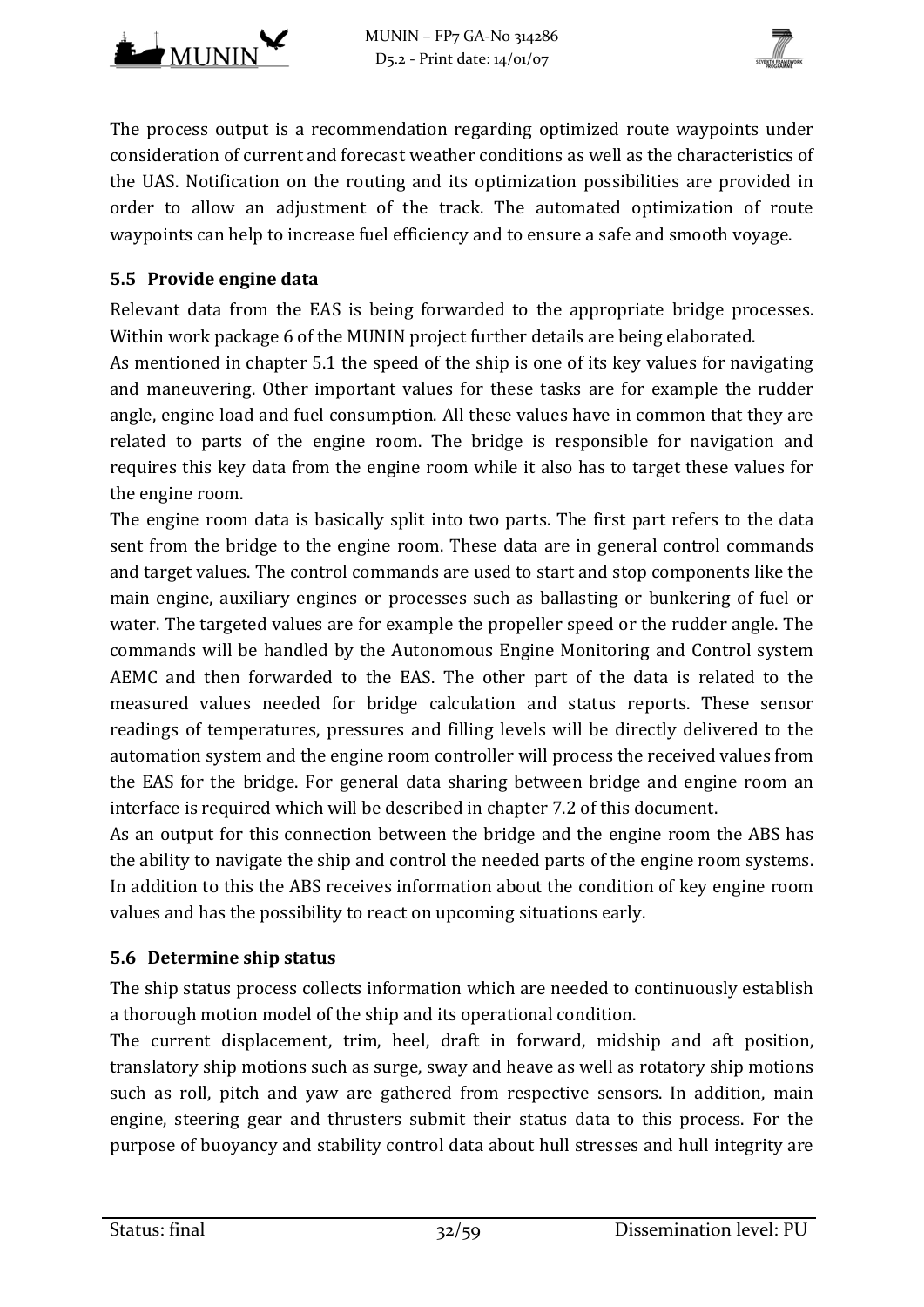



also gathered. Furthermore, to calculate weight distribution ullages of ballast and fuel tanks are collected within this process while data concerning cargo monitoring will have to be submitted by the SCC to a certain extent.

The main objective of this process lies in gathering, evaluating and distributing the available status sensor data. This is necessary to continuously assess the current situation of the ship under the prevailing conditions and to predict its behavior under possible future conditions.

The data distributed is a set of information containing a detailed model of the ship's movements along with the status of propulsion, steering, hull and cargo. This will be used to determine the ship dynamics and to control its buoyancy and stability.

#### **5.7 Determine ship dynamics**

Within this process the basis for planning maneuvers is to be laid out. It is based on a ship's model which must be assessed continuously on its accuracy. Therefore the actual ship dynamics must be identified as exactly as possible.

The information can be taken from the ship's own sensor system whereas the position data and speed components form the most important information for this process. For the assessment of the ship's model measurements during time laps of relevant length are required in order to obtain resilient time series of these data.

This dynamic data can be grouped into the different sets of information. The general parameters consist of position, longitudinal and transversal speed over ground and through water, RoT, course, heading, roll and pitch angle, wind direction and force, current direction and force, water depth, engine mode and system time. The rudder parameters indicate the commanded and the actual rudder angle, the rudder pump mode and possible other parameters for specific rudder types, if required. In a similar way, the commanded and the actual value for any thruster on board are indicated along with other parameters for specific thruster types. Propulsion parameters consist of the EOT, commanded and actual RpM or pitch, respectively as well as possible other parameters for specific propulsion plants.

The main objective of this process lies in the evaluation and redefinition of the ship's model in order to be able to properly assess the situation in the maneuver planning process. 

The output will be the identification of the exact actual ship dynamics which are required to determine the ship's maneuverability. This only enables realistic planning for the execution of weather routing and collision avoidance. The following three information sets should at all times be available and continuously be adapted to the current situation to ensure fast reaction in case of emergency:

Prediction of turning circles to port and starboard until a deviation of 90° from the original heading is reached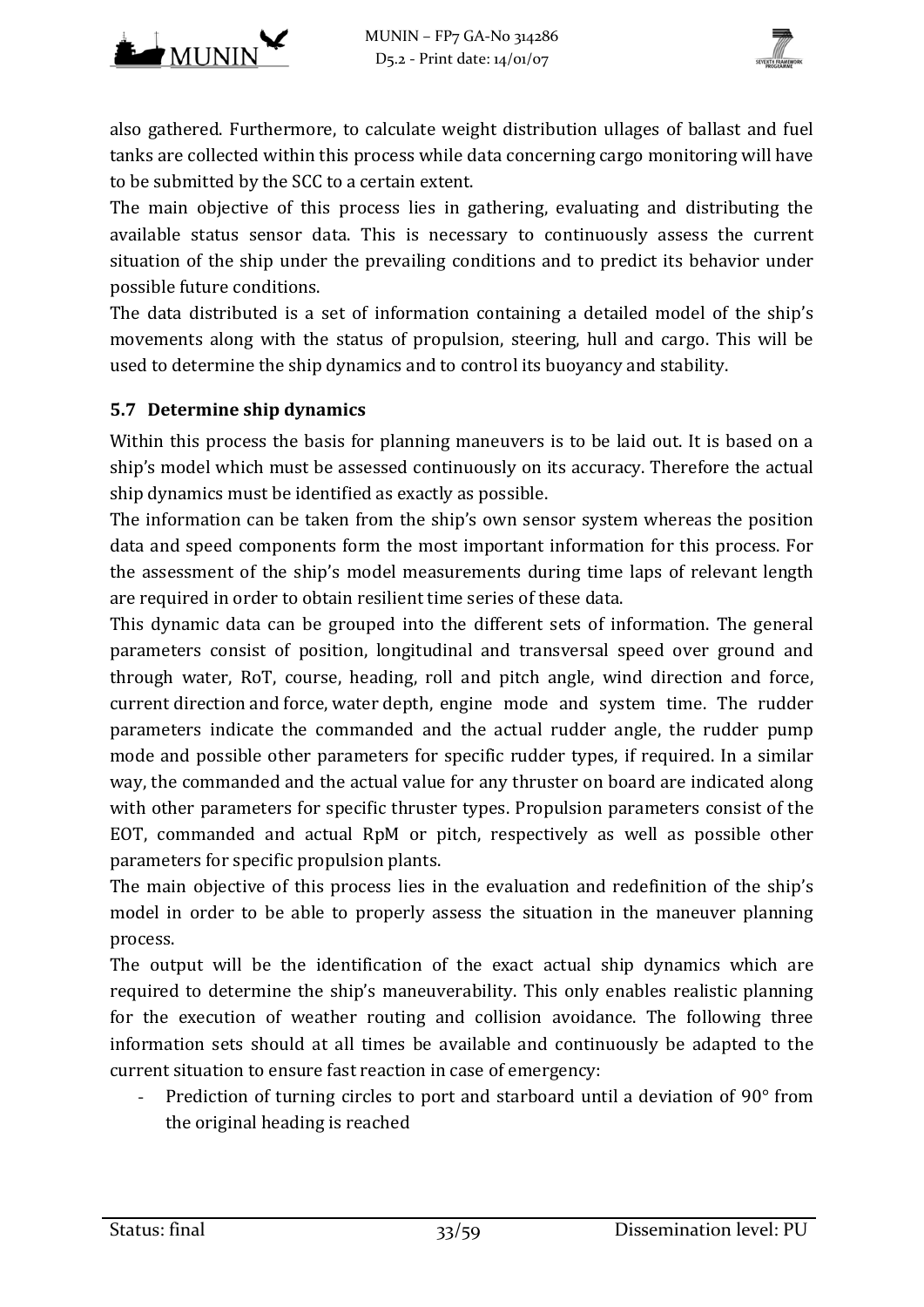



- Prediction of crash stop distance
- Other required maneuvers to ensure a defined ship's domain

The presentable output parameters for these various predicted maneuvers are the same as the above mentioned input parameters, but calculated for the future ship's movement. 

#### **5.8 Control autonomous ship**

The SCC bridge control plays a central role within the operation of the UAS. The current situation of the UAS is constantly monitored based upon the data received via the ship's log book or via the receipt of a direct notification. At all times the SCC has full access to UAS data, can set parameters and enter relevant information.

From a separate SCC process, a complete voyage plan document is received for review and approval. But to the largest extent, input data originates from the UAS and mostly from the log book process. Standard information about the progress of the voyage, such as courses steered, distances sailed, positions fixed, embarkations and disembarkation as well as other notable events are submitted within a standard routine interval. In case of incidents occurring, separate notifications are received to provide information concerning weather routing, collision avoidance or emergency situations. These incident notifications might include a request for assistance in solving a specific situation. In addition to that, all voice radio communication is relayed to the human SCC operator.

This process serves as the central point for information exchange between ship and shore. The data passing through is viewed by an operator to allow an assessment of the current situation on board. Based on this assessment and further criteria, the SCC might take corrective action and intervene with autonomous ship operation.

The control of the UAS is conducted either by the adjustment of parameters for e.g. the ship's routing or by the provision of information updates concerning voyage planning, nautical publications and weather forecasts.

#### **5.9 Follow track (autopilot)**

The track laid out by the voyage plan and any adjustments thereto made by weather routing or collision avoidance measures are being carried out by the automatic track pilot within the SCC-set steering parameters.

Steering parameters must be pre-set manually and contain thresholds for radius and rate of turn for course changes at waypoints. Modern track pilots don't just control the ship's steering but also its speed by either a set allowance or a set time of arrival at a certain position. Sensor input on the other hand comprises the ship's position, speed through water and over ground, heading, RoT and the rudder angle indicator value.

By comparison of the actual with the desired position value the track pilot calculates the cross track distance, which is the deviation from the planned track. An algorithm is then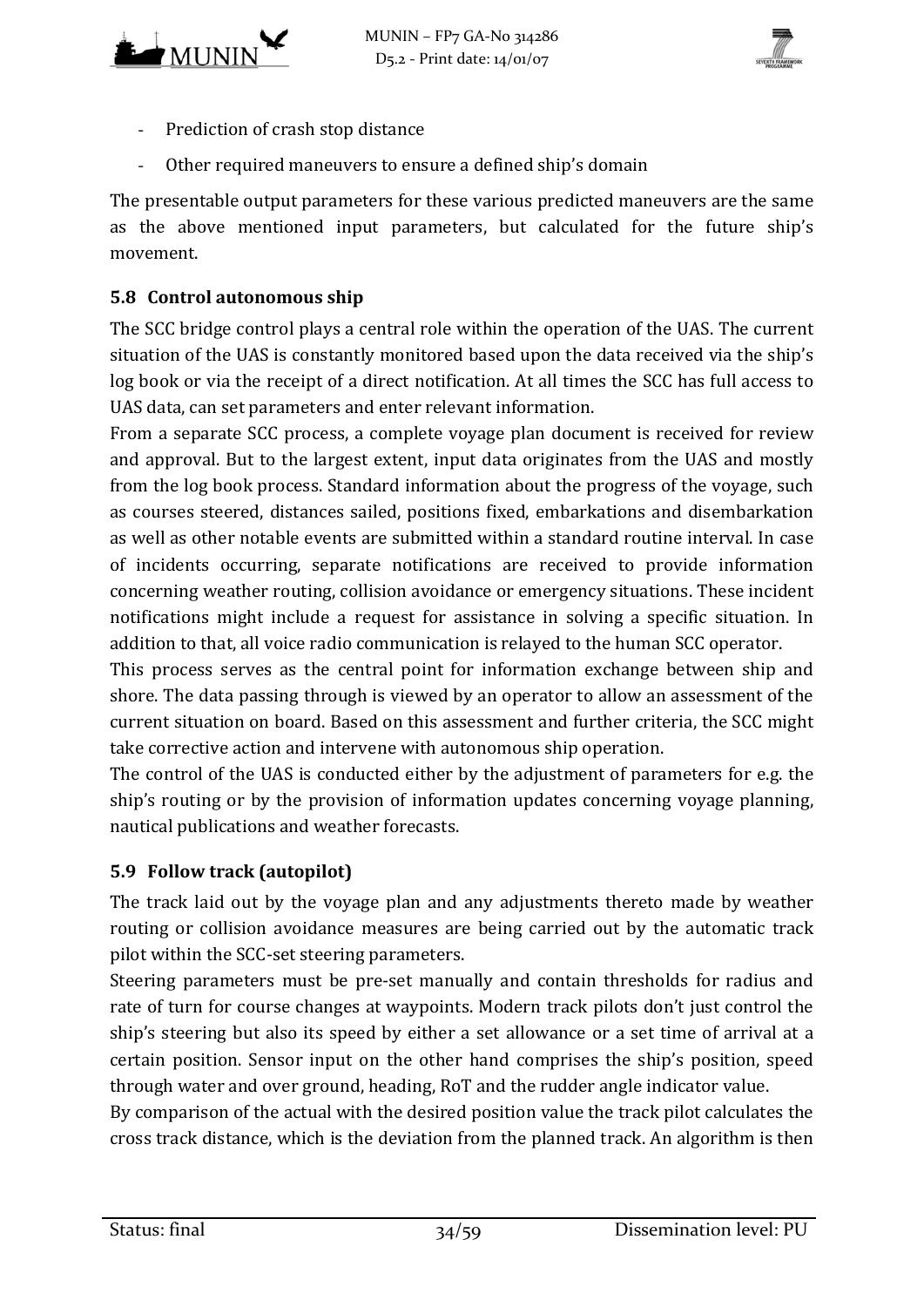

used to determine and compensate for any disturbance values, accounting for all above mentioned sensor input values.

A desired rudder angle value is produced as output data and executed by the steering gear. Track control systems must be capable to keep as close as 50 meters to the aspired track while the most modern systems barely produce an XTE of more than 10 to 20 meters. 

| <b>System</b> | <b>Obligation</b> | <b>Trigger</b>                  | <b>Process</b><br>word | <b>Object</b>                                                                                                                         | <b>Legal Regulations</b>                         |
|---------------|-------------------|---------------------------------|------------------------|---------------------------------------------------------------------------------------------------------------------------------------|--------------------------------------------------|
| The ABS       | must              | be capable to                   | receive                | position, heading, rate of turn and speed of own<br>ship (relevant for identification of deviation from<br>course line)               | MSC. 64(67) Annex 3                              |
| The ABS       | must              | be capable to                   | receive                | own ships voyage plan (needed to identify planned<br>actions e.g. change of course at waypoint and<br>scheduled position and heading) | SOLAS Chapter V R34,<br>IMO Resolution A.893(21) |
| The ABS       | must              | be capable to                   | receive                | information on the environmental conditions (in<br>heavy sea deviations from scheduled course may<br>not induce action as early)      | SOLAS Chapter V R34,<br>IMO Resolution A.893(21) |
| The ABS       | must              | be capable to                   | consider               | ships maneuvering characteristics                                                                                                     | IMO Resolution A.601(15)<br>MSC.137(76)          |
| The ABS       | must              |                                 | evaluate               | own ship's true position and speed in comparison<br>with the voyage plan                                                              |                                                  |
| The ABS       | must              |                                 | identify               | deviation between planned and actual situation<br>taking into account current environmental<br>conditions                             | SOLAS Chapter V R34,<br>IMO Resolution A.893(21) |
| The ABS       | must              |                                 | evaluate               | when deviation becomes unacceptable                                                                                                   | STCW A-VIII/2 Part 2 (7)                         |
| The ABS       | must              |                                 | evaluate               | if deviation can be made up for (small deviation)                                                                                     | STCW A-VIII/2 Part 2 (7)                         |
| The ABS       | must              |                                 | initiate               | action to return to planned situation / maneuvering<br>status (if deviation is only small and can be made up<br>for)                  |                                                  |
| The ABS       | must              |                                 | notify                 | the SCC (if deviation from planned track gets<br>significant)                                                                         | ---                                              |
| The ABS       | must              |                                 | initiate               | actions scheduled in the voyage plan (e.g. change of<br>course at waypoint)                                                           | SOLAS Chapter V R34,<br>IMO Resolution A.893(21) |
| The ABS       | must              | offer SCC the<br>possibility to | define                 | parameters and thresholds relevant for following<br>the planned track (e.g. what degree of deviation<br>shall initiate an action)     | ---                                              |
| The ABS       | must              | be capable to                   | receive                | orders (to steer and maneuver)                                                                                                        | STCW Table A-II/4                                |
| The ABS       | must              |                                 | perform                | steering and steer and maneuver actions                                                                                               | STCW B-II/1 (11.4)                               |
| The ABS       | must              |                                 | identify               | if steering actions are carried out properly by the<br>maneuvering equipment                                                          | MSC.74(69)<br>MSC.252(83)                        |
| The ABS       | must              |                                 | notify                 | the SCC (if there is a problem with the steering<br>gear)                                                                             | $-$                                              |
| The ABS       | must              | offer SCC the<br>possibility to | control                | steering and sailing actions                                                                                                          | $\overline{a}$                                   |
| The ABS       | must/shall        |                                 |                        |                                                                                                                                       |                                                  |

## **5.10 Control buoyancy and stability**

This process relies on the information about the prevailing situation which is provided by the ship status process. Thereupon this process arranges adequate measures in order to achieve a satisfactory buoyancy and stability.

The required information from the ship status process are the distribution of masses from ballast and fuel tanks and cargo as well as the ship's trim, heel and draft in forward, midship and aft position. Data about the ship's motion within its 6 degrees of freedom is required as well.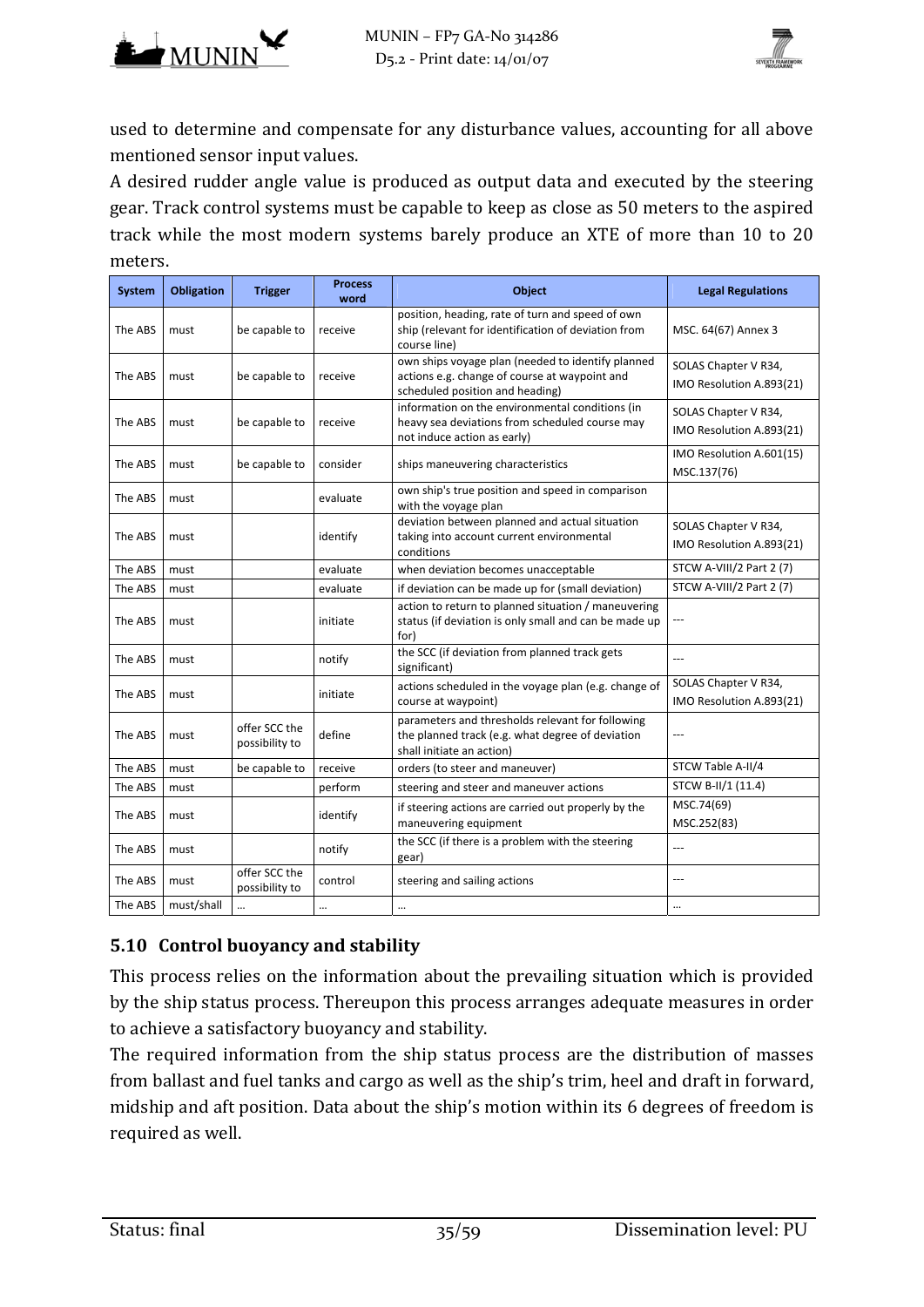



This process must carry out a calculation upon above mentioned information to assess the current floating condition and, if thresholds are exceeded, to take adequate measures in collaboration with other ship tools for e.g. ballast or bunker activities.

If situation demands, measures to ensure sufficient buoyancy and stability are carried out. In any case a status flag will indicate the current situation and possible actions to the SCC.

#### **5.11 Avoid collision**



To navigate the UAS safely and COLREG-compliant it is necessary to continuously monitor the current traffic situation. To do so, all traffic-related data is combined and assessed within this subprocess of collision avoidance. Possible future developments are being predicted and as soon as a potential close quarters situation is identified, appropriate COLREG measures are being taken.

To properly define the current traffic situation it is essential to ascertain the ship's position on an electronic navigational chart with full information accessibility. In order to predict the own ship's movement, the full set of location and dynamics data is required as well. Additionally, the various data sets from both lookout processes are needed. At all times the SCC has an overruling function in order to be able to adjust data settings e.g. risk parameters for ship domain or safety contour or to order specific evasive maneuvers.

This input data is then combined to establish a vision of the vicinity of the ship. All identified objects, e.g traffic ships, aids to navigation, floating debris or PiWs are diligently monitored. The intended routes of traffic target ships are predicted, evaluated and possible upcoming close quarters situations are identified. In case such a situation occurs it is clarified which ship is obliged to perform what action under the COLREG regime, applying the proper set of rules for the prevailing visibility conditions. Once the own ship's obligations have been identified possible solutions to this situation are elaborated and assessed. Multiple solutions are calculated, taking into account possible maneuvers of the collision candidate and avoiding close quarters situations with other ships in the vicinity. The traffic situation needs to be continuously monitored and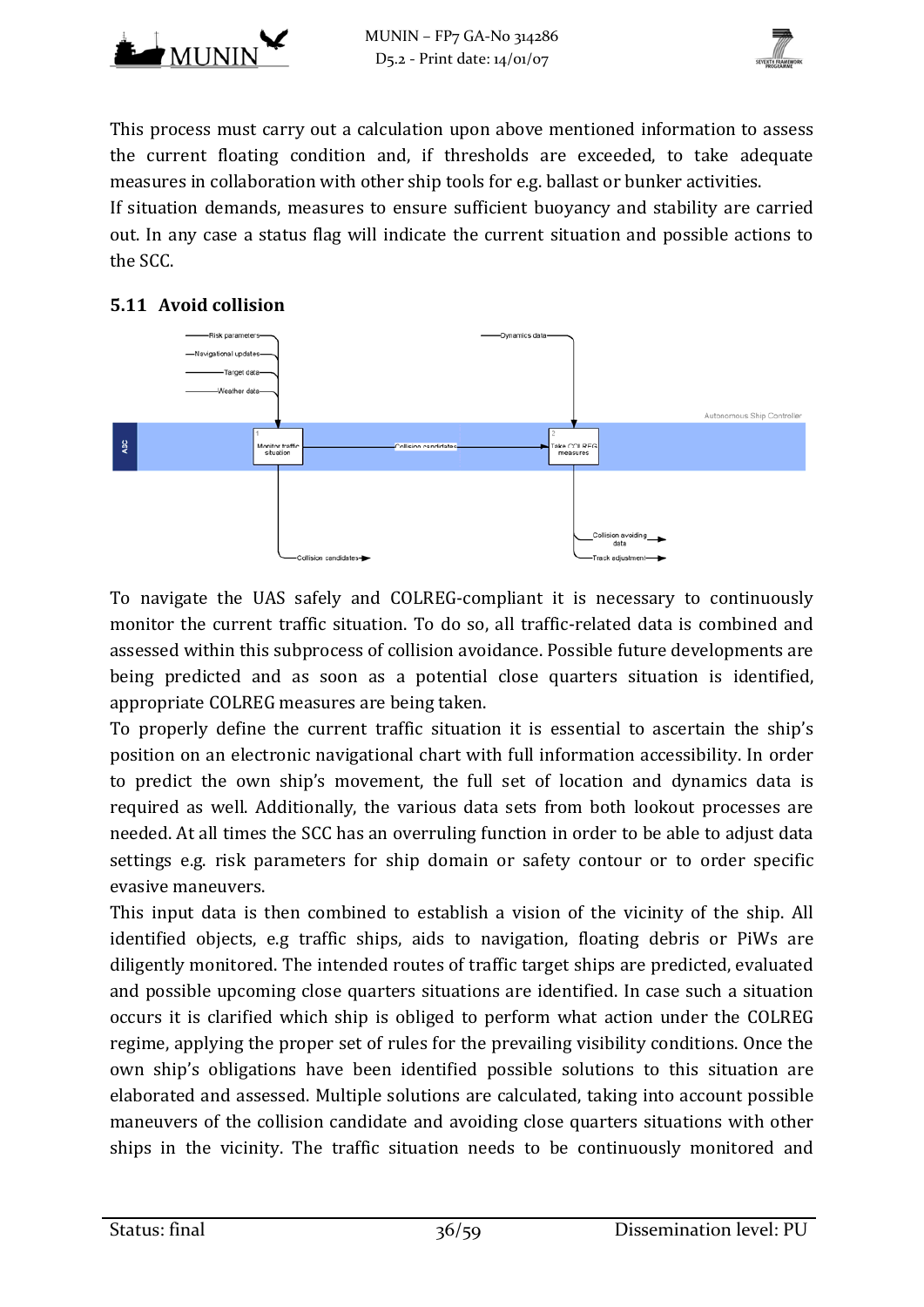



assessed to be able to adopt to maneuvers of traffic ships. Should no suitable measure be identified to avoid a pending collision, assistance from the SCC will be requested.

An appropriate response to a specific traffic situation is identified, either maintaining steady course and speed or taking early and substantial action to keep well clear. This comprises specific measures in the form of orders for rudder angle and engine telegraph. In case a traffic ship does not comply with COLREGs or behaves in an unusual manner, posing a threat to safety, a message may be transmitted, inquiring its intentions. In such an event, the SCC will be notified as well. Also, all information about maneuvers carried out by any ship involved must be shared with the SCC. If a demanding traffic situation should develop the output data is forwarded at a higher rate. It is also reported to the SCC if the close quarters situation has been resolved and the ships have passed well clear of each other.

#### **5.12 Plan voyage**

The voyage planning process is being performed to identify the most favorable route under routing criteria. The preparation of a thorough plan from berth to berth covers ocean passages, coastal voyages and pilotage waters. It is produced ashore by the SCC and then forwarded to the UAS.

Firstly, the specific ship's characteristics need to be respected as for its stability, draft, trim, equipment, maneuverability and any operational limitations. Also, the nature of the loaded cargo and its weight distribution and safe stowage need to be accounted for. Secondly, a complete and up-to-date documentation of certificates, nautical publications and sea charts is required. Thirdly, current information such as existing radio navigational warnings and weather reports for the relevant sea areas need to be viewed. Fourthly, departure and arrival requirements for the respective ports are to be considered as well as ship routing and reporting measures within the transited sea areas. Fifthly, the ship's provisions of fuel, lubricants and other supplies have to be verified. 

On the basis of above information, a detailed voyage plan is prepared by the SCC which covers the entire voyage. This plan should lay out the voyage track and contain a list of waypoints, true courses of each leg, leg distances, wheel-over positions and turn radius for course alterations and maximum allowable off-track margins. Additionally such attributes as information about routing and reporting systems and areas which require special considerations in respect to safety, security and environmental protection should be included. These elements comprise e.g. safe speed and potential speed alterations, permissible UKC, machinery status requirements, fuel bunker and range as well as frequency and methods of position fixing. Furthermore, voyage planning aims for efficient ship operation and therefore the most favorable permissible route to save time and fuel should be chosen. Especially for ocean transits the prevailing currents and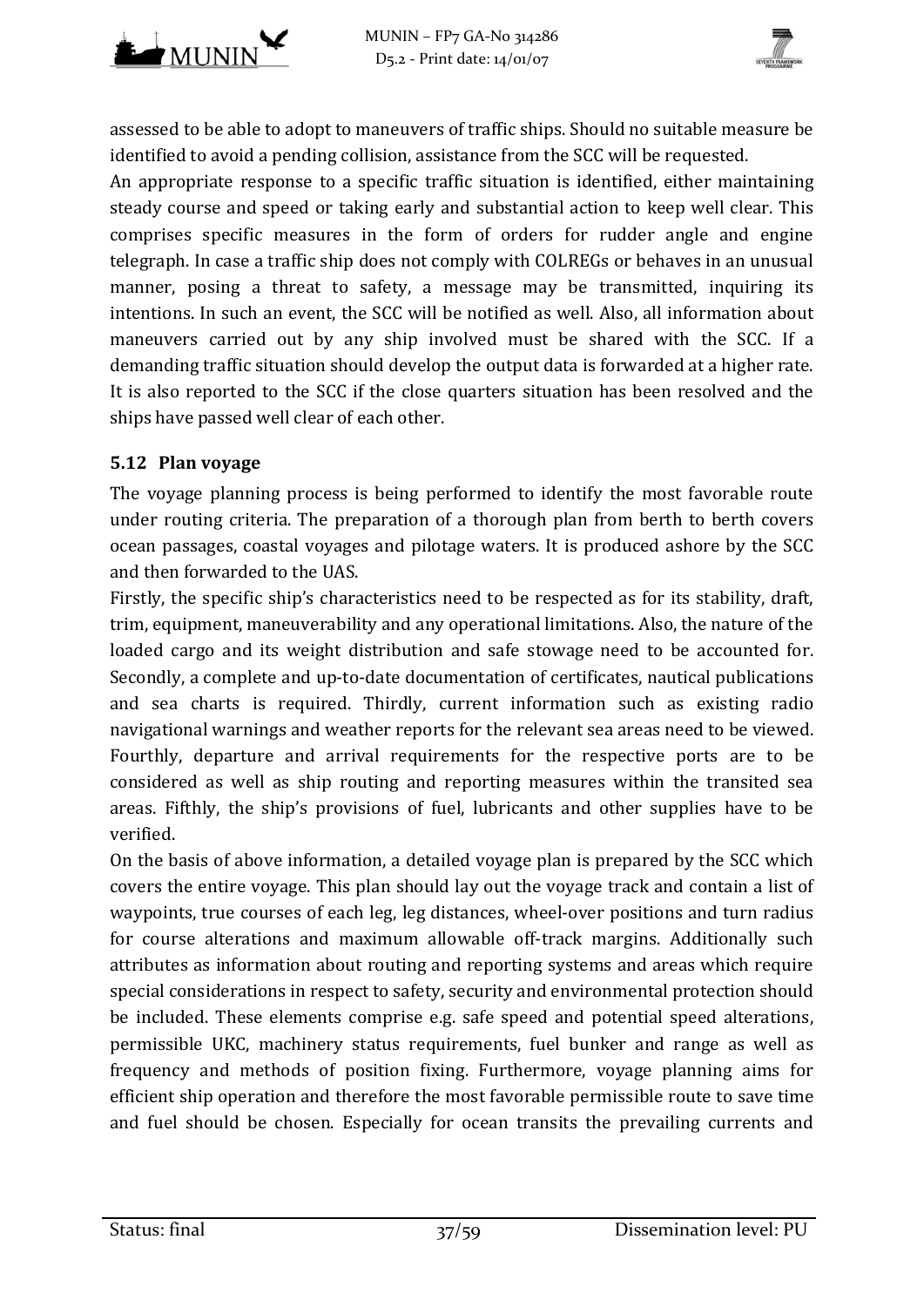



winds have to be accounted for in this respect and the compliance with the LLC has to be ascertained. 

As a voyage plan, a clear record should be produced, with all necessary information marked on the navigable sea charts and written in a document format accessible for humans and ABS alike. This record is than transmitted to the UAS and counterchecked before implementation.

| <b>System</b> | <b>Obligation</b> | <b>Trigger</b> | <b>Process</b><br>word | <b>Object</b>                                                                                       | <b>Legal Regulations</b>  |
|---------------|-------------------|----------------|------------------------|-----------------------------------------------------------------------------------------------------|---------------------------|
| The ABS       | must              |                | consider               | changes / adjustments to the voyage plan during<br>the voyage                                       | STCW A-VIII/2 Part 4 (7)  |
| The ABS       | must              |                | ascertain              | voyage plan is in compliance with COLREGs                                                           | <b>COLREG</b>             |
| The ABS       | must              |                | consider               | corrections of nautical publications and sea charts<br>that affect the current voyage plan properly | SOLAS Chapter V R19 2.1.4 |
| The ABS       | must              |                | evaluate               | if the voyage plan is legitimate / valid / feasible                                                 | STCW B-II/1 (11.1.9)      |
| The ABS       | must              |                | provide                | new voyage plan to other ABS processes                                                              | ---                       |
| The ABS       | must/shall        | $\cdots$       |                        |                                                                                                     | $\cdots$                  |

## **5.13 Conduct lookout (traffic)**



Within this process data from navigational and safety sensors is collected and assessed to build a local map of ships, objects and other navigational hazards. The approach fuses and correlates data from multiple sensors to reduce overall uncertainty and improve the quality and integrity of the map. This complete traffic picture will be used to initiate actions or to notify the SCC. Voice radio communication is also handled within this process and relayed to the SCC.

To enable a thorough lookout, own ship's data such as position, heading, speed and UKC is needed in the first place. Then, navigational sensors on board the UAS constantly gather data to generate a complete traffic picture of the vicinity of the ship. To do so, targets are detected, identified and tracked. This traffic assessment is supported by the CCTV picture. The process receives input from own vessel sensors and other ABS and SCC modules. The main vessel sensors are the radar, for raw readings and ARPA information, AIS for reported vessel locations and other safety information, NAVTEX for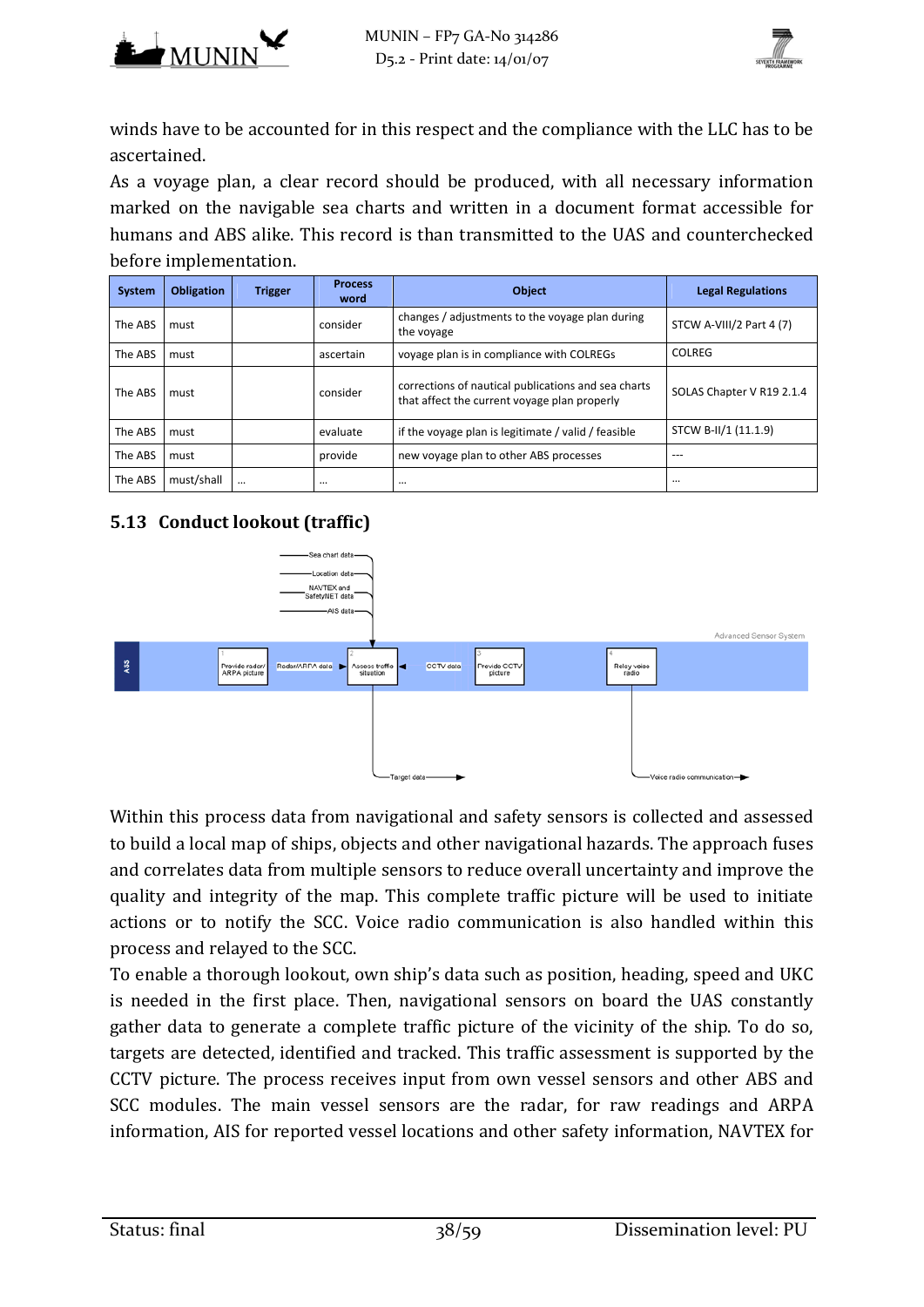



navigational and meteorological warnings, and infrared and daylight images for automated processing and detection of unknown hazards. In addition, the process will use a-priori navigational chart data alongside weather, tide, depth and visibility information to detect potential navigational hazards ahead of time.

The main objective is to collect, process, verify and output observation of the current and future navigational and vessel traffic environment around the own ship. Sensor data is collected at different rates and with various degree of accuracy. This process will fuse the observations by correlating related observations from different sensors. This will eliminate wild points and statistical noise from the readings and provide a robust representation of the current and future traffic situation surrounding the ship.

The output will be a set of target data and features in the vicinity of the vessel with potential threats highlighted. The sensor fusion process also will annotate each target with a confidence level based on the correlations between different sensor types. This process provides both a local map of the environment and warnings about potential hazards based on the own ship current and predicted status and position as well as those of the objects detected.

#### **5.14 Receive NAVTEX and SafetyNET data**

Maritime safety information which is being distributed through the NAVTEX and SafetyNET service is received by the UAS and forwarded to the appropriate processes. As the transmission's composition is not fully standardized it might be difficult to interpret them automatically.

These messages may consist of navigational and meteorological warnings, meteorological forecasts, SAR and other urgent information.

The information received is being interpreted and distributed to its respective lookout process for further use.

The NAVTEX and SafetyNET data which is being distributed either to the lookout (weather) or lookout (traffic) process will contribute to establish a thorough perception of the surrounding of the ship.

#### **5.15 Manage alarms and emergencies**

All potential emergency situations are being managed within this process and are intended to draw attention to abnormal situations and conditions.

In case a permissible threshold is exceeded in any part of the ship, an alert message will be received by this process. There is a large quantity of possible indications for malfunctions or abnormal conditions of machinery parts such as main engine, auxiliary engines, bilges, steering gear or electrical installations. Other alert messages can be related to either navigation, cargo or personnel, e.g. engineers alarm or bridge navigational watch alarm. Distress alerts will be raised in case a respective message is received or if an indication of distress has been detected. An emergency such as fire or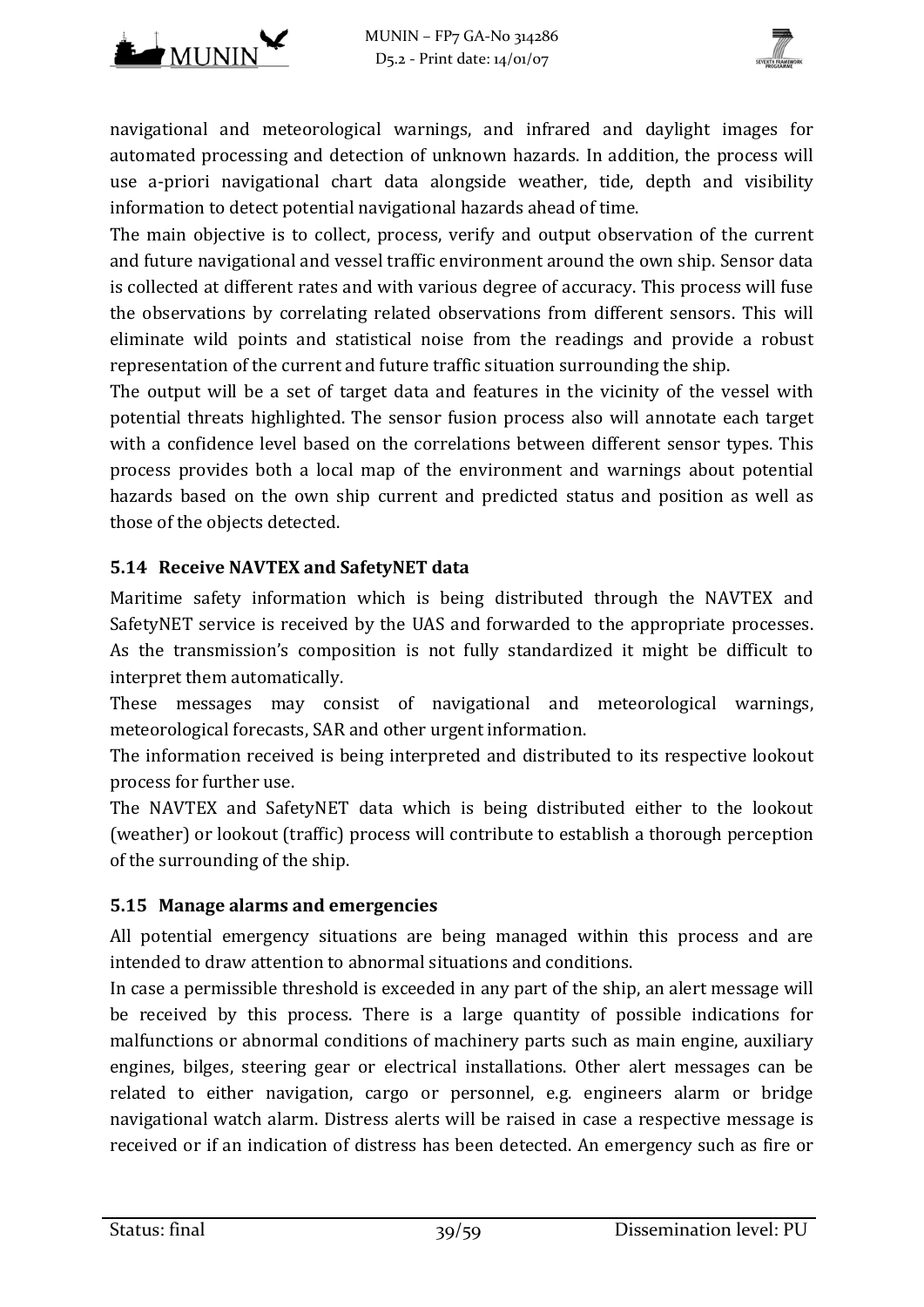

leakage is indicated by a fire detection alarm and local fire-extinguishing system activation alarm or a water ingress detection alarm and power-operated watertight door fault alarm, respectively. Beyond that, an alert message notifies in case of faults of control systems. This list of alarm inputs continues with further additional alarms for specific ship types such as gas detection alarm on tankers for example.

The main purpose of this process is to concentrate all ship alert messages within one system to provide the SCC with a single point of access for the management of alarms and emergencies.

From this centralized management system the alert messages will be forwarded to the SCC and indicate a status change of the ship. Depending on the severity of the alarms and the possible or expected consequences of the prevailing situation, further alarms will be raised on board, e.g. general emergency, fire, abandon ship or ship security alarm. These alarms may be accompanied by the emission of distress, urgency or safety messages via the GMDSS network. Furthermore, specific countermeasures can be taken automatically by the UAS to cope with the prevailing situation. These measures may comprise a change of the ship's operational mode and the determination and execution of appropriate Failto-Safe FtS or SAR procedures.

#### **5.16 Receive AIS data**

Data relevant to promote the safety of navigation by facilitating tracking, identifying and locating is received from other AIS transceivers in the vicinity.

Depending on the emitting ship's speed the different AIS messages are broadcasted every 2 to 10 seconds, every 3 minutes or every 6 minutes. This messages consist of static ship's data such as its IMO- and MMSI-number, name, type, call sign and dimensions. Dynamic ship's data such as navigational status, position with time, course and speed over ground, heading and RoT is also transmitted. Additionally voyage data like current draft, hazardous cargo, port of call, estimated time of arrival and the number of crew on board are to be broadcasted.

The input data of up to 500 ships is gathered and updated individually within the transceiver. In case this number should be exceeded, those targets with the greatest distance from the own ship will be rejected by the system. Thus a complete overview of AIS targets within a range from 20 nm to 30 nm is established. In sea areas in which AIS repeater stations are fitted, this range can be enlarged beyond that.

This traffic overview is forwarded to the conduct lookout (traffic) process to be fused together with other input data to form an even more thorough and more complete overview of the traffic in the vicinity of the vessel.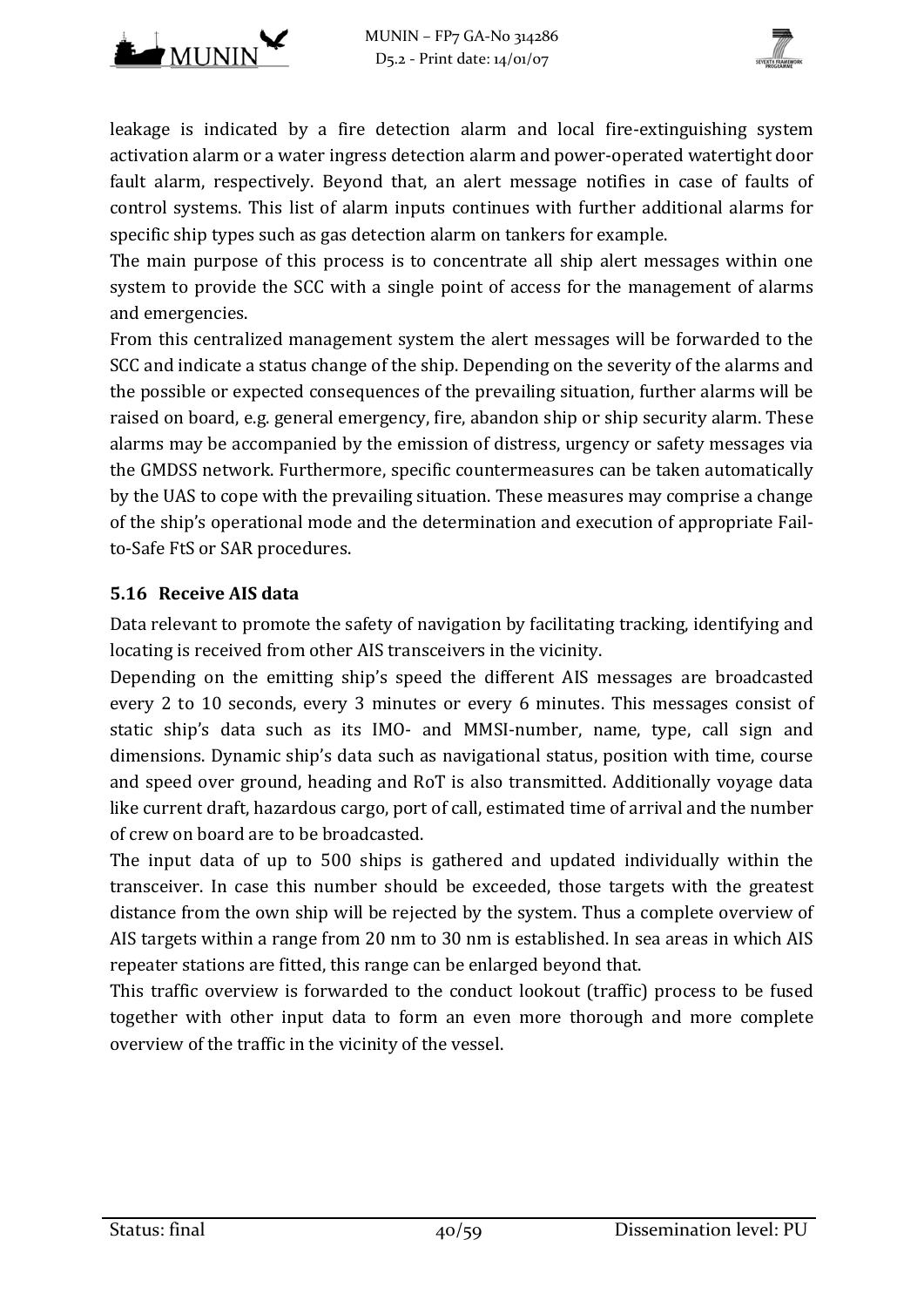

# **6. Specification requirements for the Autonomous Bridge System**

#### **6.1 Determine position, heading, speed and depth**

In this process data from various ship's sensors is gathered and evaluated in order to thoroughly determine the position and heading of the ship. Redundant sensors and positioning by multiple sources ensure a high degree of data accuracy. The current speed and water depth is determined as well. The legal foundation for these requirements can mainly be found within SOLAS, STCW, COLREG and several IMO resolutions.

| <b>System</b> | Obligation | <b>Trigger</b>                  | <b>Process word</b> | <b>Object</b>                                                                                                                       | <b>Legal regulations</b>                        |
|---------------|------------|---------------------------------|---------------------|-------------------------------------------------------------------------------------------------------------------------------------|-------------------------------------------------|
| The<br>ABS    | must       | be capable to                   | receive             | data from own ship sensors (compass)                                                                                                | SOLAS Chapter V R19 2.1.1<br>MSC.252(83)        |
| The           | must       |                                 | determine           | compass error                                                                                                                       | SOLAS Chapter V R19 2.1.3                       |
| ABS           |            |                                 |                     |                                                                                                                                     | STCW B-II/1 (11.1.5)                            |
|               |            |                                 |                     |                                                                                                                                     | SOLAS Chapter V R19 2.1.3                       |
| The           |            |                                 |                     | correction of compass error (if compass error is                                                                                    | STCW B-II/1 (11.1.5 &                           |
| ABS           | must       |                                 | perform             | identified)                                                                                                                         | 11.1.8                                          |
|               |            |                                 |                     |                                                                                                                                     | STCW A-VIII/2 Part 4-1                          |
|               |            |                                 |                     |                                                                                                                                     | (34.2)                                          |
| The           | must       | be capable to                   | receive             | data from own ship sensors (speed log data)                                                                                         | SOLAS Chapter V R19 2.3.4                       |
| ABS           |            |                                 |                     |                                                                                                                                     | MSC.252(83)                                     |
| The           | must       | be capable to                   | receive             | data from own ship sensors (radio navigation data)                                                                                  | SOLAS Chapter V R19 2.1.6                       |
| ABS           |            |                                 |                     |                                                                                                                                     | MSC.252(83)                                     |
|               |            |                                 |                     |                                                                                                                                     | COLREG R5/R6/R7/R19                             |
|               |            |                                 |                     |                                                                                                                                     | SOLAS Chapter V R19                             |
| The           | must       | be capable to                   | receive             | data from own ship sensors (radar/ARPA navigation                                                                                   | 2.3.2/2.3.3/2.7                                 |
| <b>ABS</b>    |            |                                 |                     | data)                                                                                                                               | MSC.64(67) Annex 4                              |
|               |            |                                 |                     |                                                                                                                                     | MSC.252(83)                                     |
|               |            |                                 |                     |                                                                                                                                     | STCW B-II/1 (11.3)<br>SOLAS Chapter V R19 2.1.6 |
| The<br>ABS    | must       | be capable to                   | receive             | data from own ship sensors (GNSS)                                                                                                   | MSC.252(83)                                     |
|               |            |                                 |                     |                                                                                                                                     |                                                 |
| The<br>ABS    | must       | be capable to                   | receive             | data from own ship sensors (automatic sextant:<br>position of celestial bodies)                                                     | STCW B-II/1 (11.1.7)                            |
| The<br>ABS    | must       |                                 | evaluate            | data from own ship sensors (to determine position<br>and heading)                                                                   | STCW B-II/1 (11.2)<br>MSC.252(83)               |
|               |            |                                 |                     |                                                                                                                                     |                                                 |
| The<br>ABS    | must       |                                 | calculate           | own ships position and heading by more than one<br>method (including terrestrial, celestial and technical<br>navigation techniques) | STCW Table A-II/1                               |
| The<br>ABS    | must       |                                 | evaluate            | own ships position depending on different methods<br>of positioning                                                                 | STCW Table A-II/1                               |
| The<br>ABS    | must       |                                 | identify            | deviations of own ships position calculated by<br>different methods                                                                 | STCW Table A-II/1                               |
| The<br>ABS    | must       |                                 | notify              | the SCC (if ambiguity of own ship's position is found)                                                                              | ---                                             |
| The<br>ABS    | must       |                                 | calculate           | own ships movements based on data from own ship<br>sensors (speed, acceleration, heading, roll, pitch,<br>yaw, surge, sway, heave)  | STCW A-VIII/2 Part 4-1<br>(25)                  |
| The<br>ABS    | must       |                                 | provide             | information on own ships position, heading and<br>movement to other ABS processes                                                   | SOLAS Chapter V R28 (2)                         |
| The<br>ABS    | must       | offer SCC the<br>possibility to | access              | information on position and heading of own ship                                                                                     | SOLAS Chapter V R28 (2)                         |
| The<br>ABS    | must       | be capable to                   | receive             | data from own ship sensors (echo sounder)                                                                                           | SOLAS Chapter V R19 2.3.1                       |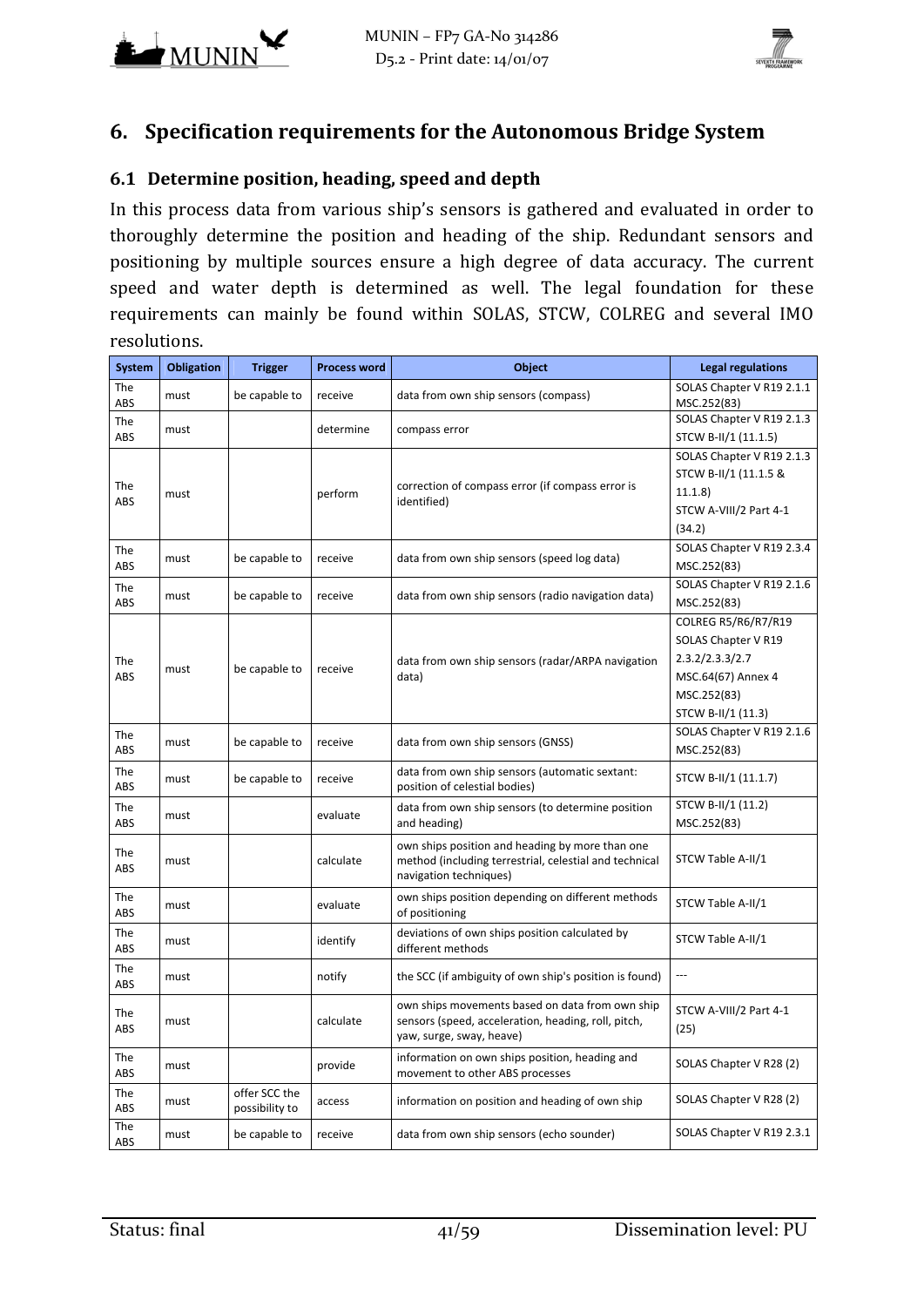



| System     | <b>Obligation</b> | <b>Trigger</b> | <b>Process word</b> | <b>Object</b>                                       | <b>Legal regulations</b> |
|------------|-------------------|----------------|---------------------|-----------------------------------------------------|--------------------------|
| <b>The</b> |                   |                | calculate           | current under-keel clearance (Obs tide differences) | STCW A-VIII/2 Part 5-3   |
| <b>ABS</b> | must              |                |                     |                                                     | (102.2.2)                |
| <b>The</b> |                   |                |                     | insufficient under-keel clearance (Need to be       | STCW A-VIII/2 Part 5-3   |
| <b>ABS</b> | must              |                | detect              | predictive)                                         | (102.2.2)                |
| <b>The</b> |                   |                |                     |                                                     | STCW A-VIII/2 Part 4-1   |
| <b>ABS</b> | shall             |                | monitor             | all sensors                                         | (17.9 & 18.7)            |
| <b>The</b> |                   |                |                     | an appropriate response (if a sensor failure should | STCW Tabel A-VII/1 & A-  |
| <b>ABS</b> | shall             |                | determine           | be encountered)                                     | VII/2                    |
| <b>The</b> | must              |                | provide             | a time frame for the data that is forwarded to the  | $---$                    |
| <b>ABS</b> |                   |                |                     | SCC or to other ABS processes                       |                          |
| The        | must/shall        | $\cdots$       | $\cdots$            | $\cdots$                                            |                          |
| ABS        |                   |                |                     |                                                     |                          |

#### **6.2 Conduct lookout (weather)**

In this process, the UAS independently gathers weather data from its own sensors. It is its purpose to establish a thorough perception of the current environmental surrounding of the ship. The accumulated data is used for subsequent weather routing and is also stored and provided to the SCC. The legal foundation for these requirements can mainly be found within COLREGs, SOLAS, STCW and several IMO resolutions.

| <b>Subprocess</b>       | <b>System</b> | <b>Obligation</b> | <b>Trigger</b>                        | <b>Process</b><br>word | <b>Object</b>                                                                                                                                                         | <b>Legal regulations</b>                                |
|-------------------------|---------------|-------------------|---------------------------------------|------------------------|-----------------------------------------------------------------------------------------------------------------------------------------------------------------------|---------------------------------------------------------|
| Measure<br>weather data | The ABS       | must              | be capable<br>to                      | receive                | data from own ship meteorological<br>sensors                                                                                                                          | STCW Table A-II/1 and<br>Table A-II/2                   |
| Measure<br>weather data | The ABS       | must              | be capable<br>to                      | consider               | Radar/ARPA information (to identify<br>current sea state)                                                                                                             | COLREG R6 a)v<br>SOLAS Chapter V R19<br>2.3.2/2.3.3/2.7 |
| Measure<br>weather data | The ABS       | must              |                                       | identify               | current sea state information                                                                                                                                         | STCW A-VIII/2 Part 4-1<br>(16.2 & 17.1)                 |
| Measure<br>weather data | The ABS       | must              |                                       | detect                 | areas of limited visibility                                                                                                                                           | <b>COLREG R19</b>                                       |
| Provide CCTV<br>picture | The ABS       | must              | be capable<br>to                      | consider               | CCTV information (to capture current<br>environmental condition, e.g. visibility,<br>cloud picture and movement, sea<br>state)                                        |                                                         |
| Assess weather<br>data  | The ABS       | must              |                                       | evaluate               | information about the environment<br>from all available sources to define the<br>current environmental condition                                                      | SOLAS Chapter V R34,<br>IMO Resolution A.893(21)        |
| Assess weather<br>data  | The ABS       | must              | be capable<br>to                      | consider               | own ship meteorological observation<br>system information (e.g. air and water<br>temperature, atmospheric humidity,<br>atmospheric pressure, wind<br>characteristics) | SOLAS Chapter V R5 2.4                                  |
| Assess weather<br>data  | The ABS       | must              |                                       | provide                | meteorological information to other<br>ABS processes                                                                                                                  | SOLAS Chapter V R5 2.5                                  |
| Assess weather<br>data  | The ABS       | must              | offer SCC<br>the<br>possibility<br>to | access                 | information on possible upcoming and<br>current threats                                                                                                               | SOLAS Chapter V R34 (2),<br>IMO Resolution A.893(21)    |
| Assess weather<br>data  | The ABS       | must              |                                       | provide                | a time frame for the data that is<br>forwarded to the SCC or to other ABS<br>processes                                                                                |                                                         |
| $\cdots$                | The ABS       | must/shall        | $\ddotsc$                             |                        |                                                                                                                                                                       | $\cdots$                                                |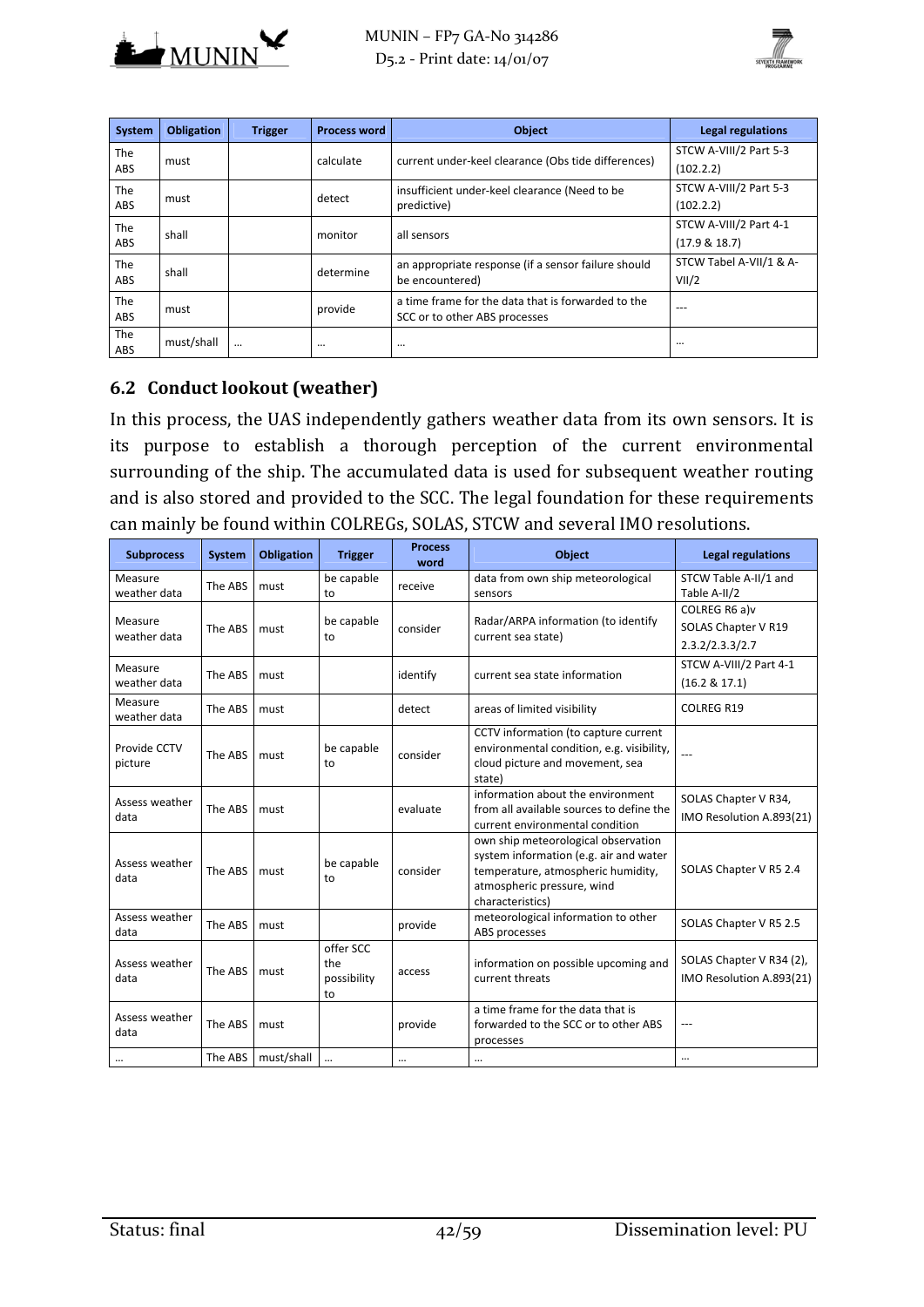



#### **6.3 Conduct weather routing**

In this process, the weather data which has been gathered by the UAS itself is evaluated in comparison with weather forecasts which have been received from shore via the SCC. With this data combination a valid estimation of current and upcoming weather conditions along the planned track of the UAS can be made. Combined with certain predefined parameters and taking into account stability and maneuverability conditions a route optimization is conducted under weather routing criteria. The legal foundation for these requirements can mainly be found within SOLAS, STCW, IS-code and several IMO resolutions.

| <b>Subprocess</b>            | <b>System</b> | <b>Obligation</b> | <b>Trigger</b>                  | <b>Process</b><br>word | <b>Object</b>                                                                                                                                                   | <b>Legal regulations</b>                                                             |
|------------------------------|---------------|-------------------|---------------------------------|------------------------|-----------------------------------------------------------------------------------------------------------------------------------------------------------------|--------------------------------------------------------------------------------------|
| Evaluate<br>weather data     | The ABS       | must              | be capable to                   | receive                | meteorological forecasts (mainly<br>information about wind, sea state<br>and current)                                                                           | SOLAS Chapter V R34,<br>IMO Resolution A.893(21)                                     |
| Evaluate<br>weather data     | The ABS       | must              | be capable to                   | receive                | own ship's meteorological<br>observation data                                                                                                                   | SOLAS Chapter V R34,<br>IMO Resolution A.893(21)                                     |
| Evaluate<br>weather data     | The ABS       | shall             |                                 | evaluate               | external meteorological information<br>in comparison with own<br>meteorological observation data                                                                | SOLAS Chapter V R34,<br>IMO Resolution A.893(21)                                     |
| Evaluate<br>weather data     | The ABS       | shall             |                                 | evaluate               | external meteorological information<br>by comparison with own<br>meteorological observation data to<br>improve forecast of upcoming<br>environmental conditions | SOLAS Chapter V R34,<br>IMO Resolution A.893(21)                                     |
| Evaluate<br>weather data     | The ABS       | shall             |                                 | notify                 | the SCC (if discrepancy between<br>expected and current weather<br>exceed a predefined threshold)                                                               | SOLAS Chapter V R34,<br>IMO Resolution A.893(21)                                     |
| Evaluate<br>weather data     | The ABS       | must              |                                 | monitor                | current environmental conditions<br>(sea state, wind, etc.)                                                                                                     | SOLAS Chapter V R34,<br>IMO Resolution A.893(21)                                     |
| Evaluate<br>weather data     | The ABS       | must              | be capable to                   | consider               | own ships current course / own ships<br>voyage plan                                                                                                             | SOLAS Chapter V R34,<br>IMO Resolution A.893(21)<br>STCW A-VIII/2 Part 4-1<br>(34.1) |
| Evaluate<br>weather data     | The ABS       | must              | be capable to                   | consider               | meteorological forecasts relevant for<br>planned voyage                                                                                                         | SOLAS Chapter V R34,<br>IMO Resolution A.893(21)                                     |
| Evaluate<br>weather data     | The ABS       | must              |                                 | evaluate               | upcoming environmental conditions<br>along ships route (relying on weather<br>forecasts)                                                                        | SOLAS Chapter V R34<br>(2.3) IMO Resolution<br>A.893(21)                             |
| Assess route<br>optimization | The ABS       | must              | offer SCC the<br>possibility to | define                 | weather routing parameters                                                                                                                                      | SOLAS Chapter V R34,<br>IMO Resolution A.893(21)                                     |
| Assess route<br>optimization | The ABS       | must              | offer SCC the<br>possibility to | define                 | the threshold where environmental<br>conditions pose a threat to the ship<br>by taking into account the ships<br>maneuvering characteristics                    | SOLAS Chapter V R34,<br>IMO Resolution A.893(21)                                     |
| Assess route<br>optimization | The ABS       | must              |                                 | identify               | possible threats due to current<br>environmental conditions                                                                                                     | SOLAS Chapter V R34,<br>IMO Resolution A.893(21)<br>STCW A-VIII/2 Part 4 (12)        |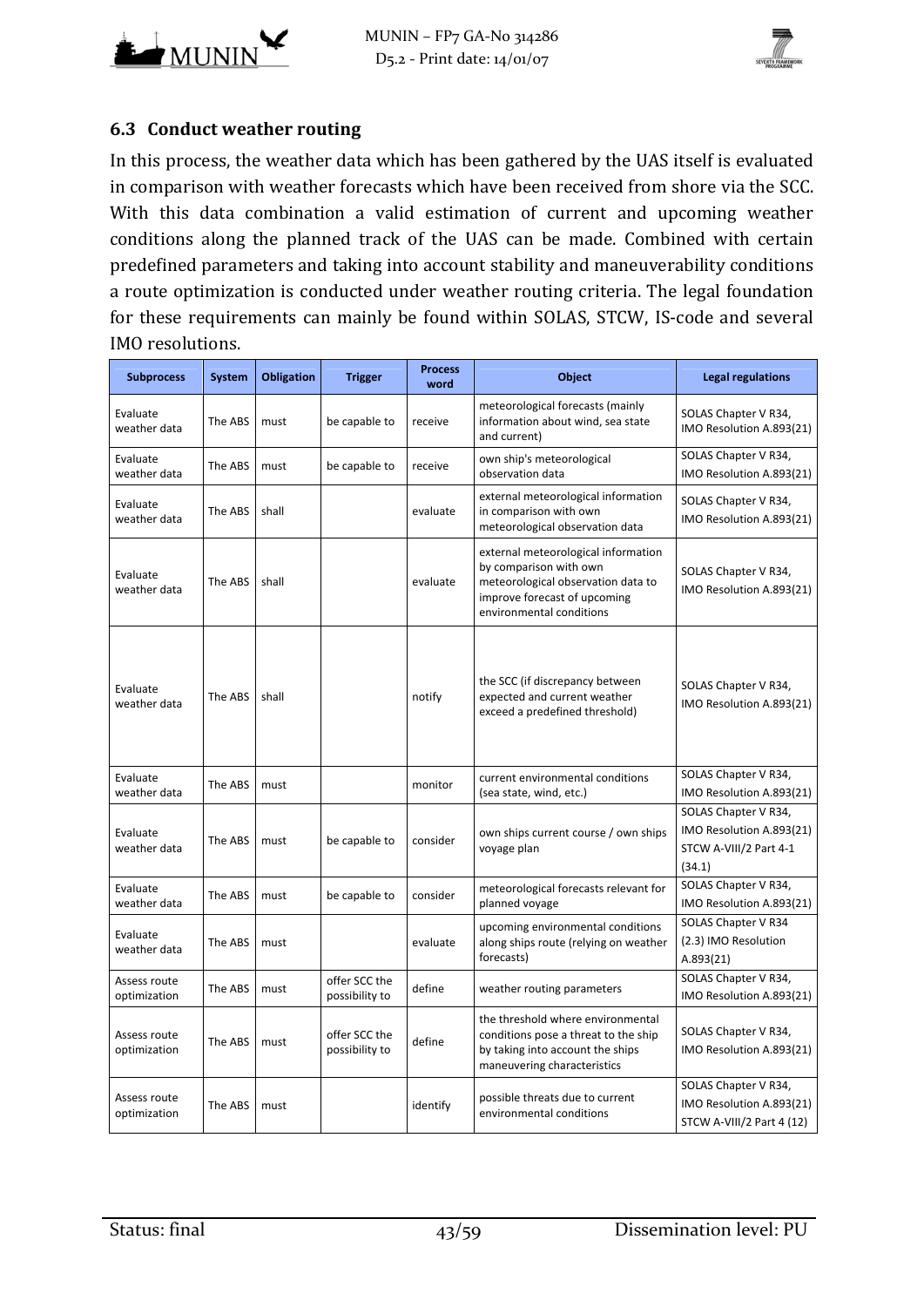



| <b>Subprocess</b>            | <b>System</b> | <b>Obligation</b> | <b>Trigger</b>                  | <b>Process</b><br>word | Object                                                                                                                                               | <b>Legal regulations</b>                                                                    |
|------------------------------|---------------|-------------------|---------------------------------|------------------------|------------------------------------------------------------------------------------------------------------------------------------------------------|---------------------------------------------------------------------------------------------|
| Assess route<br>optimization | The ABS       | must              |                                 | identify               | possible threats due to upcoming<br>(predicted) environmental conditions                                                                             | <b>SOLAS Chapter V R34</b><br>(2.3)<br>IMO Resolution A.893(21)<br>STCW A-VIII/2 Part 2 (7) |
| Assess route<br>optimization | The ABS       | must              |                                 | initiate               | actions (if threats along the planned<br>route of own ship related to<br>upcoming environmental conditions<br>are identified)                        | SOLAS Chapter V R34,<br>IMO Resolution A.893(21)                                            |
| Assess route<br>optimization | The ABS       | must              |                                 | initiate               | actions (if threats related to current<br>environmental conditions are<br>identified)                                                                | SOLAS Chapter V R34,<br>IMO Resolution A.893(21)                                            |
| Assess route<br>optimization | The ABS       | shall             | offer SCC the<br>possibility to | define                 | routing parameters / restrictions<br>(time of arrival fix or time frame,<br>minimize cost etc.)                                                      | SOLAS Chapter V R34,<br>IMO Resolution A.893(21)                                            |
| Assess route<br>optimization | The ABS       | shall             | be capable to                   | consider               | own ship's stability properties (to<br>take them into account when<br>calculating optimal route in the<br>expected environmental<br>circumstances)   | SOLAS Chapter V R34,<br>IMO Resolution A.893(21)<br>IS Code Res.A.749 (18)<br>MSC/Circ.920  |
| Assess route<br>optimization | The ABS       | shall             | be capable to                   | consider               | own ship's maneuvering properties<br>(to take them into account when<br>calculating optimal route in the<br>expected environmental<br>circumstances) | SOLAS Chapter V R34,<br>IMO Resolution A.893(21)                                            |
| Assess route<br>optimization | The ABS       | shall             | be capable to                   | access                 | current voyage plan                                                                                                                                  | SOLAS Chapter V R34,<br>IMO Resolution A.893(21)<br>STCW A-VIII/2 Part 2 (6)                |
| Assess route<br>optimization | The ABS       | shall             |                                 | evaluate               | alternative routes under routing<br>restrictions                                                                                                     | SOLAS Chapter V R34,<br>IMO Resolution A.893(21)                                            |
| Assess route<br>optimization | The ABS       | shall             |                                 | determine              | whether alternative routes are<br>favorable enough to justify a route<br>change                                                                      | SOLAS Chapter V R34,<br>IMO Resolution A.893(21)<br>STCW A-VIII/2 Part 2 (7)                |
| Assess route<br>optimization | The ABS       | shall             |                                 | perform                | an adjustment of the route (if<br>alternative route is found favorable)                                                                              | SOLAS Chapter V R34,<br>IMO Resolution A.893(21)                                            |
| Assess route<br>optimization | The ABS       | shall             |                                 | notify                 | the SCC (if an alternative route is<br>found favorable and route is<br>adjusted)                                                                     | SOLAS Chapter V R34,<br>IMO Resolution A.893(21)                                            |
| Assess route<br>optimization | The ABS       | must              | be capable to                   | evaluate               | the consequences that deviations<br>from the planned track might have on<br>the further voyage                                                       | SOLAS Chapter V R34,<br>IMO Resolution A.893(21)<br>STCW A-VIII/2 Part 2 (7)                |
| Assess route<br>optimization | The ABS       | must              |                                 | provide                | information on weather routing<br>recommendation to other ABS<br>processes                                                                           | SOLAS Chapter V R34,<br>IMO Resolution A.893(21)<br>IS Code Res.A.749 (18)<br>MSC/Circ.920  |
| Assess route<br>optimization | The ABS       | must              |                                 | provide                | a time frame for the data that is<br>forwarded to the SCC or to other ABS<br>processes                                                               | ---                                                                                         |
| $\cdots$                     | The ABS       | must/shall        | $\cdots$                        |                        |                                                                                                                                                      |                                                                                             |

## **6.4 Determine ship status**

For the appropriate determination of the status of the ship, the required data is gathered within this process. Some data such as position, heading, speed and depth as well as weather data is generated within processes of their own. That's why ship status data only comprises displacement, draft, trim, ship motions within 6 degrees of freedom and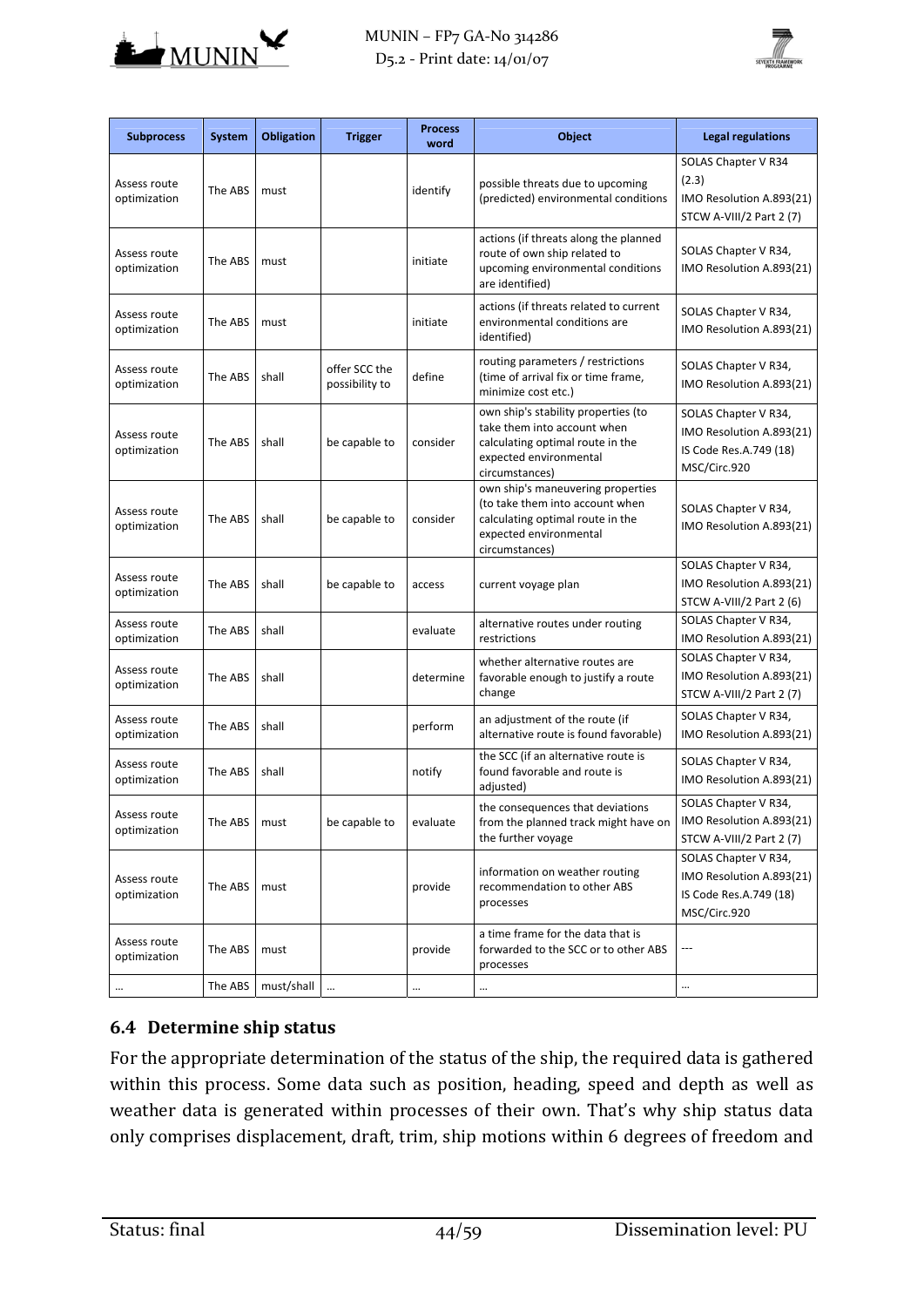



information about propulsion and steering systems. Cargo monitoring is also part of the ship status process. The legal foundation for these requirements can mainly be found within SOLAS, STCW, CSS-code, IS-code, several IMO resolutions and circulars as well as in e.g. national German legislation.

| System  | <b>Obligation</b> | <b>Trigger</b>                  | <b>Process</b><br>word | Object                                                                            | <b>Legal Regulations</b>  |
|---------|-------------------|---------------------------------|------------------------|-----------------------------------------------------------------------------------|---------------------------|
| The ABS | must              |                                 | calculate              | specific ships variable characteristics (e.g.                                     | IS Code Res.A.749 (18)    |
|         |                   |                                 |                        | displacement, draft, trim, ship's movement)                                       | MSC/Circ.920              |
|         |                   |                                 |                        |                                                                                   | SOLAS Chapter II-1 Part C |
| The ABS | must              | be capable to                   | receive                | technical data from other ship systems (current                                   | <b>R51</b>                |
|         |                   |                                 |                        | status of e.g. the engine, ballast system, fuel)                                  | STCW A-VIII/2 Part 4-1    |
|         |                   |                                 |                        |                                                                                   | (17.9 & 18.7)             |
| The ABS | must              | offer SCC the<br>possibility to | transmit               | cargo-related data to the ship                                                    | HGB §535 (2) (German law) |
|         |                   |                                 |                        |                                                                                   | IMO Resolution A.714(17)  |
| The ABS | must              |                                 | monitor                | cargo spaces to identify shift of cargo and further<br>dangers such as fire, ect. | SOLAS Chapter II-2 Part C |
|         |                   |                                 |                        |                                                                                   | R7                        |
|         |                   |                                 |                        | the save loading, lashing and care of cargo during                                | IMO Resolution A.714(17)  |
| The ABS | must              | be capable to                   | ascertain              | the voyage                                                                        | CSS Code Annex 13         |
|         |                   |                                 |                        |                                                                                   | HGB §535 (1) & HGB §606   |
| The ABS | must              | be capable to                   | control                | the cargo hold meteorology                                                        | (German law)              |
| The ABS | must              | be capable to                   | detect                 | defects and damages to cargo and ship's hull                                      | STCW Table A-II/1         |
| The ABS | must/shall        |                                 | $\cdots$               | $\cdots$                                                                          | $\cdots$                  |

## **6.5 Determine ship dynamics**

In order to safely navigate the dynamics of the ship have to be determined continuously. Own ship's characteristics have to be accounted for as well as environmental conditions. The legal foundation for these requirements can mainly be found within SOLAS, STCW, COLREGs, IS-code and several IMO resolutions.

| System  | <b>Obligation</b> | <b>Trigger</b> | <b>Process</b><br>word | Object                                                                                                                            | <b>Legal regulations</b>                  |
|---------|-------------------|----------------|------------------------|-----------------------------------------------------------------------------------------------------------------------------------|-------------------------------------------|
| The ABS | must              | be capable to  | receive                | current sea charts (to be able to identify impact of<br>shallow or narrow waters on maneuvering<br>properties)                    | STCW A-VIII/2 Part 2 (5)                  |
| The ABS | must              | be capable to  | receive                | current water depth from echo sounder (to be able<br>to identify impact of shallow or narrow waters on<br>maneuvering properties) | SOLAS Chapter V R19 2.3.1                 |
| The ABS | must              | be capable to  | receive                | information on environmental conditions                                                                                           | STCW A-VIII/2<br>Part 4-1<br>(16.2)       |
| The ABS | must              | be capable to  | receive                | further navigational data (course over ground,<br>heading, position, speed, under-keel clearance)                                 | IMO Resolution A.601(15)<br>MSC.137(76)   |
| The ABS | must              | be capable to  | receive                | current stability conditions                                                                                                      | IS Code Res.A.749<br>(18)<br>MSC/Circ.920 |
| The ABS | must              |                | initiate               | a calibration by performing likely maneuvers                                                                                      | IMO Resolution A.601(15)<br>MSC.137(76)   |
| The ABS | shall             |                | learn                  | from maneuvers previously carried out to improve<br>its calibration                                                               | IMO Resolution A.601(15)<br>MSC.137(76)   |
| The ABS | must              |                | consider               | the effects of wind, sea state and current on own<br>ships maneuvering properties                                                 | IMO Resolution A.601(15)<br>MSC.137(76)   |
| The ABS | must              |                | consider               | the effects of shallow or narrow waters                                                                                           | STCW Table A-II/2                         |
| The ABS | must              |                | consider               | possible restrictions on own ships maneuvering<br>abilities (if e.g. engine availability is restricted)                           | COLREG R6 a)iii                           |
| The ABS | must              |                | consider               | specific constant ship characteristics (e.g.<br>dimensions)                                                                       | IMO Resolution A.601(15)<br>MSC.137(76)   |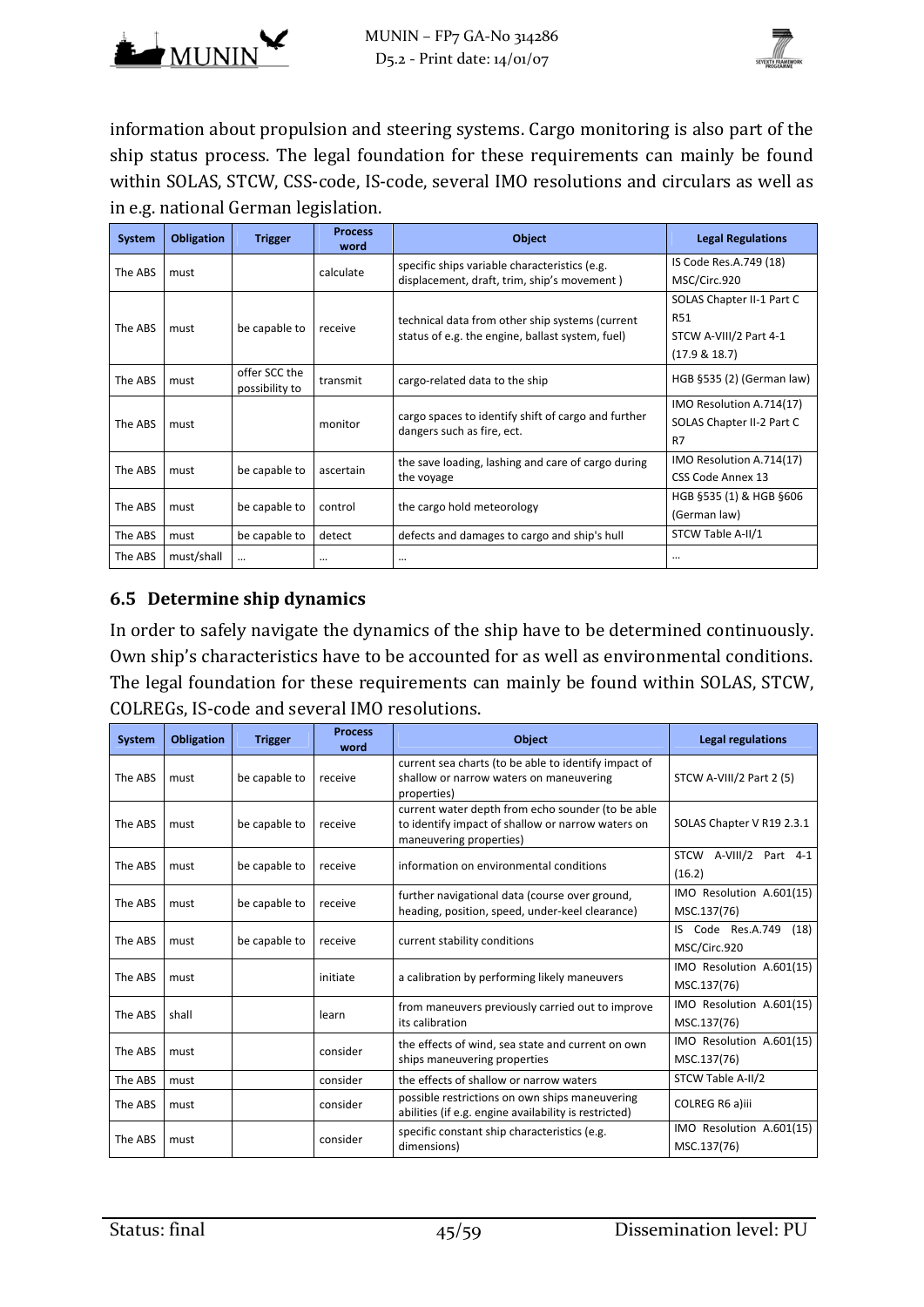



| System  | <b>Obligation</b> | <b>Trigger</b>                  | <b>Process</b><br>word | <b>Object</b>                                                                                               | Legal regulations                           |
|---------|-------------------|---------------------------------|------------------------|-------------------------------------------------------------------------------------------------------------|---------------------------------------------|
| The ABS | must              |                                 | determine              | constantly the ships maneuvering characteristics                                                            | IMO Resolution A.601(15)<br>MSC.137(76)     |
| The ABS | must              |                                 | determine              | own ships maneuvering characteristics under<br>different conditions (e.g. speed, sea state, water<br>depth) | IMO Resolution A.601(15)<br>MSC.137(76)     |
| The ABS | must              |                                 | provide                | own ships maneuvering characteristics to other ABS<br>processes                                             | IMO Resolution A.601(15)<br>MSC.137(76)     |
| The ABS | must              | offer SCC the<br>possibility to | access                 | own ships current maneuvering characteristics                                                               | Resolution A.601(15)<br>IMO.<br>MSC.137(76) |
| The ABS | must              |                                 | provide                | a time frame for the data that is forwarded to the<br>SCC or to other ABS processes                         | $---$                                       |
| The ABS | must/shall        | $\cdots$                        | $\cdots$               |                                                                                                             |                                             |

#### **6.6 Control buoyancy and stability**

Within this process, the weight distribution on board the UAS is calculated to determine and control the ship's buoyancy and stability. The required data is either generated by shipboard sensors or received from the SCC. To balance uneven weight distribution and to ensure sufficient stability ballast operations are carried out. The legal foundation for these requirements can mainly be found within CSS-code, IS-code, BWM-regulation as well as within several IMO resolutions and circulars.

| System  | <b>Obligation</b> | <b>Trigger</b> | <b>Process</b><br>word | Object                                                                                                                                                          | <b>Legal Regulations</b>                                                        |
|---------|-------------------|----------------|------------------------|-----------------------------------------------------------------------------------------------------------------------------------------------------------------|---------------------------------------------------------------------------------|
| The ABS | must              | be capable to  | control                | actual drafts, trim, heel, stability and stress of the<br>vessel (calculation of stability relevant parameters<br>(e.g. GM) and comparison to their thresholds) | IS Code Res.A.749 (18)<br>MSC/Circ.920                                          |
| The ABS | must              |                | calculate              | constantly the ships stability and displacement<br>status                                                                                                       | IS Code Res.A.749 (18)<br>MSC/Circ.920                                          |
| The ABS | must              |                | provide                | stability information to other ABS processes                                                                                                                    | IS Code Res.A.749 (18)<br>MSC/Circ.920                                          |
| The ABS | must              | be capable to  | initiate               | countermeasures to dangerous changes in cargo<br>and stability condition                                                                                        | IMO Resolution A.714(17)<br>Chapter 7<br>IS Code Res.A.749 (18)<br>MSC/Circ.920 |
| The ABS | must              |                | notify                 | the SCC (if the ships stability and displacement<br>status can't be calculated)                                                                                 | ---                                                                             |
| The ABS | must              |                | notify                 | the SCC (if the maneuvering characteristics can't be<br>determined)                                                                                             | ---                                                                             |
| The ABS | must              | be capable to  | notify                 | the SCC (if defects and damages to cargo and ship's<br>hull have been detected)                                                                                 |                                                                                 |
| The ABS | must              |                | notify                 | the SCC (if the maneuvering characteristics can't be<br>forwarded to other ABS processes)                                                                       |                                                                                 |
| The ABS | must              |                | notify                 | the SCC (if the current stability of the ship changes<br>considerably without a change in ballast)                                                              | ---                                                                             |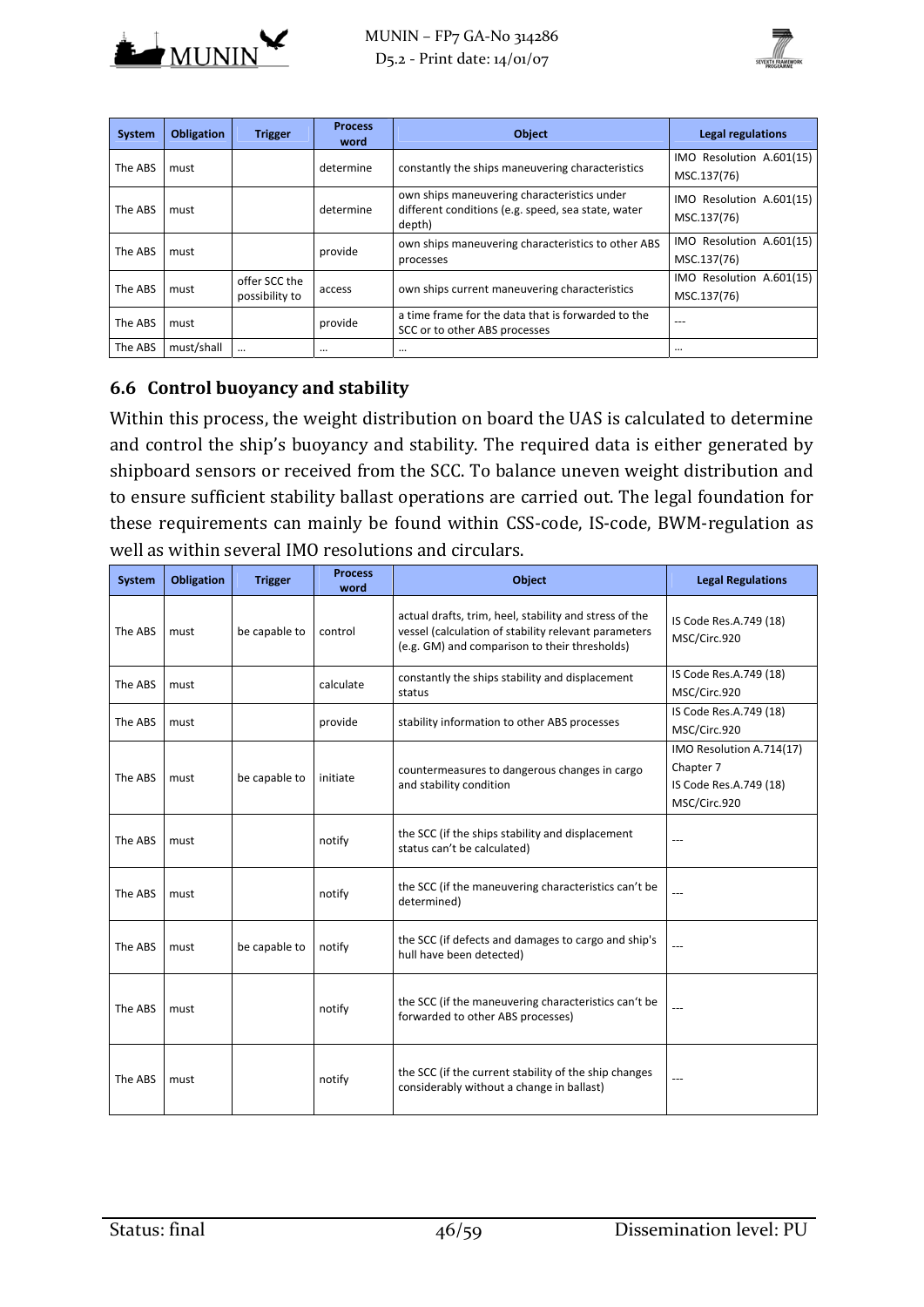



| System  | <b>Obligation</b> | <b>Trigger</b> | <b>Process</b><br>word | <b>Object</b>                                                                                                                                              | <b>Legal Regulations</b>               |
|---------|-------------------|----------------|------------------------|------------------------------------------------------------------------------------------------------------------------------------------------------------|----------------------------------------|
| The ABS | must              |                | notify                 | the SCC (if an increasing displacement indicates a<br>water inrush)                                                                                        |                                        |
| The ABS | must              |                | notify                 | the SCC (if the current stability of the ship reaches<br>stability limits)                                                                                 |                                        |
| The ABS | must              |                | receive                | necessary data to calculate stability (loading and<br>ballast condition, draft, trim, heel, )                                                              | IS Code Res.A.749 (18)<br>MSC/Circ.920 |
| The ABS | must              | be capable to  | control                | the ballast water management (if cargo condition<br>changes, e.g. due to changing cargo hold<br>meteorology, fuel consumption or damage to ship's<br>hull) | <b>BWM Regulation A until E</b>        |
| The ABS | must              | be capable to  | ascertain              | compliance with ballast water requirements                                                                                                                 | <b>BWM Regulation A until E</b>        |
| The ABS | must              |                | provide                | a time frame for the data that is forwarded to the<br>SCC or to other ABS processes                                                                        | ---                                    |
| The ABS | must/shall        | $\cdots$       | $\cdots$               | $\cdots$                                                                                                                                                   |                                        |

#### **6.7 Avoid collision**

To navigate the UAS safely and COLREG-compliant it is necessary to continuously monitor the current traffic situation. To do so, all traffic-related data is combined and assessed within this process and possible future developments are being predicted. As soon as a potential close quarters situation is identified, appropriate measures are being taken. The legal foundation for these requirements can mainly be found within COLREGs but also in SOLAS, STCW, IS-code, bridge procedure guides as well as several IMO resolutions and circulars.

| <b>Subprocess</b>                   | <b>System</b> | <b>Obligation</b> | <b>Trigger</b>                  | <b>Process</b><br>word | <b>Object</b>                                                                                   | <b>Legal Regulations</b>                                   |
|-------------------------------------|---------------|-------------------|---------------------------------|------------------------|-------------------------------------------------------------------------------------------------|------------------------------------------------------------|
| Monitor traffic<br>situation        | The ABS       | must              | offer SCC the<br>possibility to | define                 | parameters                                                                                      |                                                            |
| Monitor traffic<br>situation        | The ABS       | must              | be capable to                   | access                 | information about the surrounding area<br>via the ENC                                           | MSC.252(83)                                                |
| <b>Monitor traffic</b><br>situation | The ABS       | must              | be capable to                   | receive                | own ship's meteorological data                                                                  | STCW A-VIII/2 Part 4-1<br>(16.2)                           |
| <b>Monitor traffic</b><br>situation | The ABS       | must              | be capable to                   | receive                | own ship's traffic target data                                                                  | STCW A-VIII/2 Part 4-1<br>(16.2)                           |
| Monitor traffic<br>situation        | The ABS       | must              |                                 | monitor                | objects in vicinity (e.g. ships, aids to<br>navigation, floating debris, PIWs)                  | STCW A-VIII/2 Part 4-1<br>(16.2)                           |
| <b>Monitor traffic</b><br>situation | The ABS       | shall             |                                 | identify               | abnormal activity by ships in vicinity<br>(e.g., gaining on own ship, not following<br>COLREGS) | COLREG R17 a)ii, R2                                        |
| Monitor traffic<br>situation        | The ABS       | must              |                                 | evaluate               | upcoming development of traffic<br>situation                                                    | SOLAS Chapter V R34,<br><b>IMO Resolution</b><br>A.893(21) |
| Monitor traffic<br>situation        | The ABS       | shall             |                                 | evaluate               | intended routes of other ships based on<br>AIS and ENC information available                    | SOLAS Chapter V R19<br>2.4                                 |
| <b>Monitor traffic</b><br>situation | The ABS       | can               |                                 | evaluate               | intended routes of other ships based on<br>visual and radar information                         | COLREG R5/R6 blv                                           |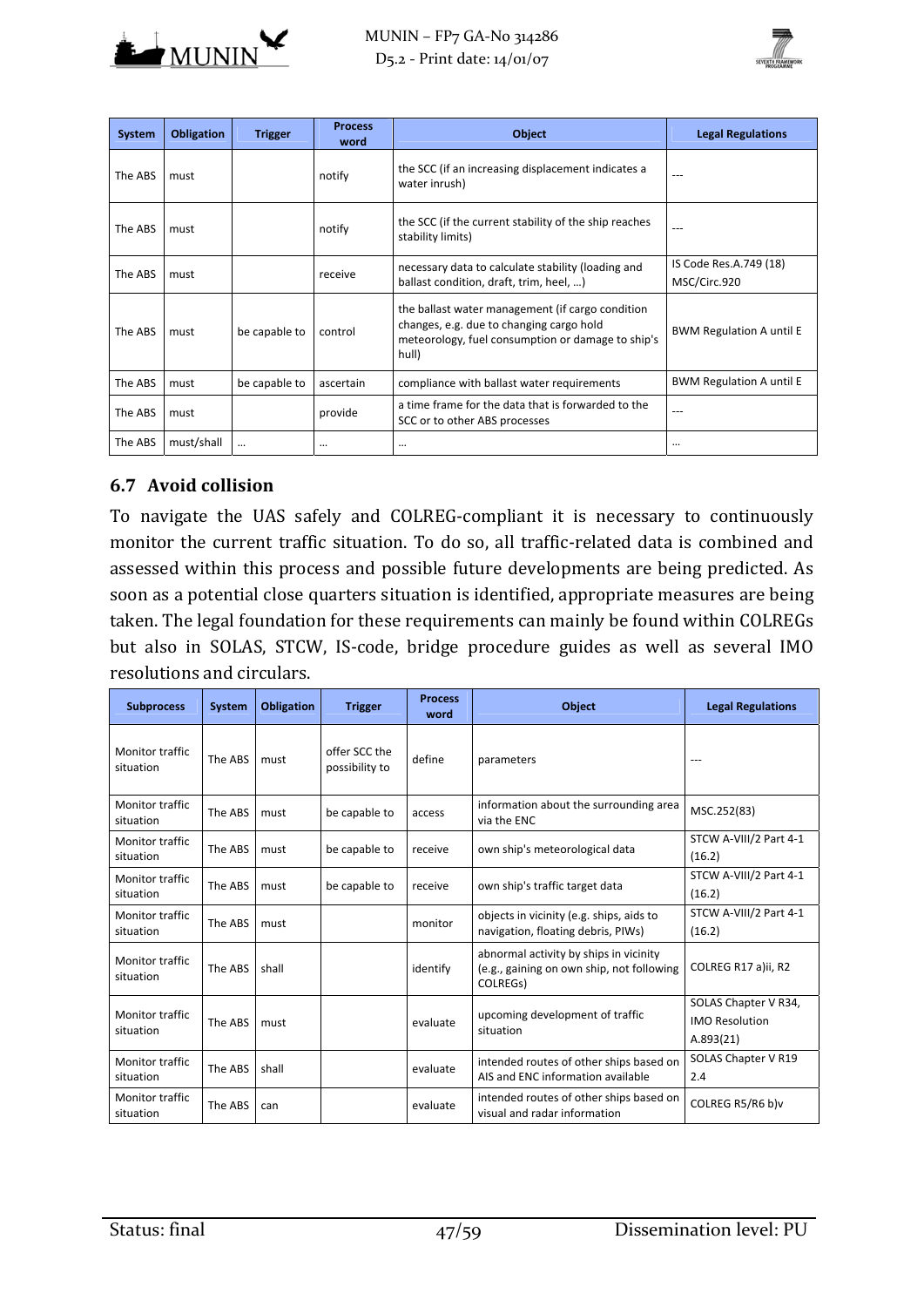



| <b>Subprocess</b>            | <b>System</b> | <b>Obligation</b> | <b>Trigger</b>                  | <b>Process</b><br>word | Object                                                                                                                                      | <b>Legal Regulations</b>               |
|------------------------------|---------------|-------------------|---------------------------------|------------------------|---------------------------------------------------------------------------------------------------------------------------------------------|----------------------------------------|
| Monitor traffic<br>situation | The ABS       | must              | offer SCC the<br>possibility to | define                 | parameters relevant to avoid close<br>quarters situations                                                                                   |                                        |
| Monitor traffic<br>situation | The ABS       | must              |                                 | identify               | possible upcoming close quarters<br>situations                                                                                              | COLREG R5                              |
| Monitor traffic<br>situation | The ABS       | must              |                                 | notify                 | the SCC (if a close quarters situation is<br>developing)                                                                                    | ---                                    |
| Monitor traffic<br>situation | The ABS       | must              | offer SCC the<br>possibility to | access                 | information about upcoming close<br>quarters situations and proposed safe<br>deviation routes                                               | COLREG R8                              |
| Monitor traffic<br>situation | The ABS       | shall             | offer OBP the<br>possibility to | access                 | information about the upcoming close<br>quarters situation                                                                                  | <b>COLREG R7</b>                       |
| Monitor traffic<br>situation | The ABS       | must              |                                 | provide                | information about the current traffic<br>situation to other ABS processes                                                                   | COLREG R6 a)ii                         |
| Take COLREG<br>measures      | The ABS       | must              | be capable to                   | receive                | own ship's stability data                                                                                                                   | IS Code Res.A.749 (18)<br>MSC/Circ.920 |
| Take COLREG<br>measures      | The ABS       | must              | be capable to                   | receive                | own ship's maneuverability data                                                                                                             | COLREG R6 a)iii                        |
| Take COLREG<br>measures      | The ABS       | must              |                                 | transmit               | the traffic picture to the SCC                                                                                                              | COLREG R5/R6 b)v                       |
| Take COLREG<br>measures      | The ABS       | shall             |                                 | transmit               | parameters at higher update rates to<br>SCC (if collision avoidance activities are<br>performed)                                            | ---                                    |
| Take COLREG<br>measures      | The ABS       | must              |                                 | consider               | <b>COLREGs while navigating</b>                                                                                                             | COLREG R1 a                            |
| Take COLREG<br>measures      | The ABS       | must              | be capable to                   | evaluate               | which collision avoidance rules apply<br>under the prevailing visibility conditions                                                         | COLREG R7                              |
| Take COLREG<br>measures      | The ABS       | must              |                                 | identify               | if own ship is give-way ship or stand-on<br>ship                                                                                            | COLREG R16/17                          |
| Take COLREG<br>measures      | The ABS       | must              |                                 | ascertain              | possible solutions to avoid upcoming<br>close quarters situations in compliance<br>with COLREGs (if a danger of collision is<br>identified) | <b>COLREG</b>                          |
| Take COLREG<br>measures      | The ABS       | shall             |                                 | calculate              | a relative waypoint to pass the stand-<br>on ship clear astern (if own ship is not<br>the stand-on ship)                                    | COLREG R15                             |
| Take COLREG<br>measures      | The ABS       | must              |                                 | provide                | solutions for upcoming collision<br>situations to other ABS processes (if a<br>danger of collision is identified)                           | <b>COLREG</b><br>R9/10/13/14/15/19     |
| Take COLREG<br>measures      | The ABS       | shall             |                                 | notify                 | the SCC (if abnormal activity by other<br>ships is identified that might pose a<br>threat)                                                  | (BPG 1.3.1)                            |
| Take COLREG<br>measures      | The ABS       | must              |                                 | notify                 | the SCC (if an appropriate collision<br>avoidance maneuver has been<br>identified)                                                          | (BPG 1.3.1)                            |
| Take COLREG<br>measures      | The ABS       | must              |                                 | notify                 | the SCC (if the system requires<br>assistance in finding a valid solution to<br>avoid pending collision)                                    | (BPG 1.3.1)                            |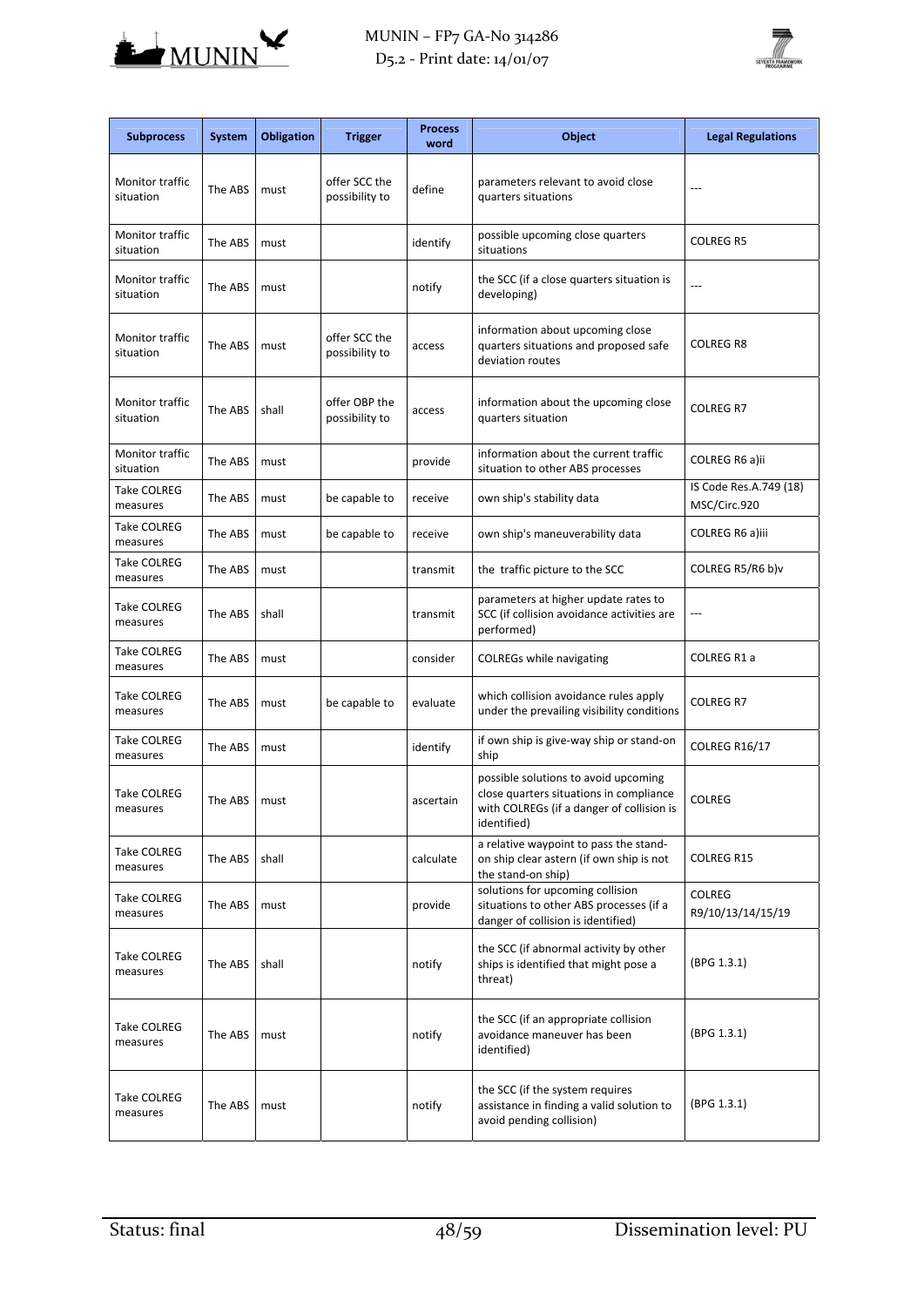



| <b>Subprocess</b>              | System  | <b>Obligation</b> | <b>Trigger</b>                  | <b>Process</b><br>word | <b>Object</b>                                                                                                             | <b>Legal Regulations</b> |
|--------------------------------|---------|-------------------|---------------------------------|------------------------|---------------------------------------------------------------------------------------------------------------------------|--------------------------|
| <b>Take COLREG</b><br>measures | The ABS | must              |                                 | initiate               | action (if an imminent collision<br>situation arises)                                                                     | <b>COLREG R7</b>         |
| <b>Take COLREG</b><br>measures | The ABS | must              |                                 | notify                 | the SCC (if an imminent collision<br>situation arises)                                                                    | <b>COLREG R7</b>         |
| <b>Take COLREG</b><br>measures | The ABS | must              |                                 | perform                | a steady course and speed (if the<br>unmanned ship is the stand-on ship)                                                  | COLREG R17               |
| <b>Take COLREG</b><br>measures | The ABS | must              |                                 | detect                 | an avoidance maneuver of the other<br>ship                                                                                | <b>COLREG R5</b>         |
| <b>Take COLREG</b><br>measures | The ABS | must              |                                 | notify                 | the SCC (if an avoidance maneuver of<br>the other ship is detected)                                                       |                          |
| <b>Take COLREG</b><br>measures | The ABS | shall             |                                 | transmit               | a message to another ship to keep well<br>clear (if the system doesn't detect an<br>avoidance maneuver of the other ship) |                          |
| <b>Take COLREG</b><br>measures | The ABS | must              |                                 | notify                 | the SCC (if other ship does not act<br>according to COLREGs)                                                              |                          |
| <b>Take COLREG</b><br>measures | The ABS | shall             |                                 | transmit               | a message to other ships about its<br>intentions (if an evasive maneuver is<br>being performed)                           | <b>COLREG R34</b>        |
| <b>Take COLREG</b><br>measures | The ABS | must              |                                 | notify                 | the SCC (if the other ship has been<br>passed well clear and the close quarters<br>situation has been resolved)           |                          |
| <b>Take COLREG</b><br>measures | The ABS | must              | offer SCC the<br>possibility to | define                 | a specific collision avoidance maneuver,<br>besides the one found by the ABS                                              | <b>COLREG R8</b>         |
| <b>Take COLREG</b><br>measures | The ABS | must              | offer SCC the<br>possibility to | initiate               | a restriction of the "maneuver of the<br>last moment"-function (if pilot boats,<br>tug boats or similar are approaching)  | COLREG R17 b             |
| <b>Take COLREG</b><br>measures | The ABS | must              |                                 | provide                | a time frame for the data that is<br>forwarded to the SCC or to other ABS<br>processes                                    |                          |
|                                | The ABS | must/shall        |                                 | $\ddotsc$              |                                                                                                                           |                          |

## **6.8 Conduct lookout (traffic)**

Navigational sensors on board the UAS constantly gather data to generate a complete traffic picture of the vicinity of the ship. To do so objects are being detected, identified and tracked. This traffic assessment is supported by the CCTV picture. The legal foundation for these requirements can mainly be found within SOLAS, STCW, COLREGs and several IMO resolutions.

| <b>Subprocess</b>                | <b>System</b> | <b>Obligation</b> | Trigger          | <b>Process</b><br>word | <b>Object</b>                                                              | <b>Legal Regulations</b>               |
|----------------------------------|---------------|-------------------|------------------|------------------------|----------------------------------------------------------------------------|----------------------------------------|
| Provide<br>radar/ARPA<br>picture | The ABS       | must              | be capable<br>to | receive                | data from own ship sensors<br>(radar/ARPA)                                 | SOLAS Chapter V R19<br>2.3.2/2.3.3/2.7 |
| Provide<br>radar/ARPA<br>picture | The ABS       | must              | be capable<br>to | receive                | information about ships and objects in<br>own ships vicinity by radar/ARPA | SOLAS Chapter V R19<br>2.3.2/2.3.3/2.7 |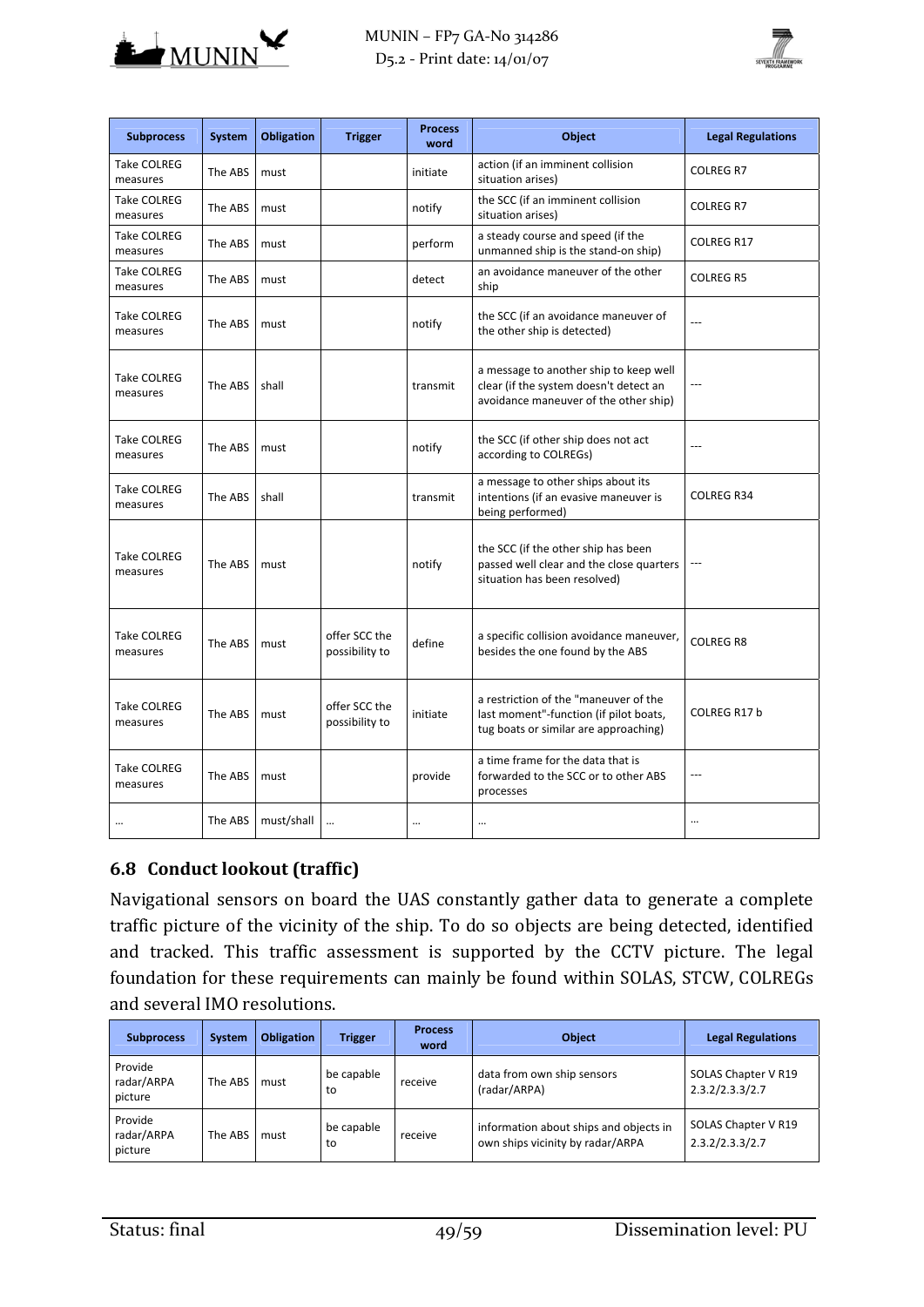



| <b>Subprocess</b>                | <b>System</b> | <b>Obligation</b> | <b>Trigger</b>                        | <b>Process</b><br>word | Object                                                                                                                  | <b>Legal Regulations</b>                           |
|----------------------------------|---------------|-------------------|---------------------------------------|------------------------|-------------------------------------------------------------------------------------------------------------------------|----------------------------------------------------|
| Provide<br>radar/ARPA<br>picture | The ABS       | shall             | offer SCC<br>the<br>possibility<br>to | define                 | the radar/ARPA input parameters (if it<br>is not automatically set)                                                     | SOLAS Chapter V R19<br>2.3.2/2.3.3/2.7             |
| <b>Identify targets</b>          | The ABS       | must              | be capable<br>to                      | receive                | information on aids to navigation from<br>sea charts (e.g. lighthouses, buoys,<br>coastlines)                           | STCW A-VIII/2 Part 4-1<br>$(14-17)$                |
| Provide<br>radar/ARPA<br>picture | The ABS       | must              |                                       | detect                 | objects in vicinity (e.g. ships, aids to<br>navigation, floating debris, PIWs) by<br>radar/ARPA                         | STCW A-VIII/2 Part 4-1<br>$(14-17)$                |
| <b>Identify targets</b>          | The ABS       | shall             |                                       | identify               | objects in vicinity (e.g. ships, aids to<br>navigation, floating debris, PIWs)                                          | STCW A-VIII/2 Part 4-1<br>$(14-17)$                |
| <b>Identify targets</b>          | The ABS       | must              |                                       | evaluate               | the identified position of aids to<br>navigation in comparison with the<br>supposed position according to sea<br>charts | STCW B-II/1 (11.1.1)                               |
| Identify targets                 | The ABS       | must              |                                       | identify               | deviations between actual position of<br>aids to navigation with supposed<br>position                                   | SOLAS Chapter V R19<br>2.1.3                       |
| <b>Identify targets</b>          | The ABS       | must              |                                       | notify                 | the SCC (if discrepancies with the<br>position of an aid to navigation is<br>detected)                                  |                                                    |
| <b>Identify targets</b>          | The ABS       | must              | be capable<br>to                      | receive                | data from own ship sensors (position<br>data)                                                                           | SOLAS Chapter V R19<br>(2.1.6)                     |
| Identify targets                 | The ABS       | must              | be capable<br>to                      | receive                | navigational warnings by NAVTEX                                                                                         | SOLAS Chapter IV Part B<br>R7 1.4                  |
| <b>Identify targets</b>          | The ABS       | must              | be capable<br>to                      | receive                | information about ships and objects in<br>own ships vicinity by AIS                                                     | SOLAS Chapter V R19<br>2.4                         |
| Identify targets                 | The ABS       | must              | be capable<br>to                      | receive                | information on other ship's<br>maneuverability                                                                          | SOLAS Chapter V R19<br>2.4<br><b>COLREG Part C</b> |
| Identify targets                 | The ABS       | must              | be capable<br>to                      | receive                | data from own ship sensors (acoustic<br>information)                                                                    | SOLAS Chapter V R19<br>(2.1.8)                     |
| Identify targets                 | The ABS       | must              |                                       | provide                | enriched ECDIS information, containing<br>traffic situation, objects etc. to other<br>ABS processes                     | SOLAS Chapter V R19<br>(2.1.4)                     |
| Identify targets                 | The ABS       | must              | offer SCC<br>the<br>possibility<br>to | access                 | enriched ECDIS information, containing<br>traffic situation, objects etc.                                               | SOLAS Chapter V R19<br>(2.1.4)                     |
| Identify targets                 | The ABS       | must              | offer SCC<br>the<br>possibility<br>to | access                 | all surveillance data / information in a<br>suitable manner                                                             | MSC.252(83)                                        |
| Identify targets                 | The ABS       | must              | offer OBP<br>the<br>possibility<br>to | access                 | information about the current traffic<br>situation                                                                      | <b>COLREG R5</b><br>SOLAS Chapter V R19            |
| Identify targets                 | The ABS       | must              |                                       | provide                | a time frame for the data that is<br>forwarded to the SCC or to other ABS<br>processes                                  | ---                                                |
| Provide CCTV<br>picture          | The ABS       | must              | be capable<br>to                      | receive                | data from own ship sensors (CCTV<br>information: object detection)                                                      | COLREG R5                                          |
| Provide CCTV<br>picture          | The ABS       | must              |                                       | detect                 | objects in vicinity (e.g. ships, aids to<br>navigation, floating debris, PIWs) by                                       | COLREG R5/R19                                      |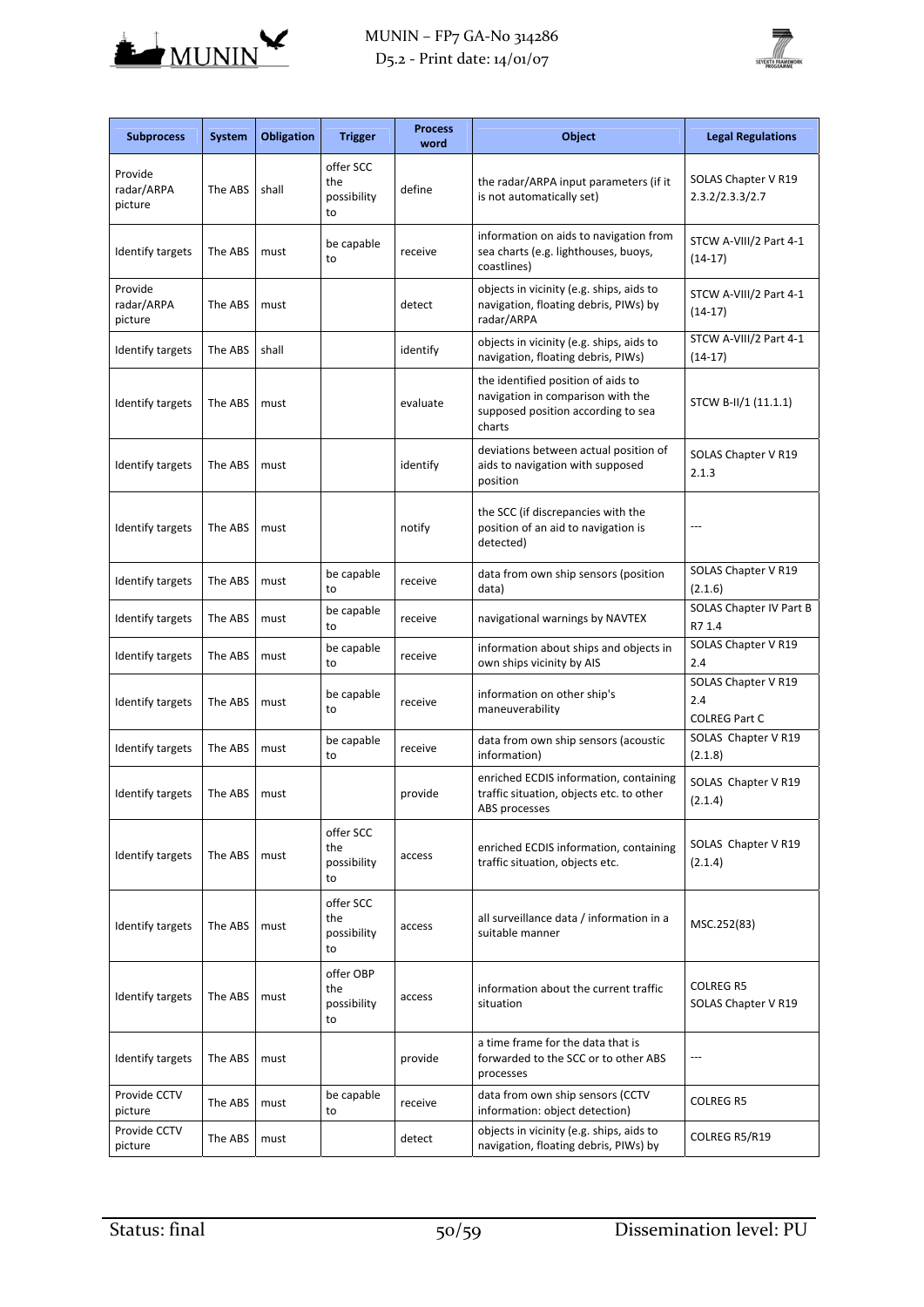



| <b>Subprocess</b>       | <b>System</b> | <b>Obligation</b> | <b>Trigger</b>   | <b>Process</b><br>word | <b>Object</b>                                                                          | <b>Legal Regulations</b>                                  |
|-------------------------|---------------|-------------------|------------------|------------------------|----------------------------------------------------------------------------------------|-----------------------------------------------------------|
|                         |               |                   |                  |                        | <b>CCTV</b>                                                                            |                                                           |
| Provide CCTV<br>picture | The ABS       | must              | be capable<br>to | evaluate               | information about ships and objects in<br>own ships vicinity by visual means<br>(CCTV) | <b>COLREG</b>                                             |
| Relay voice<br>radio    | The ABS       | must/shall        | be capable<br>to | receive                | Radio messages                                                                         | SOLAS Chapter IV Part C<br>R6.3/R12                       |
| Relay voice<br>radio    | The ABS       | must/shall        | be capable<br>to | evaluate               | Radio messages                                                                         | SOLAS Chapter IV Part C<br>R6.3/R12                       |
| Relay voice<br>radio    | The ABS       | must/shall        | be capable<br>to | transmit               | Radio messages                                                                         | SOLAS Chapter IV Part C<br>R6.3/R12<br>STCW B-II/1 (11.9) |
| $\cdots$                | The ABS       | must/shall        | $\cdots$         | $\cdots$               | $\cdots$                                                                               | $\cdots$                                                  |

#### **6.9 Manage alarms and emergencies**

Situations which are potentially threatening the safety of the ship are being managed within this process with strong connections to the SCC and other UAS processes. The legal foundation for these requirements can mainly be found within SOLAS, STCW, ISMcode, IAMSAR, and several IMO resolutions.

| <b>Subprocess</b> | System  | <b>Obligation</b> | <b>Trigger</b>                        | <b>Process</b><br>word | <b>Object</b>                                                                      | <b>Legal Regulations</b>                    |
|-------------------|---------|-------------------|---------------------------------------|------------------------|------------------------------------------------------------------------------------|---------------------------------------------|
| SAR               | The ABS | must              | offer SCC<br>the<br>possibility<br>to | initiate               | SAR mode                                                                           | SOLAS Chapter V R33                         |
| SAR               | The ABS | must              | be capable<br>to                      | perform                | within a SAR operation according to<br><b>IAMSAR</b>                               | SOLAS Chapter V R33<br><b>IAMSAR</b>        |
| SAR               | The ABS | must              | be capable<br>to                      | perform                | search pattern                                                                     | SOLAS Chapter V R33<br><b>IAMSAR</b>        |
| SAR               | The ABS | must              |                                       | initiate               | search mode                                                                        | SOLAS Chapter V R33<br><b>IAMSAR</b>        |
| SAR               | The ABS | must              |                                       | provide                | information on the results of the search<br>to SCC (if SAR is initiated)           | SOLAS Chapter V R33<br>(1)<br><b>IAMSAR</b> |
| SAR               | The ABS | shall             |                                       | provide                | live video stream to SCC (if SAR is<br>initiated)                                  | $\overline{a}$                              |
| FtS               | The ABS | must              | be capable<br>to                      | receive                | a request for FtS action from other ABS<br>processes                               |                                             |
| FtS               | The ABS | must              |                                       | evaluate               | the situation continuously regarding<br>the necessity to initiate a FtS procedure  |                                             |
| FtS               | The ABS | must              |                                       | determine              | the appropriate FtS procedure                                                      | $\overline{a}$                              |
| FtS               | The ABS | must              |                                       | initiate               | FtS continue on course with $\cdot$ safe<br>(reduced) speed (if found appropriate) | $\overline{a}$                              |
| FtS               | The ABS | must              |                                       | initiate               | FtS fix position maneuver (if found<br>appropriate)                                | 25                                          |
| FtS               | The ABS | must              |                                       | initiate               | FtS emergency brake maneuver (if<br>found appropriate)                             | SOLAS Chapter II-1 Part<br>C R28            |
| FtS               | The ABS | must              |                                       | initiate               | FtS emergency anchoring maneuver (if<br>found appropriate)                         |                                             |
| FtS               | The ABS | must              |                                       | initiate               | other FtS procedure (if found<br>appropriate)                                      | $---$                                       |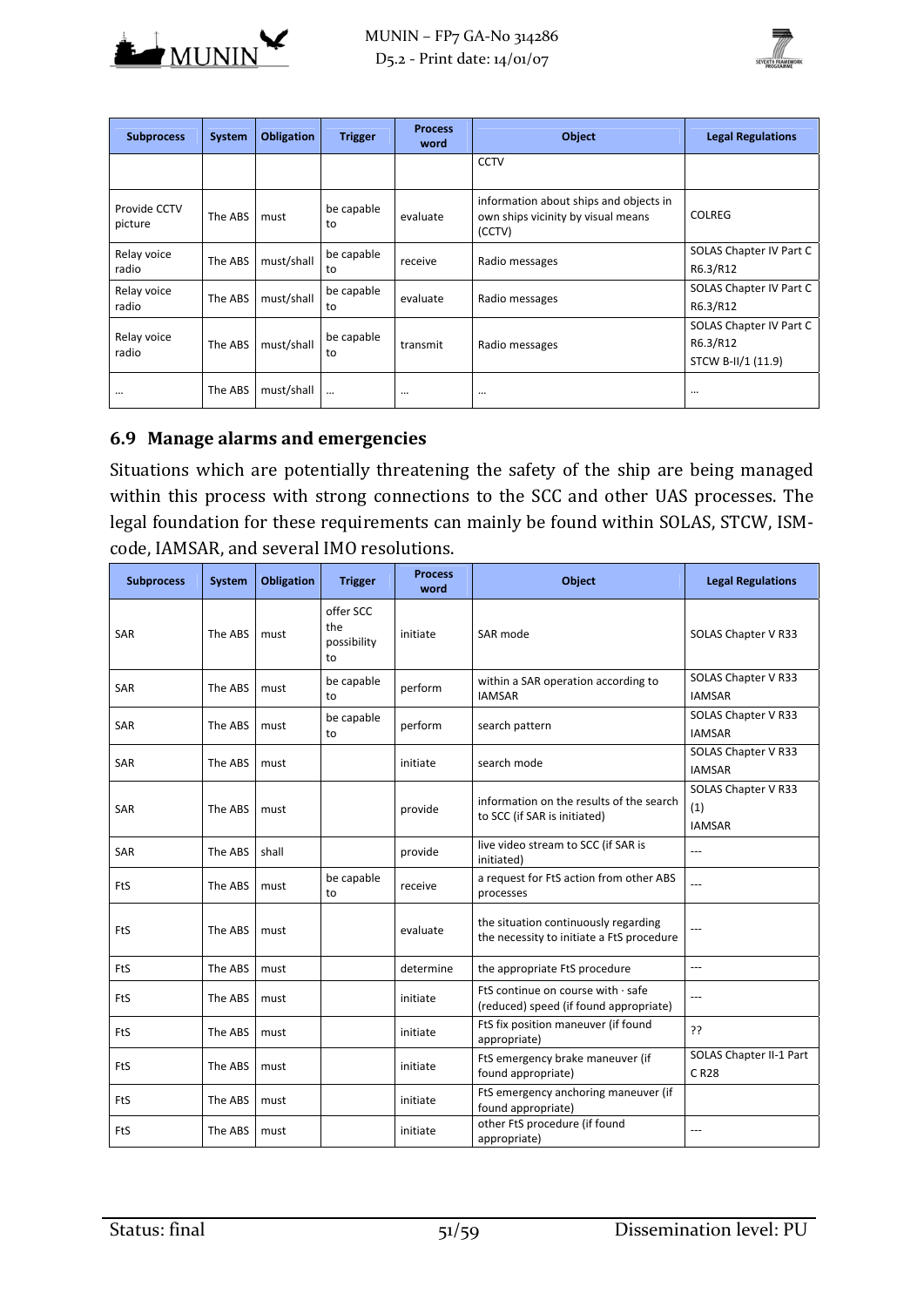



| <b>Subprocess</b>         | <b>System</b> | <b>Obligation</b> | <b>Trigger</b>                        | <b>Process</b><br>word | <b>Object</b>                                                                                | <b>Legal Regulations</b>                                                                      |
|---------------------------|---------------|-------------------|---------------------------------------|------------------------|----------------------------------------------------------------------------------------------|-----------------------------------------------------------------------------------------------|
| FtS                       | The ABS       | must              |                                       | notify                 | the SCC                                                                                      | ---                                                                                           |
| FtS                       | The ABS       | must              |                                       | transmit               | commands to other ABS processes to<br>carry out FtS (if FtS is initiated)                    |                                                                                               |
| FtS                       | The ABS       | must              | offer SCC<br>the<br>possibility<br>to | initiate               | FtS procedure of choice                                                                      |                                                                                               |
| FtS                       | The ABS       | must              | offer SCC<br>the<br>possibility<br>to | initiate               | return to normal operation                                                                   |                                                                                               |
| Incident on ship          | The ABS       | must              | be capable<br>to                      | detect                 | an anomaly in on-board system<br>operation that may impact safe<br>operation                 | ISM-Code                                                                                      |
| Incident on ship          | The ABS       | must              | be capable<br>to                      | receive                | information on incidents (e.g. sensor<br>identifies fire)                                    | STCW A-VIII/2 Part 4-1<br>(18.7)                                                              |
| Incident on ship          | The ABS       | must              | be capable<br>to                      | receive                | information on malfunctions of systems<br>on board own ship                                  | STCW B-II/1 (11.8)                                                                            |
| Incident on ship          | The ABS       | must              |                                       | evaluate               | incidents or malfunctions (to determine<br>e.g. severity, false alarm)                       | STCW B-II/1 (11.8)<br>MSC.74(69)<br>MSC.252(83)                                               |
| Incident on ship          | The ABS       | must              |                                       | initiate               | suitable actions (if incident or<br>malfunction message is assessed to be<br>no false alarm) | <b>IAMSAR</b><br>ISM-Code Part A (1.4.5)                                                      |
| Incident on ship          | The ABS       | must              |                                       | initiate               | ship alarm system (if incident requires<br>so)                                               | SOLAS Chapter II-1 Part<br>C R51/R52<br>STCW A-VIII/2 Part 4-1<br>(17.9 & 18.7)<br>MSC.74(69) |
| Incident on ship          | The ABS       | must              |                                       | initiate               | FtS (if incident requires so)                                                                | $-$                                                                                           |
| Incident on ship          | The ABS       | must              |                                       | notify                 | the SCC (if an incident has occurred)                                                        | $---$                                                                                         |
| Incident on ship          | The ABS       | must              |                                       | provide                | information about the incident to the<br>SCC (if an incident has occurred)                   | SOLAS Chapter V R33<br>(2)                                                                    |
| Other ship in<br>distress | The ABS       | must/shall        | be capable<br>to                      | receive                | data from own ship sensors (radio<br>messages related to ship in distress)                   | STCW B-II/1 (11.8)                                                                            |
| Other ship in<br>distress | The ABS       | must/shall        | be capable<br>to                      | receive                | data from own ship sensors (CCTV:<br>indications related to a ship in distress)              |                                                                                               |
| Other ship in<br>distress | The ABS       | must/shall        |                                       | evaluate               | information related to a possible ship in<br>distress situation                              | SOLAS Chapter V R33                                                                           |
| Other ship in<br>distress | The ABS       | must/shall        |                                       | identify               | request for help by other ships                                                              | SOLAS Chapter V R33<br>(1)                                                                    |
| Incident on ship          | The ABS       | must              | offer SCC<br>the<br>possibility<br>to | receive                | information (if in incident has occurred)                                                    | SOLAS Chapter V R33                                                                           |
| Other ship in<br>distress | The ABS       | must/shall        |                                       | notify                 | the ship in distress that its distress call<br>has been received                             | SOLAS Chapter V R33<br>(2)                                                                    |
| Other ship in<br>distress | The ABS       | must/shall        |                                       | notify                 | the SCC (if a distress call has been<br>received)                                            | SOLAS Chapter V R33                                                                           |
| Other ship in<br>distress | The ABS       | must/shall        |                                       | transmit               | information about identified ship in<br>distress to SCC                                      | IAMSAR                                                                                        |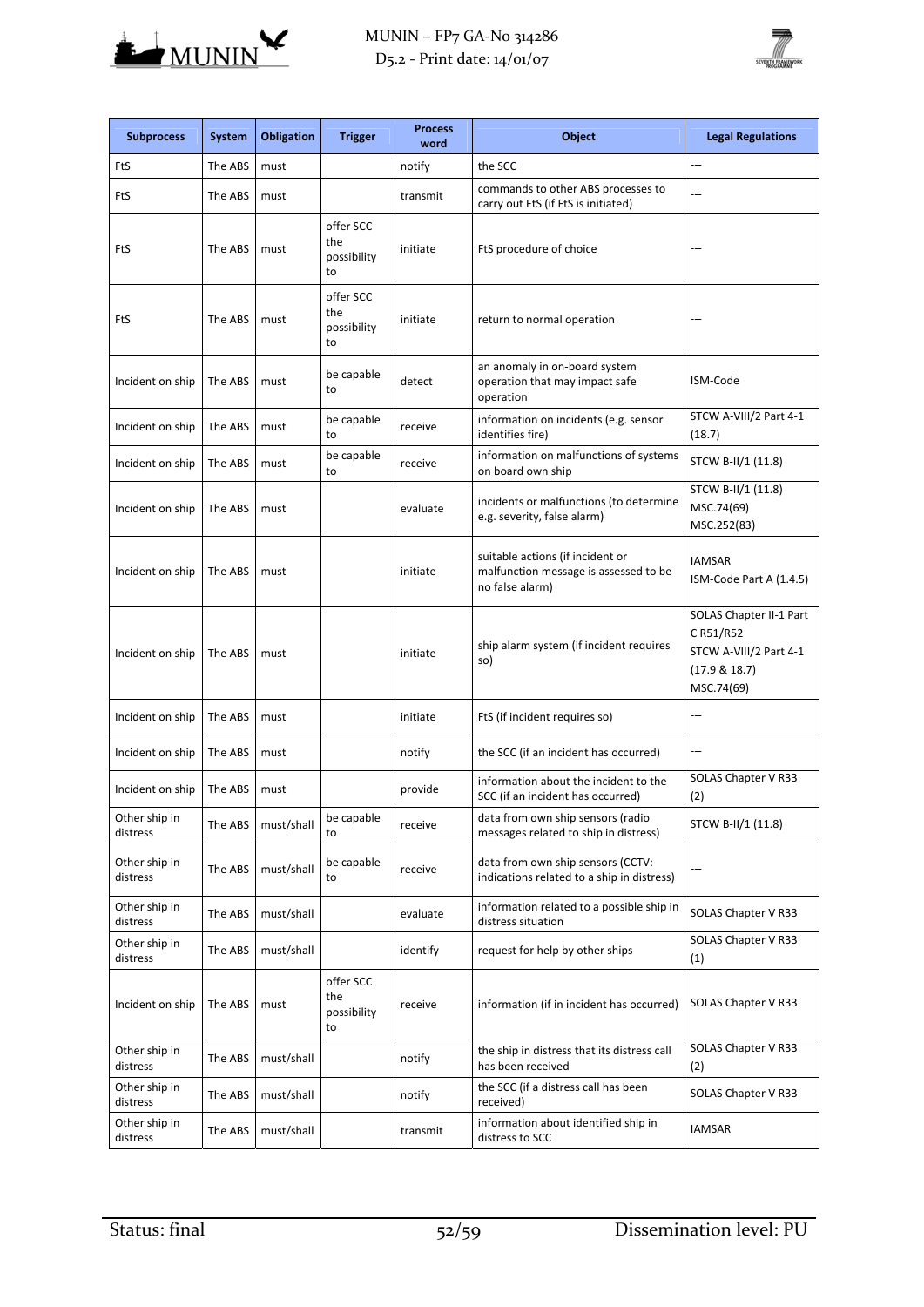



| <b>Subprocess</b>         | <b>System</b> | <b>Obligation</b> | <b>Trigger</b>   | <b>Process</b><br>word | <b>Object</b>                                                          | <b>Legal Regulations</b>                 |
|---------------------------|---------------|-------------------|------------------|------------------------|------------------------------------------------------------------------|------------------------------------------|
| Other ship in<br>distress | The ABS       | must/shall        | be capable<br>to | receive                | commands on how to assist the ship in<br>distress from the SCC         | <b>IAMSAR</b>                            |
| Other ship in<br>distress | The ABS       | must/shall        |                  | notify                 | the ship in distress about planned<br>actions                          | <b>IAMSAR</b>                            |
| Other ship in<br>distress | The ABS       | must/shall        |                  | provide                | assistance to a ship in distress (if<br>suitable actions are possible) | SOLAS Chapter V R33<br>$\left( 1\right)$ |
|                           | The ABS       | must/shall        | $\cdots$         | $\cdots$               | $\cdots$                                                               | $\cdots$                                 |

# **7. Interfaces of the Autonomous Bridge System**

#### **7.1 Interfaces with SCC**

Autonomous ship navigation is conducted by the ABS which controls the movements of the UAS within strict limitations set by SCC parameters. Most situations the ship may encounter on the open seas will fall within a predefined frame of freedom and can therefore be dealt with independently. In case an especially challenging situation is developing, the shore operator will be notified and if no suitable solution can be found, human assistance is requested.

While the ABS is responsible to ensure the safe navigation of the UAS it is the SCC's function to monitor the unmanned and autonomous operation of the ship and intervene, if circumstances demand. To enable a thorough monitoring, a constant information exchange has to be ensured. Which tasks are performed by either the UAS or the SCC during autonomous operation mode has been explained within chapters 5 and 6 of this deliverable. The composition of information and update rate depends on the current ship status but can also be increased manually by the SCC operator. Additionally to the frequent submission of push information, specific data can always be requested by pull information. 

During times of deep sea voyages the UAS will navigate autonomously and the SCC will be in remote monitoring mode. This means that as long as there are no unusual occurrences detected by the ship, only a relatively small amount of data is transferred along with 15 high level status indicator flags. They'll display the current status of all ship's major components, e.g. location, visibility, stability, propulsion and cargo. Each of those flags require a 2-bit code for indicating its status in green, yellow, orange or red color along with 1-bit code for acknowledging a flag. In case of a status change, additional related data will be automatically submitted along with the indicator update. Therefore, bandwidth requirements for SCC remote monitoring will be rather low, amounting to a few hundred bytes per interval. While the ship is in ocean transit data interchange will fully depend on satellite systems, such as Inmarsat, Iridium, Intelsat and also other VSAT providers. If communication connection should fail or be limited, the ship will still be able to continue safe operation without human supervision. In such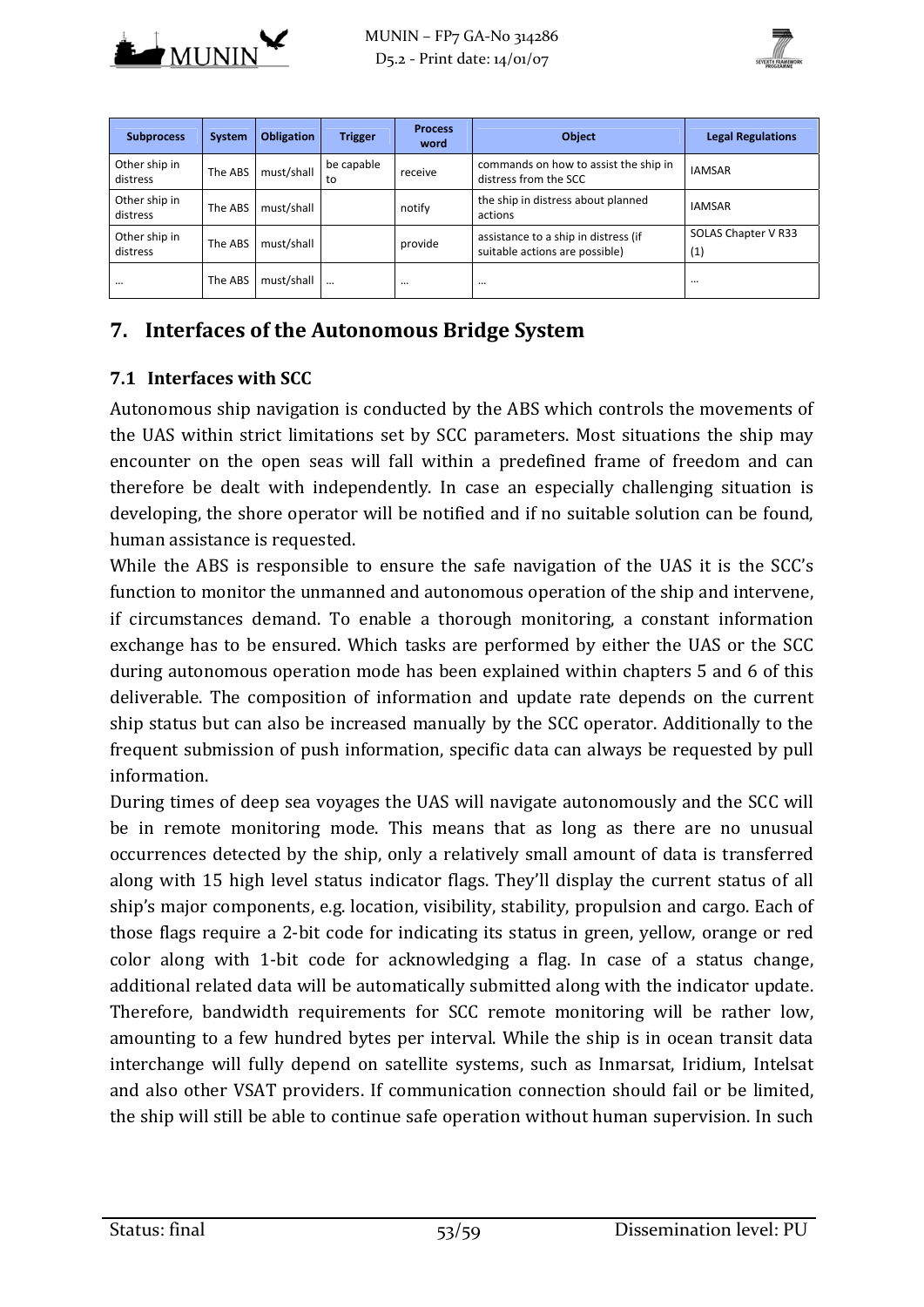



a case the ship will revert to and follow one of the preprogramed FtS-strategies to cope with arising situations.

In work package 4 and 7 the communication architecture and SCC interface issues will be elaborated more in detail.

#### **7.2 Interfaces with EAS**

When operating in autonomous mode, the UAS is controlled by two key on-board components. The AEMC is responsible for operating the engine room and its components while the ABS takes care of all navigation-related matters. To fulfill their task it is necessary for these two entities to exchange their data.

The interface between the ABS and the AEMC must ensure a sharing of measuring values from the EAS and must be able to submit control commands from the ABS to the AEMC. It is not vet clear so far whether the AEMC and the ABS are physically separated hardware connected through a network, virtualized systems on the same hardware or software modules on one system. Therefore, the selected interface technology must be able to handle all three solutions. That means that an interface for inter-process communication over network is needed. Examples for this so called RPC are CORBA or Java RMI. In CORBA for example an interface definition language is used to specify the signature of functions and the structure of data. Afterwards, the defined interface functions and data are translated into a native programming code. The ABS will now have the ability to call functions from the AEMC to request values or to trigger a command. The ABS doesn't need the knowledge about the physical hardware environment because this is handled by the CORBA transportation layer.

The RPC technology enables all controllers in the whole network to request values from the AEMC and this is not limited to the ABS. The chosen RPC technology should be standardized by an international consortium and not a proprietary solution. The standardization will facilitate later additions or changes of the system and guarantee the interoperability of different controllers. The structure of the autonomous engine room is subject to work package 6 where information needs and interfaces will also be discussed. 

# **8. Identification of research needs**

According to the European Waterborne Technology Platform, a UAS is described as a ship with: "next generation modular control systems and communications technology that will enable wireless monitoring and control functions both on and off board. These will include advanced decision support systems to provide a capability to operate ships remotely under semi or fully autonomous control" /32/. To develop a concept for such a ship, engaged in unmanned and autonomous deep-sea operation, is precisely what the MUNIN-project is aiming for.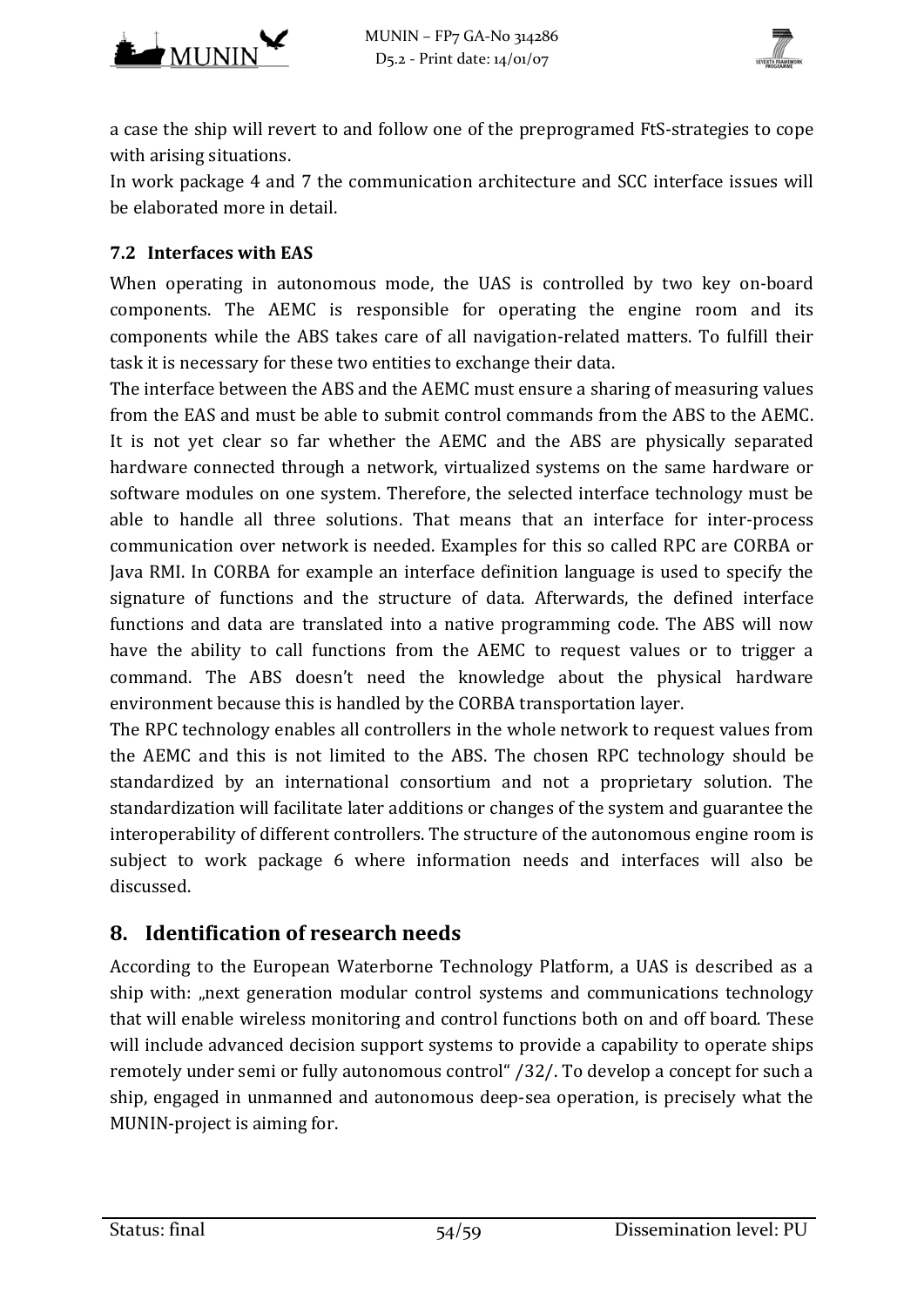



Currently, a number of projects from different stakeholders are investigating how to improve safety and efficiency in ship operation. The significant technological advancements which have been made during the last years, particularly in the field of wireless world-wide communication, have given rise to new approaches of maritime information exchange. The general development of the IMO's e-Navigation strategy and the EU's e-Maritime initiative as well as projects such as e.g. ACCSEAS /33/, eLORAN /34/, MONALISA /35/, PiLoNav /36/ and their follow-ups may not aim for the unmanned and autonomous ship but their outcome can certainly contribute to the MUNIN concept.

A great task of investigation will need to be done in the field of sensor technology. Substituting the on-board human lookout by an Advanced Sensor System ASS and an SCC operator creates certain challenges. The sensor fusion concept which has been mentioned in chapter 5 of this paper will further investigate this topic within this project's D5.3 Sensor systems for automated detection within the next months. Most of the sensors which will have to be employed are generally already available today. Some may require adoption for maritime purposes, though. Also, the number of sensors on an UAS is expected to be much greater than on an equivalent conventional ship.

In the area of traditional navigational sensors for determining e.g. position, speed and water depth it won't be problematic to find suitable measuring instruments. It will be interesting though, if an automated sextant can be employed on an UAS to use celestial navigation as an additional means for positioning. The situation for sensors monitoring ship motions, hull stresses and tank ullages is quite similar. There is a quantity of adequate devices and applications which can be fitted to match the degree of redundancy which is required for safe UAS operation. The actual research need in this field lies within the fusion of sensor readings to produce resilient data values. Investigation will also need to be done in the areas of cargo and alert monitoring. Solutions for automatic surveillance of all ship spaces for detection of e.g. cargo damages, ignitions or water ingress will have to be found. Much more challenging will be the question of how to replace the human lookout. Many efforts are currently being made by the maritime electronic industry to develop approaches towards a holistic bridge design, combining data from AIS, ECDIS, radar/ARPA and all other navigational devices. This creates a common perception of the surrounding of the ship to support the OOW in his watchkeeping duties. With the human cognitive and interpretative skills this perception is completed. On an unmanned ship the human acoustic cognition can be replaced by a system of microphones as used on closed bridges of many passenger ships. Research would have to be done in the field of audio processing to be able to monitor outside noises and sounds as well to conduct voice radio watch. Visual cognitive tasks will be carried out by a CCTV-system which hasn't been employed in merchant shipping so far. It will produce visual pictures of the ship's surrounding. The quality of image processing and its abilities in object detection and identification are essential in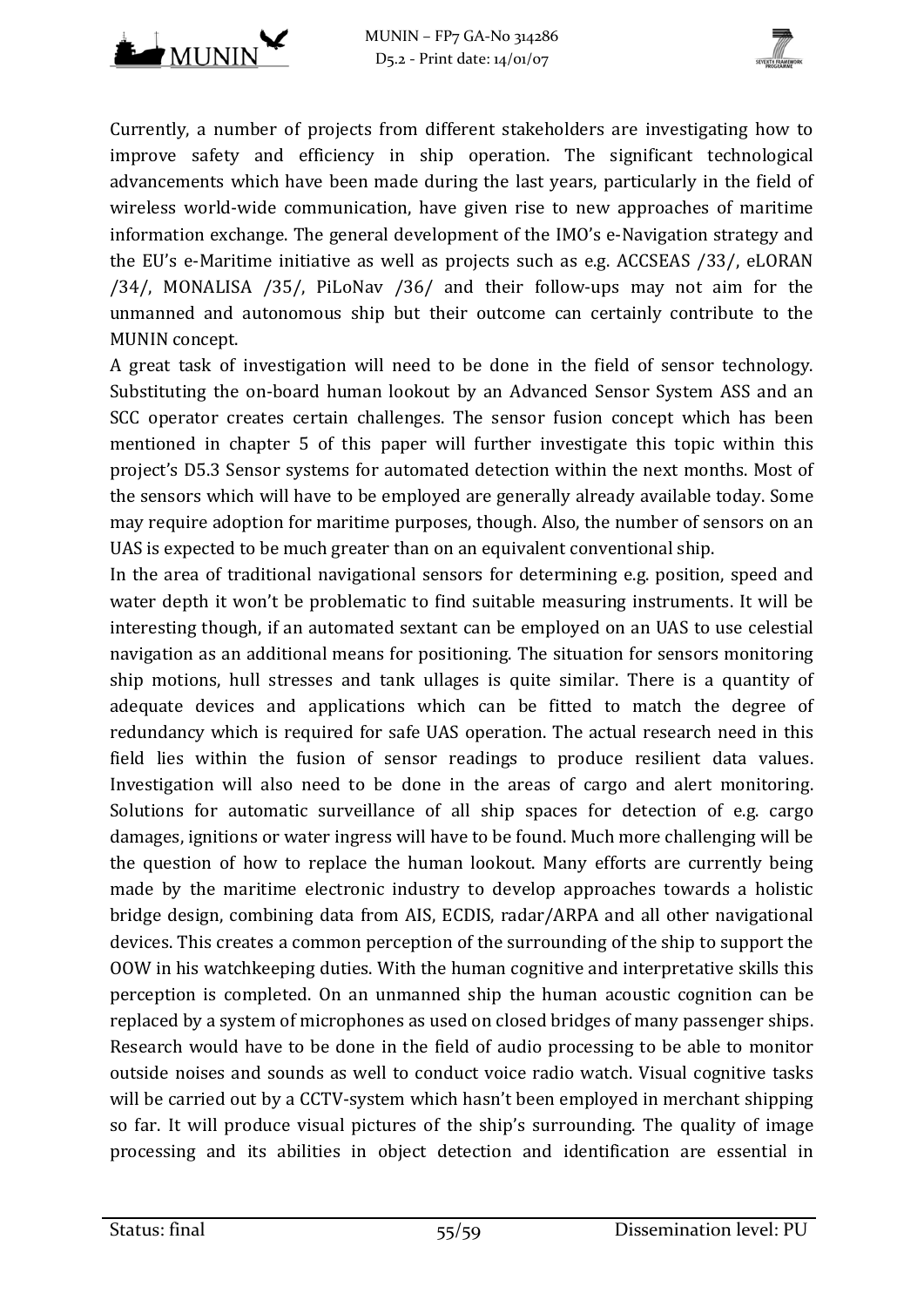

substituting a bridge navigator by an ASS and an SCC operator. This leads to the question of how the interaction between the UAS and the SCC should be organized and what degree of autonomy can be granted to an unmanned ship.

Beyond that, the MUNIN concept will take bridge integration one step further, incorporating assistance systems for weather routing, stability control and collision avoidance. Today's available solutions will have to be closely examined and enhanced from a tool that gives only guidance to a mariner to a tool that is actually capable to make decisions and to take action. Within the limits of SCC-set parameters the UAS would then be able to plan and adjust its own track depending on external factors. To do so, a ship domain for the UAS to operate within will have to be elaborated and defined. This domain can be described as the area surrounding a ship which should be kept free of other ships and objects. The criteria for this framework of navigational thresholds depend on the one hand on legislative requirements and on the other hand on the hardto-grasp term of good seamanship. To get a hold of exactly that, a number of further focus group interviews with nautical professionals and shipping experts will be necessary. Another related topic raising many questions concerns the handling of distress and emergency situations. Analysis is necessary on how to deal with states of alarms and emergencies on the UAS itself but also how the UAS can recognize and assist other ships in such conditions. This includes also the issue of rescue of an over-board or shipwrecked person.

Another matter necessitating further investigation is the UAS' communication procedures. As direct interaction with a manned station might be difficult to realize, it has been decided that communication will be relayed to the SCC via satellite link. This is only one point outlining the importance of a firm and stable connection between ship and shore. First steps into this direction have been made in this project's D4.3 Evaluation of ship to shore communication links. Further investigations will be necessary though, also with regard to data security. From the question of how to assure robust ship-shore information exchange derives the question of what information to exchange. It is clear that the variety of data and the interval at which this data is transmitted depends on what phase of voyage and what operational mode the ship is currently in. During ocean transit, the UAS would typically be in autonomous operation, leaving the SCC in remote monitoring. Within this mode, a set of four flags indicate the status of the ship to the shore operator. General ideas about the ship-shore information exchange interface have been expressed during above mentioned focus group interviews. Now, more precise processes with exact values and thresholds will have to be elaborated for this concept.

Following this deliverable and based on its results D5.4 Autonomous deep sea navigation system concept will be established, taking also into account the current state of all other project work packages.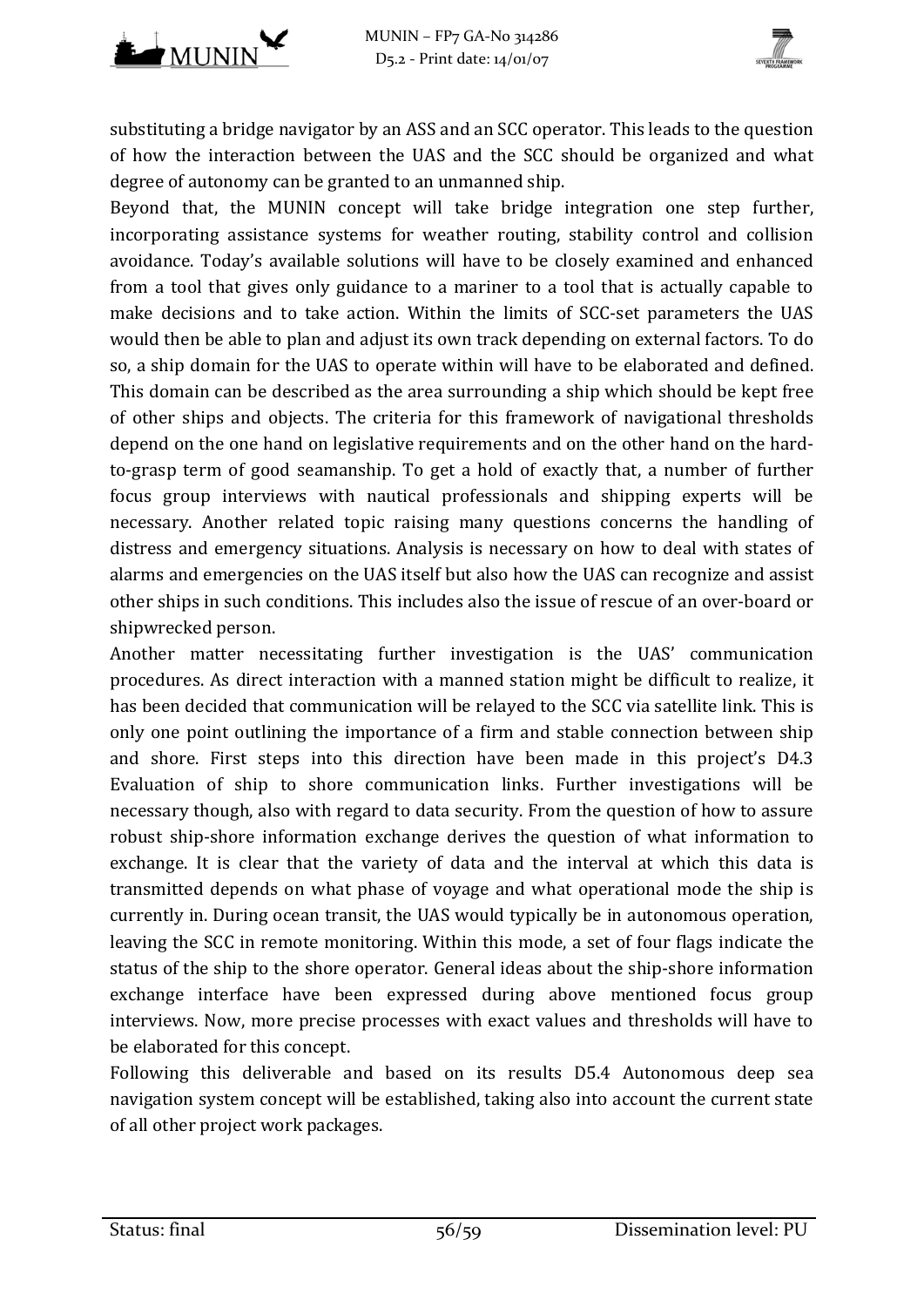



# **References**

- /1/ Benedict, Knud; Wand, Christoph; Berking, Bernhard; Brauner, Ralf (Hg.) (2011): Handbuch Nautik II. Technische und Betriebliche Schiffsführung. Hamburg: Seehafen Verlag.
- /2/ Bowditch, Nathaniel (2002): The American practical navigator: an epitome of navigation. Bethesda, MD: National Imagery and Mapping Agency.
- /3/ International Maritime Organization (IMO) (2009) SOLAS Chapter V Safety of Navigation.
- /4/ International Maritime Organization (IMO) (22.01.2002) Revised maritime policy and requirements for a future global navigation satellite system (GNSS). Resolution A.915(22).
- /5/ International Maritime Organization (IMO) (23.11.1995) Performance standards for shipborne LORAN-C and CHAYKA receivers. Resolution A.818(19).
- /6/ International Maritime Organization (IMO) (05.12.2003) World‐Wide Radionavigation System. Resolution A.953(23).
- /7/ International Maritime Organization (IMO) (2009) SOLAS Chapter V Safety of Navigation.
- /8/ International Maritime Organization (IMO) (15.11.1979) Performance standards for gyro-compasses. Resolution A.424(11).
- /9/ International Maritime Organization (IMO) (14.11.1977) Magnetic compasses carriage and performance standards. Resolution A.382(10).
- /10/ Maritime Safety Committee (1.12.2000) Performance Standards for Marine Transmitting Heading Devices (THDs). MSC.116(73).
- /11/ International Maritime Organization (IMO) (2009) SOLAS Chapter V Safety of Navigation.
- /12/ Maritime Safety Committee (12.05.1998) Adoption of new and amended performance standards. In Annex 12. Resolution MSC.74(69).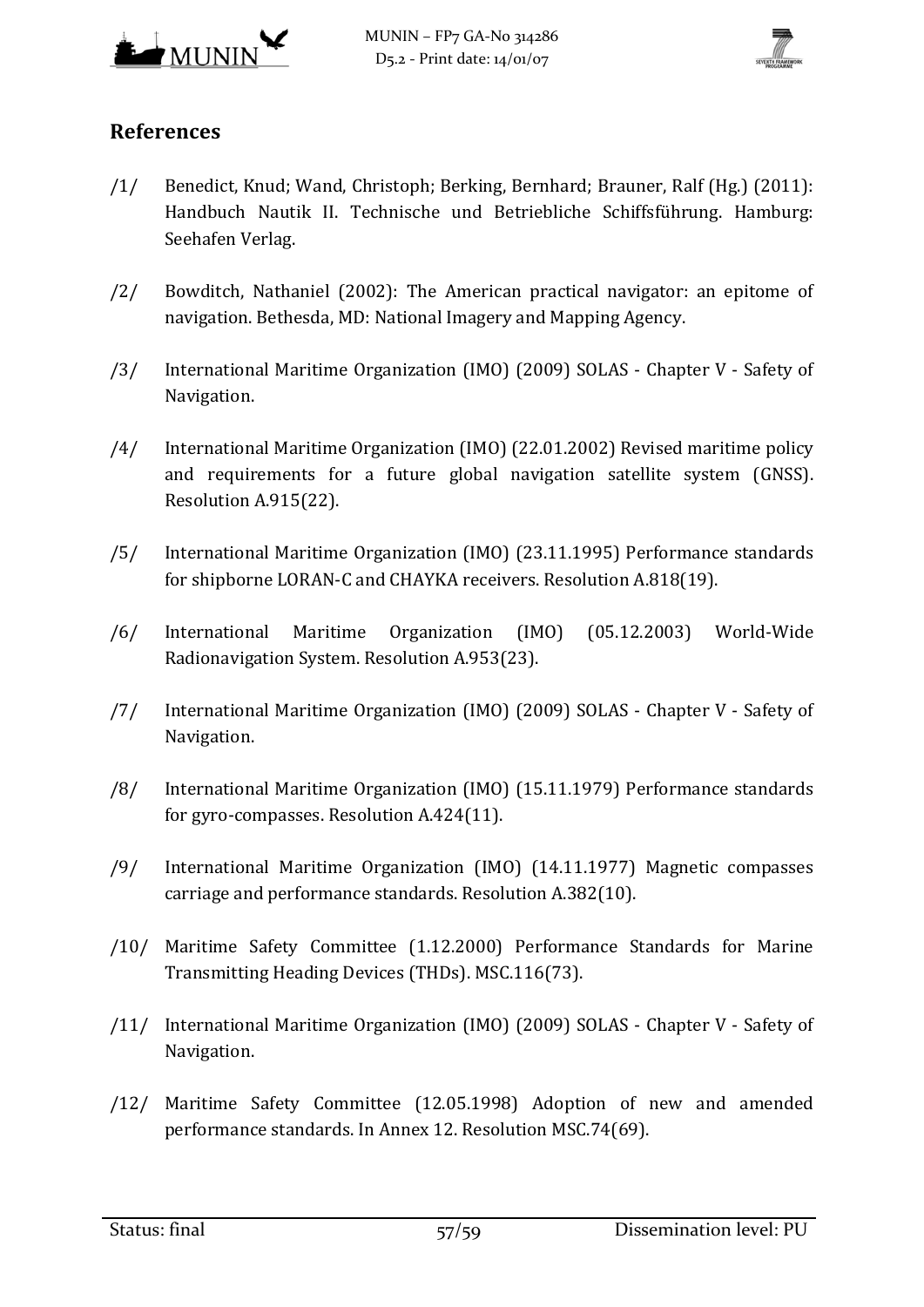



- /13/ International Maritime Organization (IMO) (2009) SOLAS Chapter V Safety of Navigation.
- /14/ Maritime Safety Committee (22.05.2000) Adoption of amendments to performance standards for devices to measure and indicate speed and distance (Resolution A.824(19)). In Annex 14. Resolution MSC.96(72).
- /15/ International Maritime Organization (IMO) (2009) SOLAS ‐ Chapter IV ‐ Radio Communications.
- /16/ International Maritime Organization (IMO) (12.11.1975) Recommendation on performance standards for automatic pilots. Resolution A.342(9).
- /17/ International Maritime Organization (IMO) (2009) SOLAS Chapter V Safety of Navigation.
- /18/ International Maritime Organization (IMO) (25.01.2002) Guidelines for the onboard operational use of shipborne automatic identification systems (AIS). Resolution A.917(22).
- /19/ International Maritime Organization (IMO) (2009) SOLAS Chapter V Safety of Navigation.
- /20/ International Maritime Organization (IMO) (19.11.1981) Performance Standards for radar equipment. Resolution  $A.477(12)$ .
- /21/ International Maritime Organization (IMO) (2009) SOLAS Chapter V Safety of Navigation.
- /22/ International Maritime Organization (IMO) (15.11.1979) Performance Standards for automatic radar plotting aids (ARPA). Resolution  $A.422(11)$ .
- /23/ International Maritime Organization (IMO) (2009) SOLAS Chapter V Safety of Navigation.
- /24/ International Maritime Organization (IMO) (23.11.1995) Performance standards for electronic chart display and information systems (ECDIS). Resolution A.817(19).